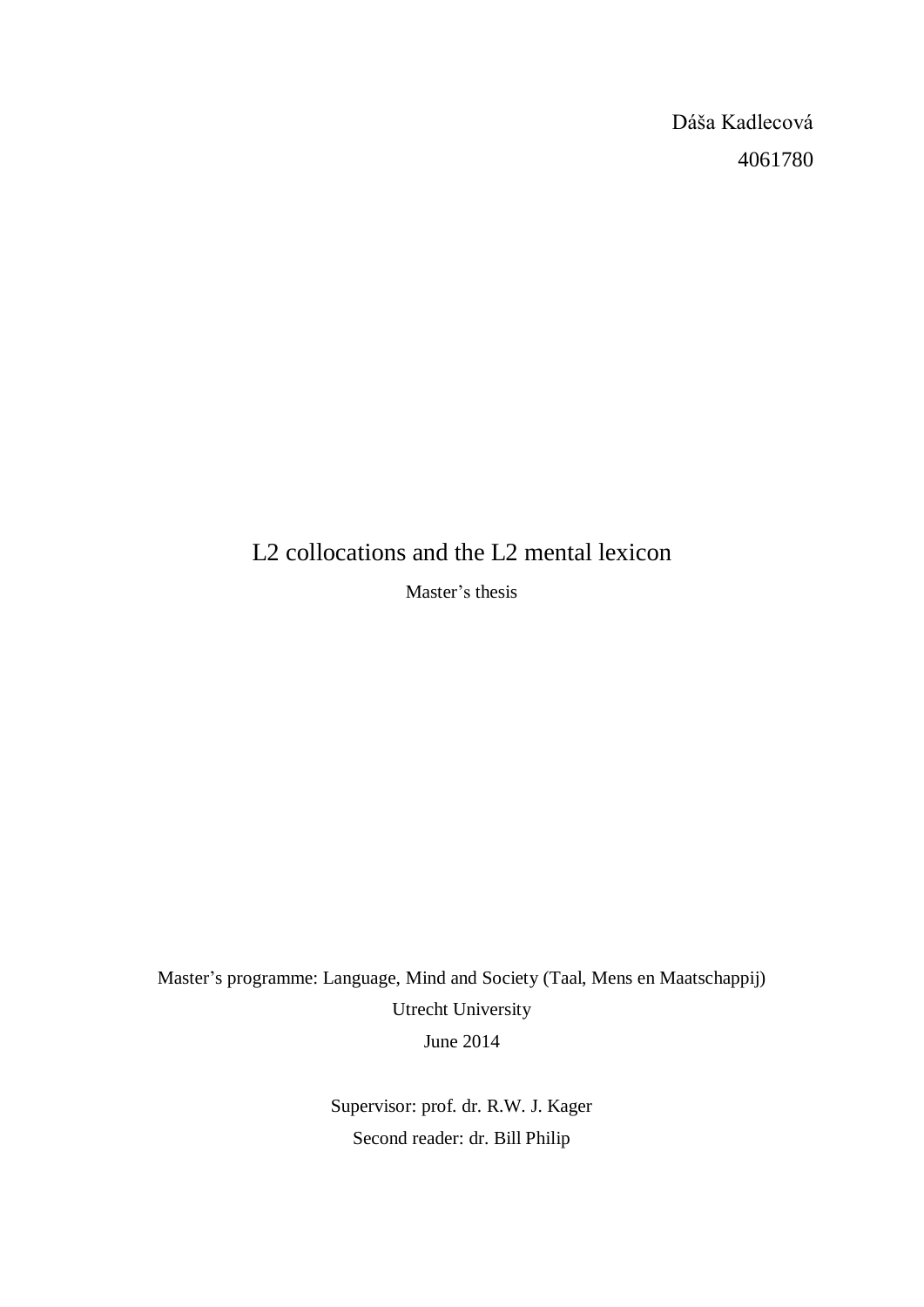Word count: 13 331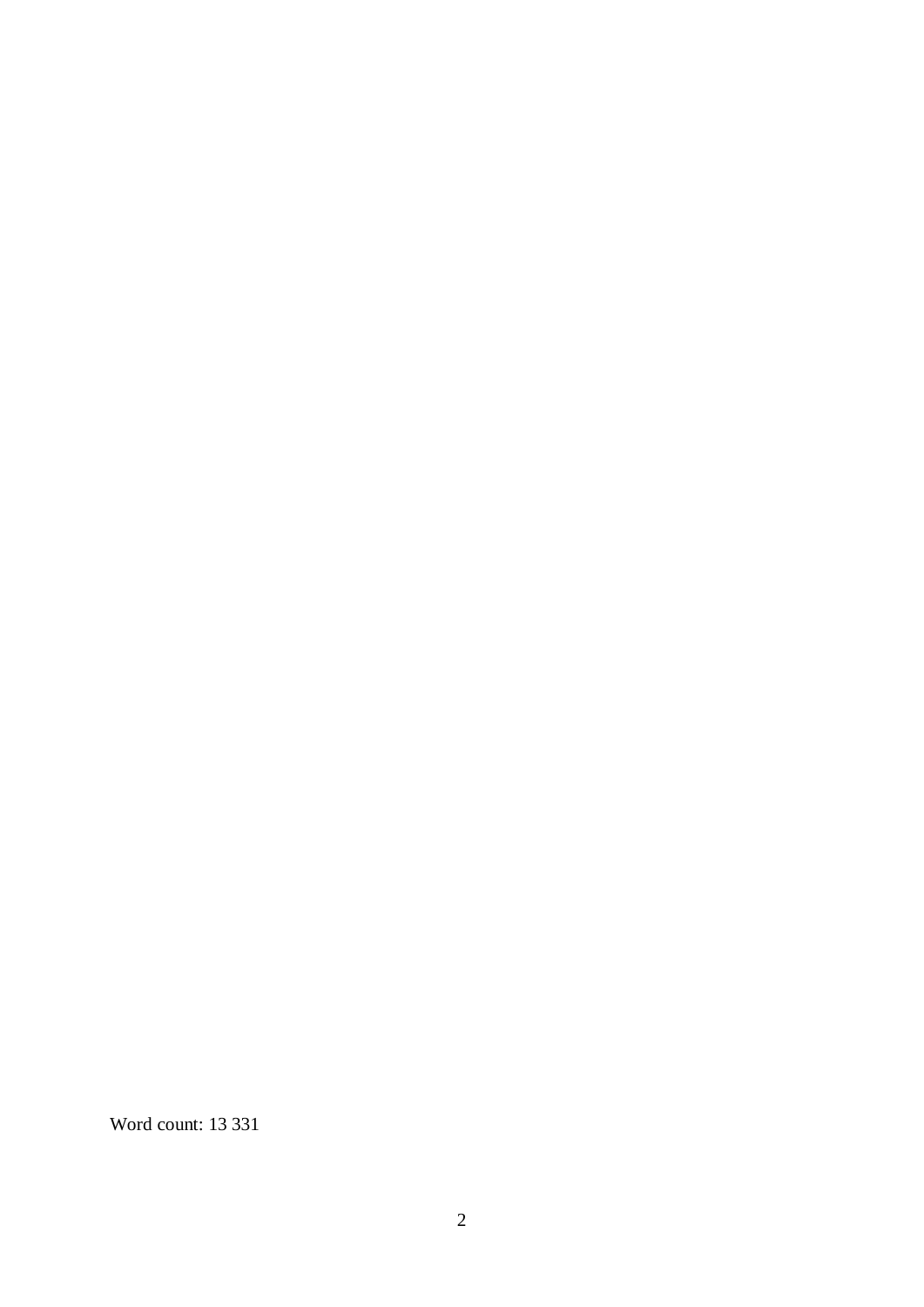# **Table of contents**

| $\mathbf{1}$   |       |  |                                                                               |
|----------------|-------|--|-------------------------------------------------------------------------------|
| 2              |       |  |                                                                               |
|                | 2.1   |  |                                                                               |
|                | 2.2   |  |                                                                               |
|                | 2.3   |  |                                                                               |
|                | 2.4   |  |                                                                               |
|                | 2.5   |  |                                                                               |
| 3              |       |  |                                                                               |
|                | 3.1   |  |                                                                               |
|                | 3.2   |  |                                                                               |
|                | 3.3   |  |                                                                               |
|                | 3.4   |  |                                                                               |
|                | 3.4.1 |  | Correlation between L2 vocabulary size and knowledge of L2 collocations 26    |
|                | 3.4.2 |  |                                                                               |
| 3.4.3          |       |  | Correlation between L2 vocabulary size and interference of L1 on knowledge of |
|                | 3.4.4 |  | Correlation between frequency of occurrence of L1 collocations<br>and         |
| $\overline{4}$ |       |  |                                                                               |
|                | 4.1   |  |                                                                               |
|                | 4.2   |  |                                                                               |
|                | 4.3   |  |                                                                               |
|                | 4.4   |  |                                                                               |
|                | 4.5   |  |                                                                               |
|                | 4.6   |  |                                                                               |
|                |       |  |                                                                               |
|                |       |  |                                                                               |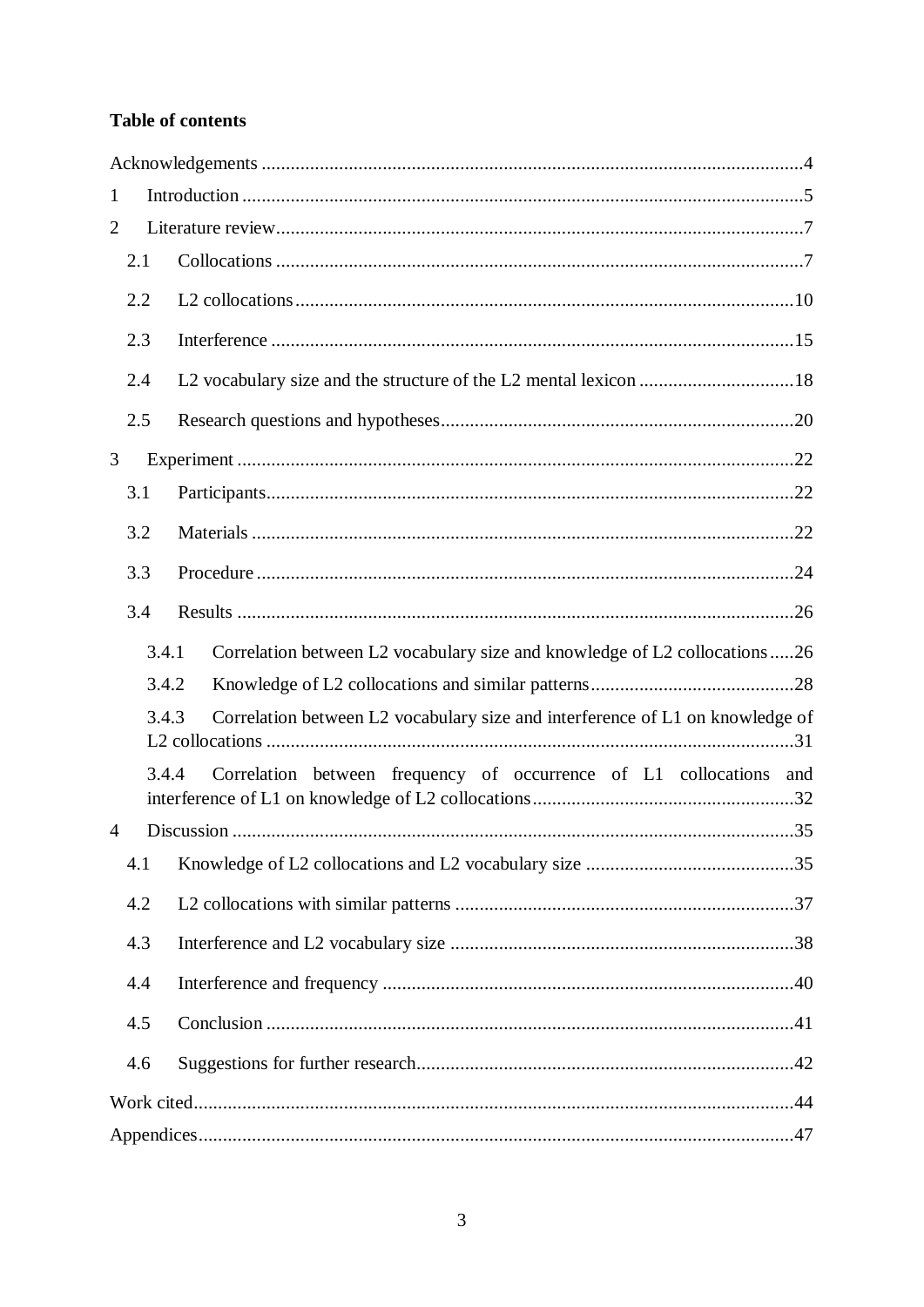# <span id="page-3-0"></span>**Acknowledgements**

Firstly I would like to sincerely thank my supervisor prof. dr. R.W.J. Kager for all his remarks, feedback and support and for guiding me throughout the process of writing my master's thesis. Without his help I would not have been able to show my full potential and write a master's thesis of such a standard as it is now. Secondly I am genuinely grateful to my parents and partner for all their support. Without them none of this would have been possible. Additionally I am thankful to my friend Lisette for her help and enthusiasm about my work. I am also very grateful to everyone who read it and pointed out my mistakes. Last but not least I would like to thank the third-grade students at the secondary school in Bratislava (Slovakia) for participating in the experiment.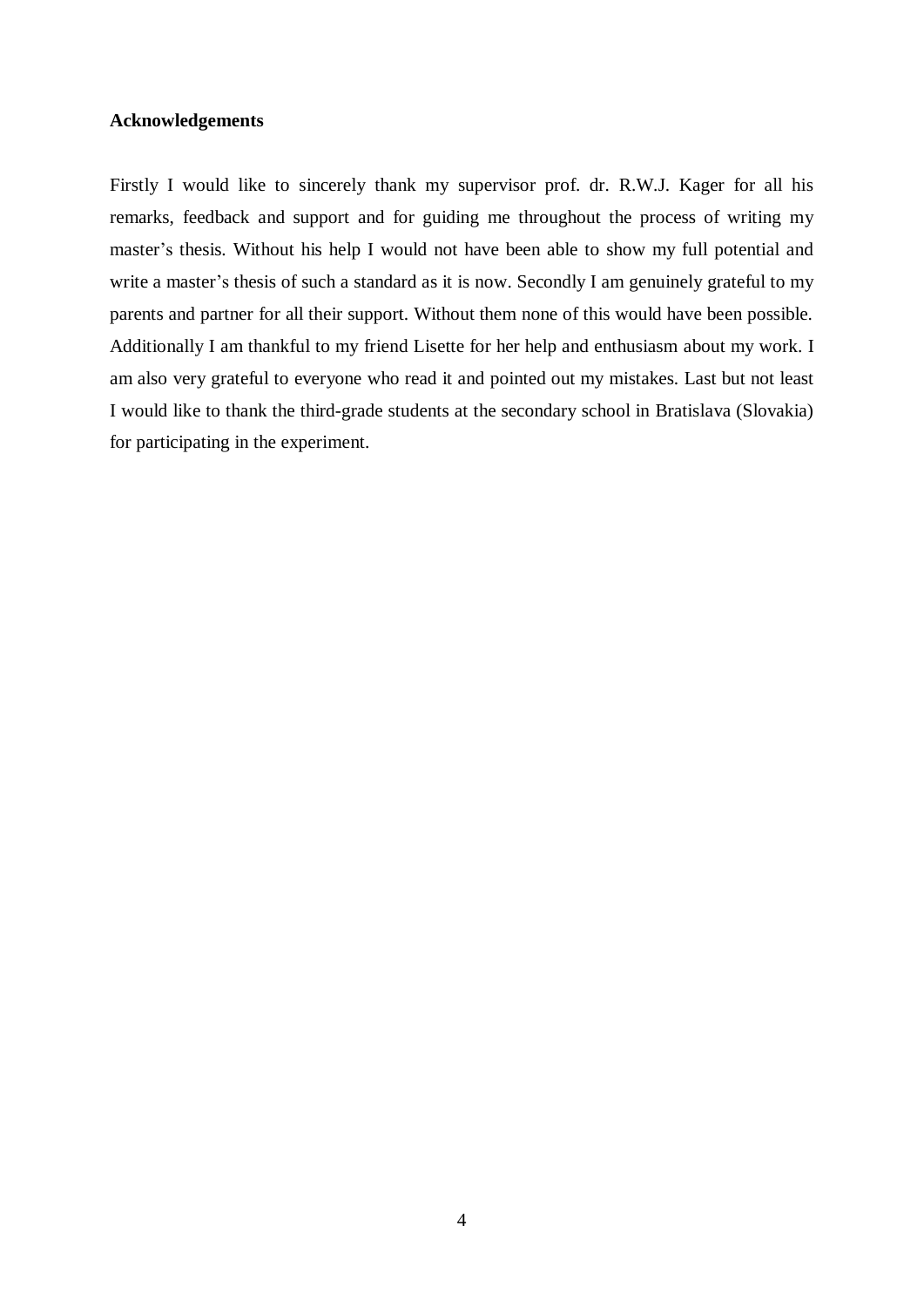# <span id="page-4-0"></span>**1 Introduction**

Second language (L2) collocations are an interesting phenomenon. Although knowledge of L2 collocations is significant to achieve mastery of a foreign language (Bahns & Eldaw, 1993), L2 learners usually pay little attention to (systematically) learning these structures. It has been generally acknowledged that L2 learners have problems with acquiring L2 collocations and that many factors, namely low L2 proficiency and insufficient input, may serve as constraints on the production of correct L2 collocations. Studies investigating the acquisition of L2 collocations mostly try to define to what extent L2 learners are influenced by their native language (L1) knowledge (Gabrys-Biskup, 1992; Farghal & Obiedat, 1995; Wolter & Gyllstad, 2011), whether L2 proficiency is the most influential factor in the acquisition of L2 collocations (Ha, 1988; Gitsaki, 1996; Bonk, 2000; Barfield, 2003) and what role the size and the structure of the L2 mental lexicon play in the process (Mochizuki, 2002; Gyllstad, 2007). The aim of this thesis is to examine whether the size of the L2 mental lexicon is positively correlated with knowledge of L2 collocations. Due to the fact that L2 learners with bigger L2 vocabularies are generally more proficient in an extensive range of language skills (Meara, 1996), we suggest bigger L2 vocabulary size may go hand in hand with better knowledge of L2 collocations. Besides investigating participants' knowledge of L2 collocations we aim to test whether L2 learners can apply this knowledge in order to easily acquire new L2 collocations and how is knowledge of L2 collocations influenced by interference.

The initial stage of L2 acquisition is L1 which is gradually replaced by L2 (Ellis, 1994). Accordingly, production mistakes ascribed to interference are more likely to occur in early stages of L2 acquisition. Nonetheless, even in the later stages, L1 still plays a significant role in L2 acquisition since even high proficiency L2 learners make mistakes with respect to L2 collocations so they may be influenced by their L1 knowledge. Therefore some other factors should effect the acquisition of L2 collocations. If we do not take the amount of input into consideration, we can claim the size and the structure of the L2 mental lexicon is the determining factor for the acquisition of L2 collocations. The bigger the L2 mental lexicon is, the broader network of word connections and associations it comprises, which makes it easier for L2 learners to use and acquire new L2 collocations. However adding a new item into unstructured L2 mental lexicon is more difficult with increasing L2 vocabulary size. Therefore not only the size but also the structure of the L2 mental lexicon is significant for the acquisition of L2 collocations.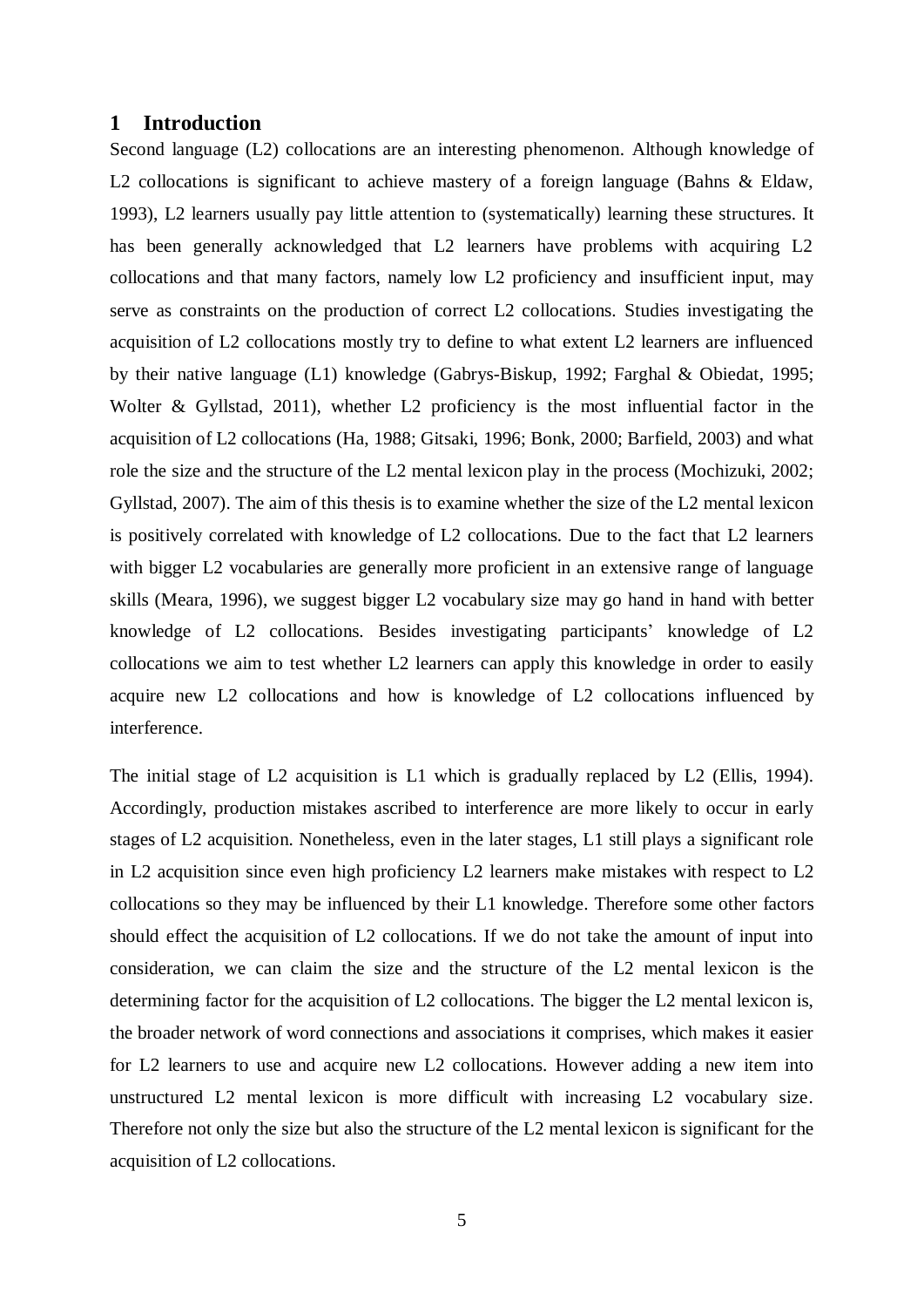This thesis is organized in four chapters. After the introductory chapter, in which the aim of the thesis is presented, the second chapter discusses collocations in more detail. It presents a detailed literature review on collocations and L2 collocations and discusses what role interference as well as the structure and the size of the L2 mental lexicon have in the acquisition of L2 collocations. At the end of this chapter the research questions together with the hypotheses are listed. The third chapter comprises the methodology of the experiment describing its participants, materials and procedure as well as the results. The final chapter focuses on discussing the results with respect to our hypotheses. The conclusion together with suggestions for future research is presented at the end of this chapter.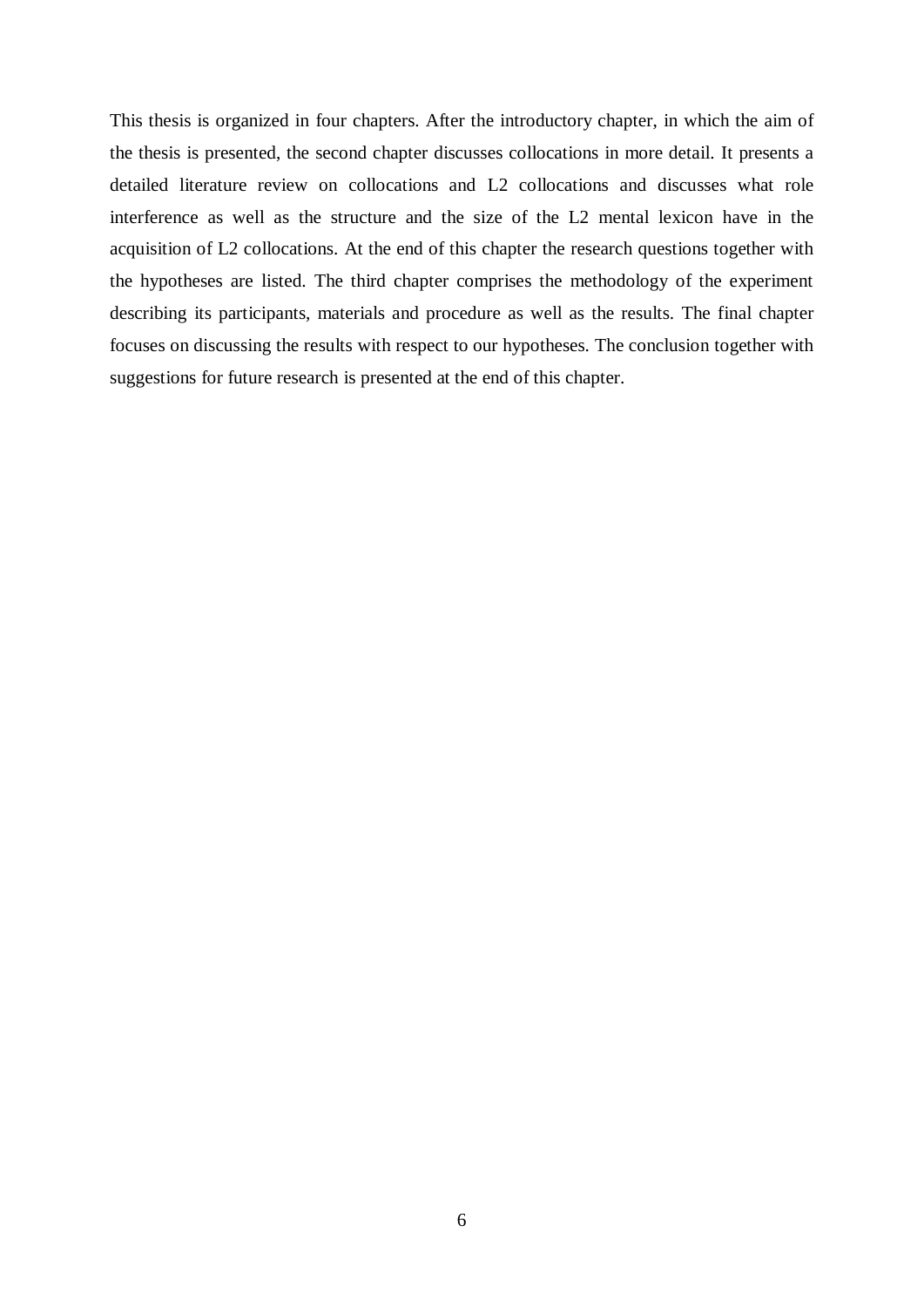## <span id="page-6-0"></span>**2 Literature review**

## <span id="page-6-1"></span>**2.1 Collocations**

In order to analyse the acquisition of collocations, to be precise L2 collocations, it is significant to provide its definition in terms of linguistics. Etymologically speaking, the word collocation comes from Latin word *collocat*, which means "he places together". The Oxford English Dictionary<sup>1</sup> defines collocations as combinations of words that are habitually juxtaposed with a frequency greater than chance, meaning sequences of words that co-occur more often than expected. To put it differently, two words combined together create a phrase, where one word carries the meaning and the other modifies and specifies it. We may say that one member of a collocation has its regular meaning and the other, often an adjective, is idiosyncratic. To illustrate this with an example, in the collocation s*trong coffee* the noun *coffee* is regular and means only coffee and nothing else; however, the adjective *strong* adds a particular meaning to the phrase which in the case of *coffee* can only be expressed by this specific adjective. Although grammatically speaking the phrase \**powerful coffee<sup>2</sup>* would be correct as well, however, *powerful* does not collocate with *coffee* even though *powerful* and *strong* are synonyms. Additionally the collocation *strong coffee* is a single entity even though *strong* has modified the meaning of *coffee.* In addition, the meaning of the adjective *strong* has been slightly altered as well, since the adjective *strong* primary defines muscular strength. However, this general meaning is not conveyed in the collocation *strong coffee.* Wolter (2006) described this as "lexical interaction" leading to "conceptual modification". By creating correct lexical combinations the meaning of the concept can be modified.

When various collocations are compared, we may notice that based on the analogy between such expressions, combining words together to create correct collocations does not necessarily have to be unpredictable. Although there are no rules about which words collocate together, a certain pattern may be observed. As an example, the adjective *strong* expressing the "strength" of a drink can be found in various collocations such as *strong coffee, strong tea*, *strong beer, strong alcohol,* etc. We may claim that if an adjective is combined with a noun, then the adjective can also be combined with other nouns belonging to the same group. In the case of the above-mentioned example, the adjective *strong* can be combined with other nouns belonging to the group "drinks". Or the adjective *heavy* collocates with the noun *rain*, thus we may expect it will also collocate with other nouns expressing "weather" such as *heavy* 

<u>.</u>

<sup>&</sup>lt;sup>1</sup> Online version, retrieved fro[m http://www.oxforddictionaries.com/definition/english/collocation?q=collocation](http://www.oxforddictionaries.com/definition/english/collocation?q=collocation)

 $2 \text{ In this thesis the symbol "*" is used to identify incorrect collections.}$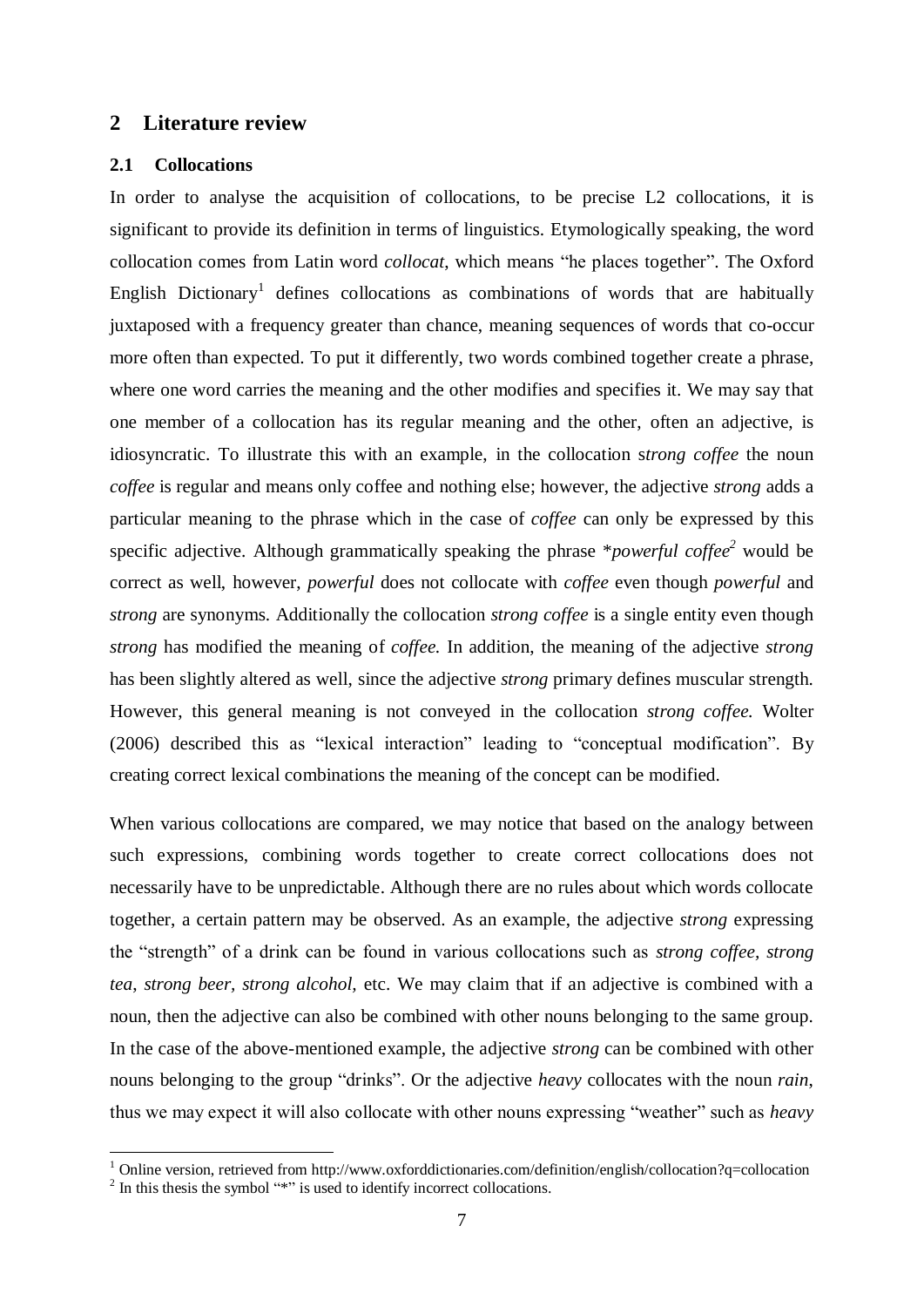*snow, heavy blizzard,* etc*.* This similar pattern, as we will refer to it, can be observed not only in adjective-noun collocations but also in other collocations types e.g. verb-noun collocations. For instance the verb *lose* collocates with nouns expressing a person's character such as *lose patience, lose temper, etc.* We have to mention that applying the same analogy when creating word combinations does not always result in correct collocations. Even though the noun *wind* belongs to the previously mentioned group "weather" the collocation \**heavy wind* is incorrect in English. Nonetheless we may hypothesize the acquisition of new collocations may be facilitated by knowledge of the presence of such patterns.

As one of the few researchers who focused on collocations, Cowan (1989) tried to distinguish collocations from idioms, providing characteristics of collocations, saying they consist of more than one word and they are resistant to lexical substitution. Firstly these features apply to idioms as well; secondly she also mentioned that in certain cases a part of a collocation can be replaced by a synonym, for example *nasty/ugly/messy divorce* (it is possible to combine the noun *divorce* with three adjectives to express the same concept). She concluded that there is yet no perfectly reliable definition to distinguish collocations from idioms; however, some features may be used as hints to discriminate between them. Howarth (1998) also tried to draw a line between collocations and idioms. Among other things in his work he criticized other researchers for using the terms collocations and idioms interchangeably and not paying attention to the fact that under a closer examination they significantly differ from each other. He claimed that in current models the division of word combinations into idiomatic and nonidiomatic was not sufficient enough and further sub-categorization was necessary. Therefore in order to make a clearer division, Howarth proposed a new categorization of these expressions referred to as collocational continuum, namely into free combinations (for instance *under the table*), restricted collocations (*under attack*), figurative idioms ([*to be] under the microscope*) and pure idioms (*under the weather*). He explained that free combinations are often referred to as "open" or "free" collocations, comprise units used in their literal senses (i.e. have fully compositional meanings) and are freely commutable. Restricted collocations have one element, usually an adjective, a preposition or a noun, which often has a figurative meaning that can only be understood in the context of a limited number of collocates. Moreover Howarth illustrated the difference between figurative and pure idioms. The former have a metaphorical meaning as well as a current literal interpretation; the latter have a unitary meaning that cannot be derived from meanings of its individual parts. This collocational continuum was created by applying criteria such as semantic specialization,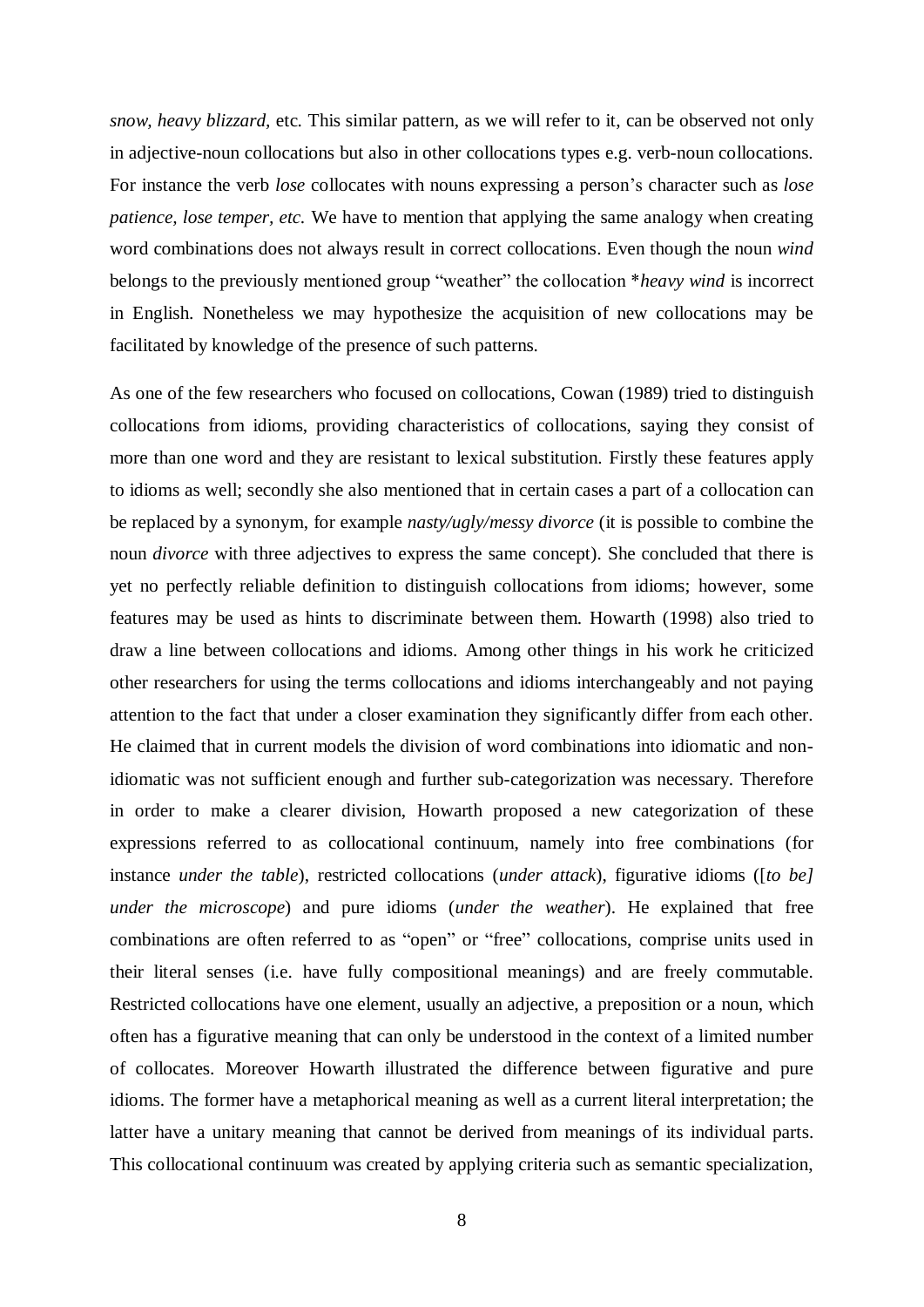idiomaticity and restricted collocability, each of which is gradable. Semantic specialization indicates that the semantic meaning of a collocation is specific and when parts of a collocation are changed, its meaning is modified as well. Idiomaticity can be explained as unpredictability of the meaning of a word combination from the meaning of its individual constituents (Glaser, 1998). Restricted collocability comprises limited combining of words together and blocking of lexical substitution. Additionally, Howarth (1998) claimed that some restricted collocations are on the borderline with figurative idioms, making the system of categorization of these items unreliable.

In order to discriminate between collocations and idioms in this thesis we will follow Howarth's model; nonetheless we believe that the most significant criterion to differentiate between collocations and idioms is the predictability or compositionality of the meaning of an expression. We suggest that the meaning of a collocation is the sum of the meanings of its parts, therefore it can be partially predicted. To illustrate this with an example, the idiom *paper tiger* has nothing to do with neither paper nor tiger, its meaning must be understood metaphorically (something or someone who appears to be threatening but in reality is not). On the other hand the collocation *hot summer* contains a lexical item whose literal meaning contributes to the overall meaning of the expression next to an element of which the specific meaning in this context is not fully predictable, for instance the adjective *hot*. Although based on knowledge of the general meaning of the adjective *hot* the meaning of *hot summer* can be predicted, however the range of hotness differs in the collocation *hot coffee* and *hot summer.* To sum up, the term collocation(s) will be used in this thesis to define a combination of typically two words (e.g. a verb and a noun or an adjective and a noun), out of which the modifying part (e.g. an adjective) usually cannot be replaced by a synonym and their meaning is partially predictable. Furthermore, as mentioned above the semantic meaning of the combined words does not help us in defining whether such combination is acceptable or not since the combining is arbitrary. To put it differently, there is no simple rule that can tell us which words collocate together. This brings us to the generally acknowledged notion that it is exceedingly difficult for L2 learners to acquire L2 collocations due to unpredictability of combining specific words together. However, we may claim that previously acquired vocabulary may help in acquiring new L2 collocations. This issue will be discussed more deeply in the following sections.

When investigating the phenomenon of collocations only few studies concentrate on collocations without discussing L2 or L2 collocations. As mentioned before such studies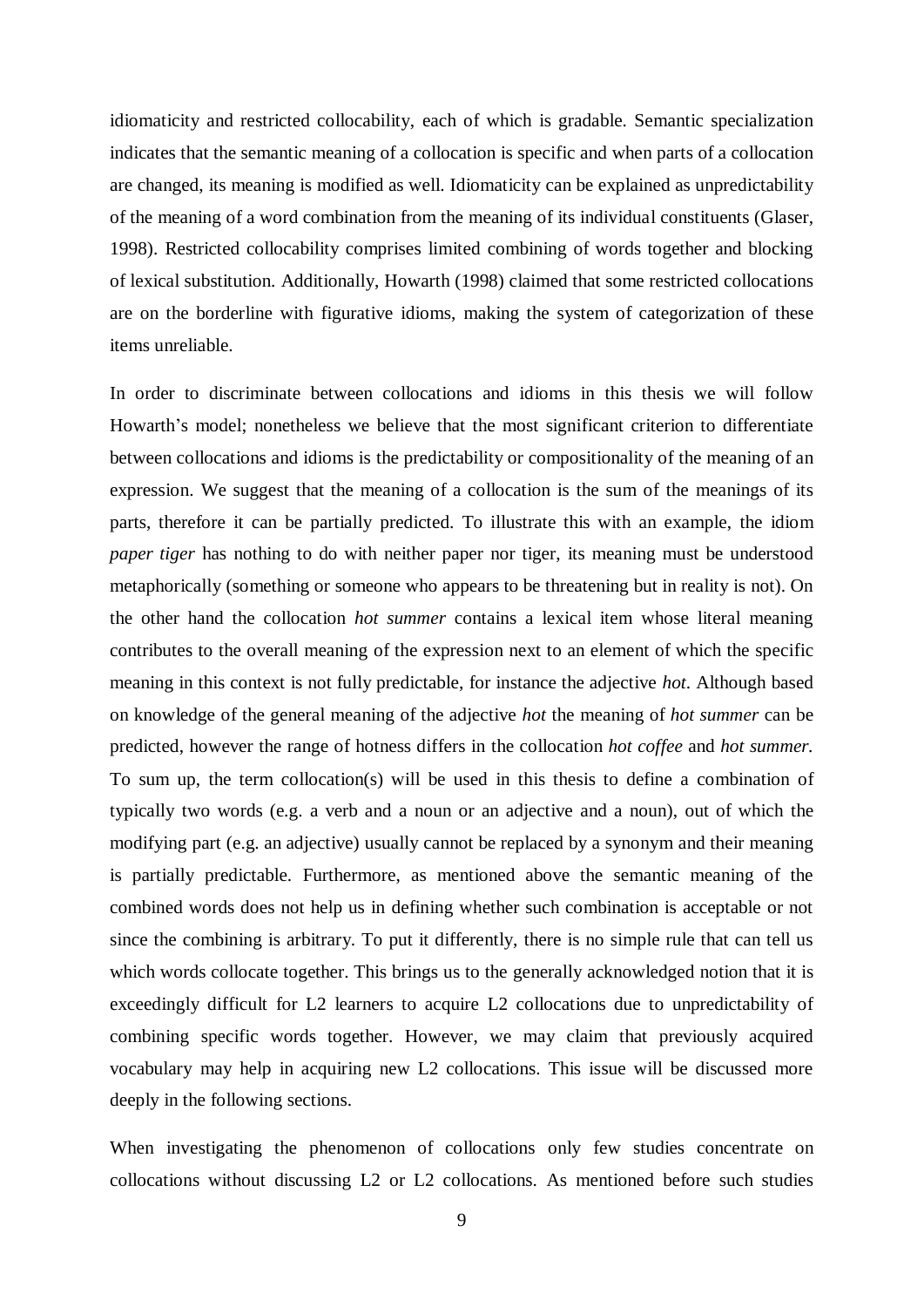mostly try to define the difference between idioms and collocations (Cowan, 1989; Howarth, 1998) or simply define collocations in general (Siepmann, 2005; Shin, 2006). In order to answer the questions concerning the elements that form collocations and whether they are arbitrary, Siepmann (2005) suggested a new division of the spectrum of collocations and tried to broaden the definition of collocations. He concluded that the future studies concerning lexicography must necessarily concentrate on the phenomenon of collocations since they were neglected in the past. Furthermore, Shin (2006) concentrated on investigating the usage of collocations. Among other things he found out that collocations are more frequently used in spoken language than in written language and that the length of collocations has an impact on the frequency of usage, claiming shorter collocations are used more often than longer ones. Lin (1999) tried to determine whether a collocation is compositional or not. In his work he presented a method that enables to identify non-compositional phrases given the assumption that non-compositional expressions have clearly different mutual information value than those that are similar to their literal meanings. As one of the few Jervic (2011) used the collocational behaviour as a factor for determining whether synonyms can truly be absolute. After comparing the collocational behaviour of 36 pairs of synonyms she concluded the concept of absolute synonyms is unrealistic.

#### <span id="page-9-0"></span>**2.2 L2 collocations**

1

When studying second language<sup>3</sup> acquisition (SLA), there are many factors that play a role and influence the process of SLA, namely the amount of input, motivation, age of onset, native language (L1), etc. (Moyer, 1999; Dörnyei, 2003; Unsworth, 2008). Most of the researchers focusing on L2 collocations try to define the importance of factors such as L1 (Gabrys-Biskup, 1992; Farghal & Obiedat, 1995; Wolter & Gyllstad, 2011), L2 proficiency (Ha, 1988; Gitsaki, 1996; Bonk, 2000; Barfield, 2003) or L2 vocabulary size (Mochizuki, 2002; Gyllstad, 2007) and see if there is any correlation between knowledge of L2 collocations and above-mentioned factors. Regardless of the tested variables, all studies concerning L2 collocations have come to the conclusion that acquiring L2 collocations is extremely difficult for L2 learners. Even though many factors have effect on the process, Wray (2002) claimed that one of the main causes why L2 collocations are difficult to acquire may be the way in which L2 learners acquire new words. She suggested that when compared

 $3$  In this thesis the terms "second language" and "foreign language" are used interchangeably.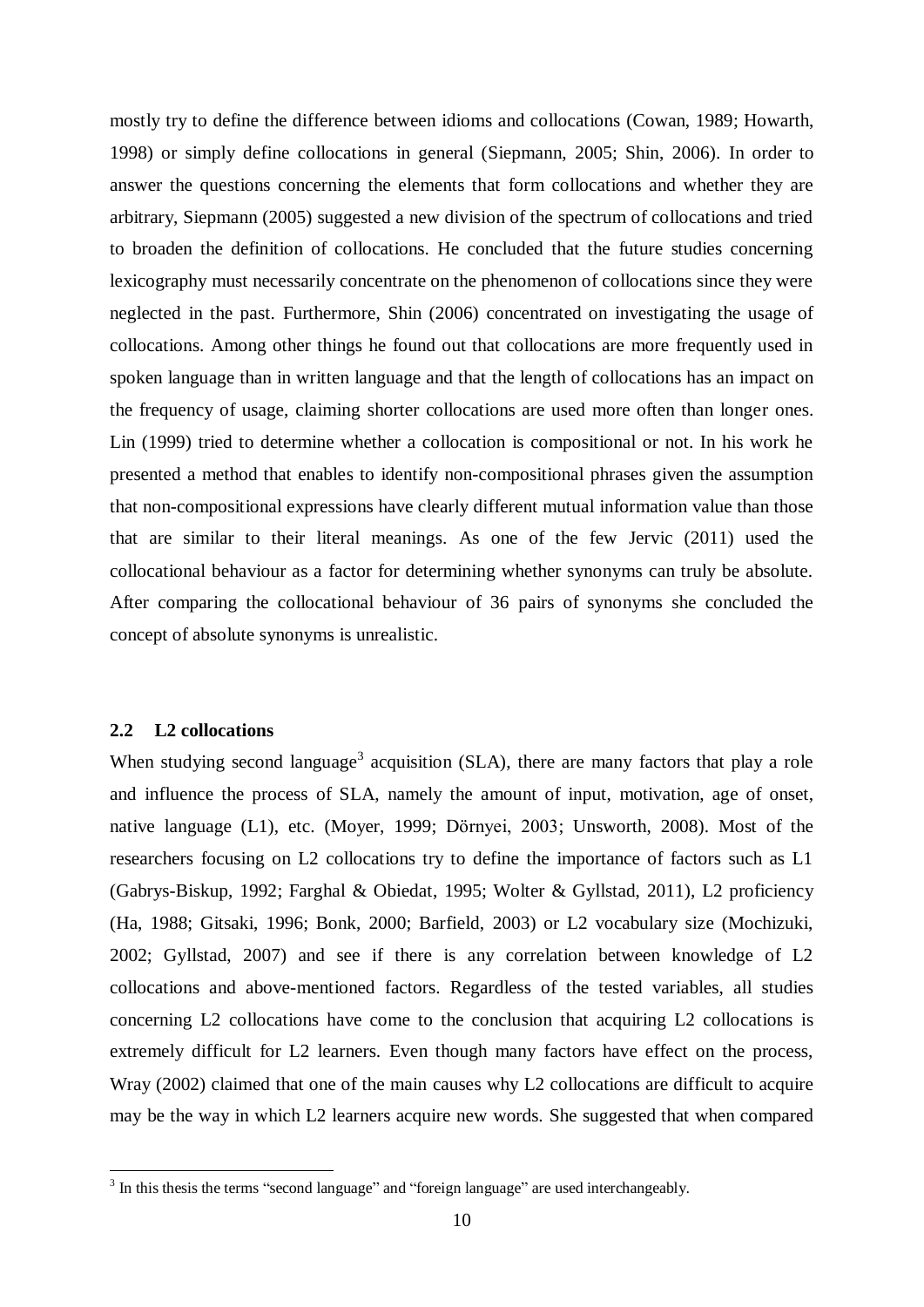to natives, who see collocations as units of words, L2 learners acquire individual words of a collocation separately. We may say that such a statement is not completely accurate, as natives also acquire their native language word by word, which means each of the words of a collocation must be stored in their mental lexicons separately. Yet the major difference between L1 and L2 learners is the fact that L2 learners fail to store word combinations as single units. Although they are familiar with all words in a collocation, they might still fail to produce the correct L2 collocation (Wolter, 2006). To illustrate this with an example, the collocation *heavy rain* comprises an adjective and a noun. When learning English, either L1 or L2 learners acquire words *heavy* and *rain* individually and store them in their mental lexicons separately. Later on L1 learners learn the collocation *heavy rain* and store it in their mental lexicons also as one single unit. Even though L2 learners might be familiar with this collocation and the whole word combination may be stored in their L2 mental lexicons as a single unit, the associations between the concept and individual words of the collocation are stronger and thus preferred over the association between the concept and the whole collocation as a single unit. As mentioned by Wray (2002), L2 learners have problems with establishing strong associations between words that form collocations. Therefore we may propose that the structure of the L2 mental lexicon definitely plays a significant role in learning L2 collocations.

Although knowledge of L2 collocations is significant to achieve mastery of a foreign language (Bahns & Eldaw, 1993; Chan & Liou, 2005), students are often not aware of target language collocations as a potential problem and they are not used to paying attention to such structures. Schmitt (1999) highlighted that collocational behaviour of a word is one of eight competencies (i.e. spoken and written form of the word, its conceptual meaning, collocational and grammatical behaviour, its frequency, associations and stylistic constraints) included in what is known as word knowledge, which defines what it means to have a comprehensive knowledge of a word on a native-like level. Since L2 learners make production errors with respect to L2 collocations, we may suggest that L2 learners do not acquire words with all of their competencies. Moreover, due to the unpredictability of which words collocate together, L2 learners may not easily acquire collocations (Bahns & Eldaw, 1993; Chan & Liou, 2005). Nevertheless this might not be the only explanation. As generally acknowledged, the amount of input plays a significant role in L2 acquisition. Due to the fact that L2 learners find individual words of collocations in the input more often than whole word combinations, the associations between separate units of collocations and concepts are stronger and therefore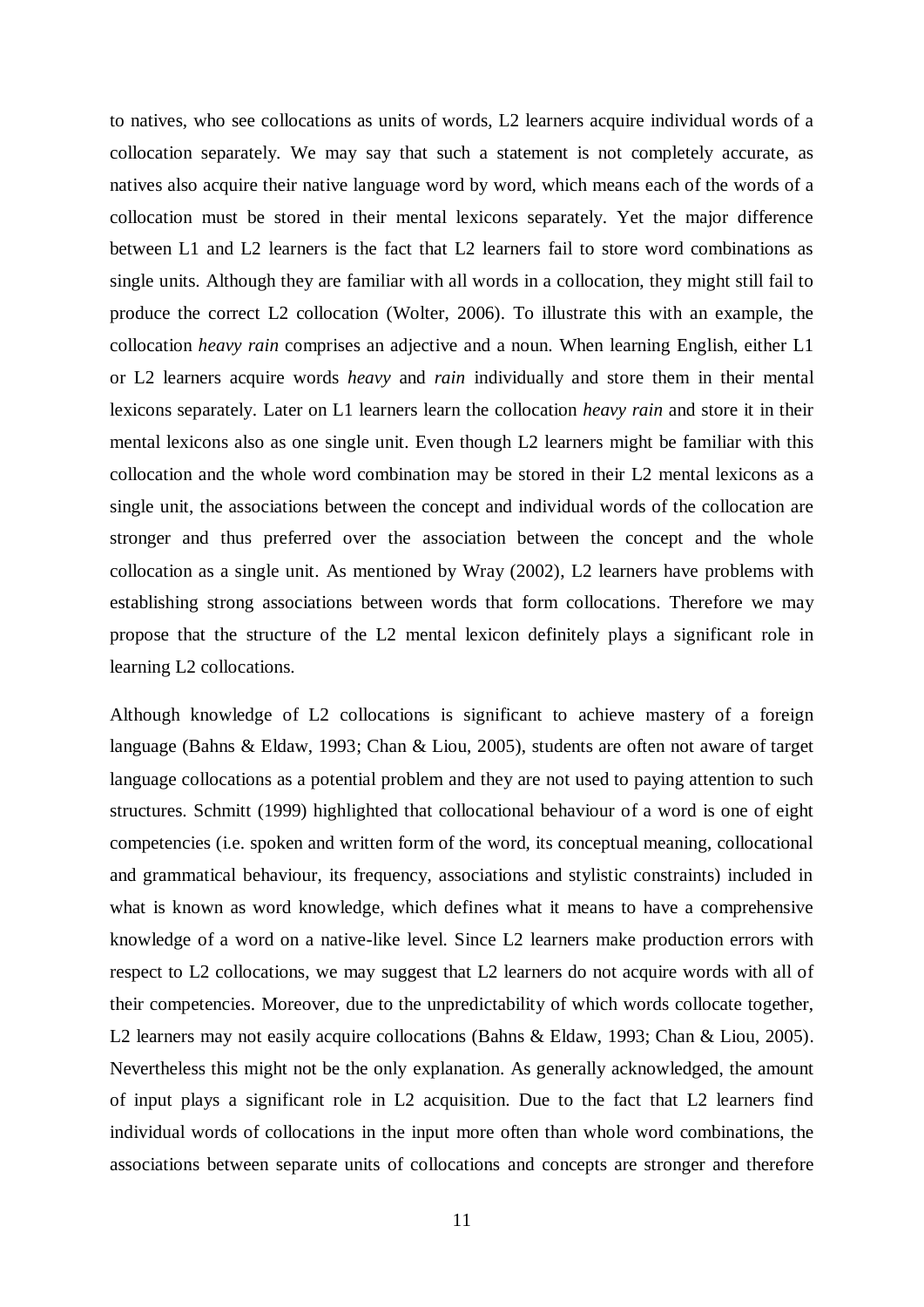preferred over associations between whole collocations and concepts. Similarly Chan & Liou (2005) claimed that frequency may affect the acquisition of L2 collocations. To put it differently, L2 learners take advantage of the tremendous amount of input to strengthen their associations between concepts and L2.

It has been generally acknowledged that when L2 learners acquire L2 words there is no direct link between the concept and the appropriate L2 word (Kroll, 2002), meaning L2 learners are at first unable to use L2 words without mediation through L1. The revised hierarchical model (see Figure 1) designed by Kroll & Stewart (1994) merges the word association and concept association model. The word association model proposes that L2 words are directly connected to their L1 equivalents, while according to the concept association model L2 words are connected to their meanings without L1 playing any significant role. Concepts can be expressed by both L1 and L2 word(s); however, conceptual links between concepts and L1 word(s) are much stronger (Kroll, 2002). Therefore when confronted with the need or the requirement to use L2 word(s), L2 learners use L1 as a mediator and try to find L2 equivalents for already known L1 word(s). In Figure 1 the solid and dotted lines represent different strengths of relationships between concepts and L1 or L2 words. While the lines between concepts and L1 or L2 are bidirectional, meaning the learner uses conceptual links in both directions, lexical links work only in one direction. As mentioned in Kroll (2002) the connection from L1 to L2 is not particularly strong as learners do not use L2 in this way. On the contrary, the connection from L2 to L1 is crucial especially at the beginning of SLA since learners have no other option to express concepts given the fact that conceptual links between L2 and concepts are not solid enough. Kroll (2002) also claimed L2 proficiency has an effect on whether conceptual links between L2 and concepts are strong enough and thus preferred over the other links with mediation through L1. We may propose that when acquiring and using L2 collocations L2 learners also use L1 as a mediator; nonetheless whether links between L2 and concepts are strong enough depends not only on L2 proficiency but also on L2 vocabulary size.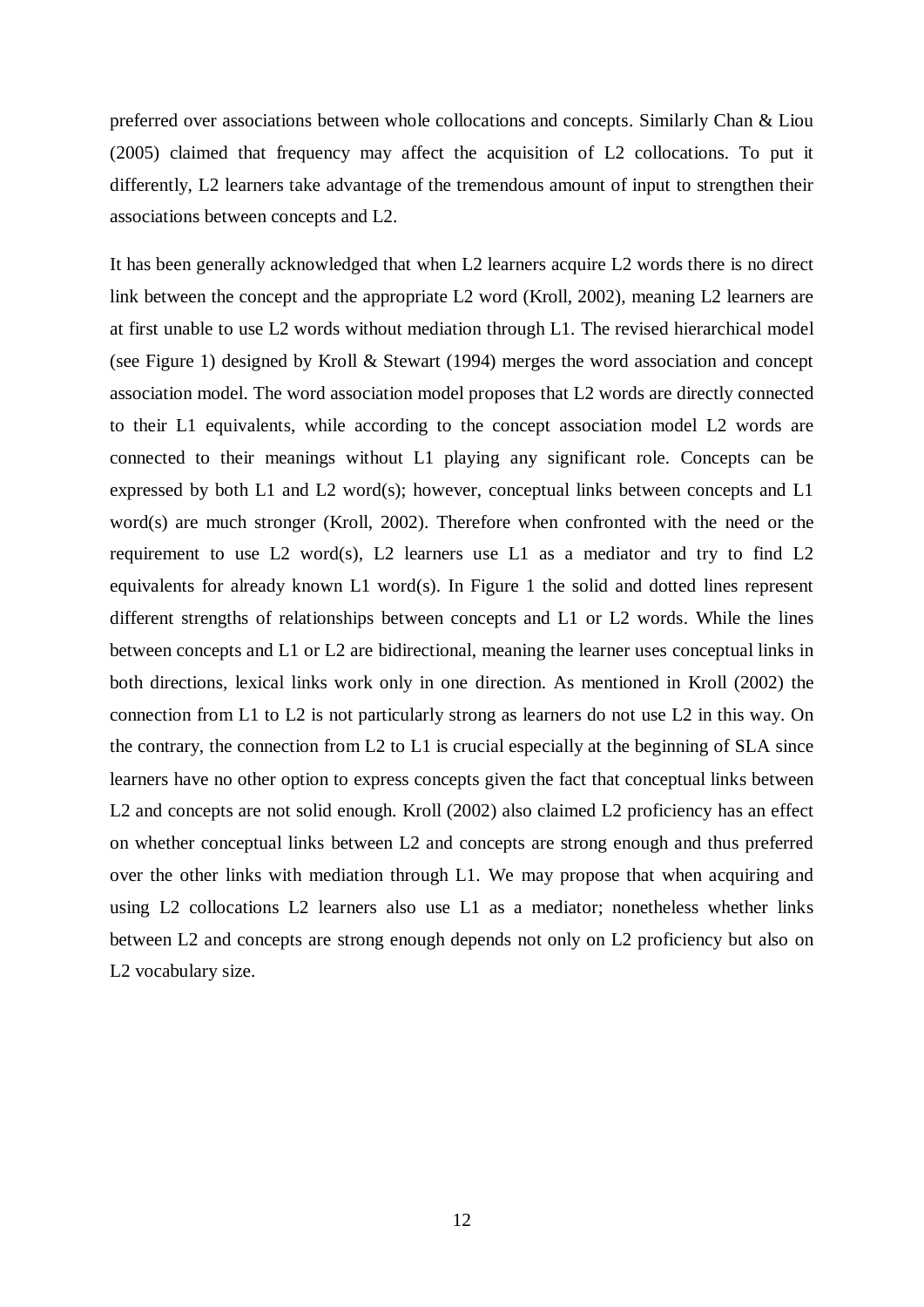

*Figure 1: Revised hierarchical model*

Based on the revised hierarchical model we may predict that similarities or differences between two languages may determine how fast L2 learners start to use conceptual links between L2 and concepts regarding L2 collocations. If two languages are similar, L2 learners might not even notice how quickly they stop using L1 as a mediator as the strength of conceptual links between L2 and concepts are rather great right away. However, this transition may last longer if the languages are too different from each other and it is thus difficult for L2 learners not to use L1 as a mediator. Furthermore, when collocations are not used to express concepts in L1, L2 learners might be forced to develop conceptual links between L2 and concepts more quickly. A similar scenario may be expected when collocations only occur in L1 and not in L2. Additionally, we may predict that learners who still prefer using L1 as a mediator may be more influenced by negative transfer and thus make more mistakes attributed to interference.

Referring back to studies on L2 collocations, Chan & Liou (2005) investigated the influence of web-based learning of English noun-verb collocations of Chinese college students in Taiwan. Their aim was to determine whether the computer programme used in the study can help L2 learners to improve their knowledge of L2 collocations and if the effect is permanent. During the experiment five tests (pre-tests and post-tests) were administered. The results indicate that students made significant improvement in their knowledge of L2 collocations; however, the improvement was only temporary since the scores on the post-test were lower than on the last pre-test but still above their entry scores. Chan & Liou proposed that the decline can be attributed to the lack of input, as the students did not have much input concerning L2 collocations and thus simply forgot them. They concluded that students with the lowest scores on the first test made the most significant progress. Bonk (2000)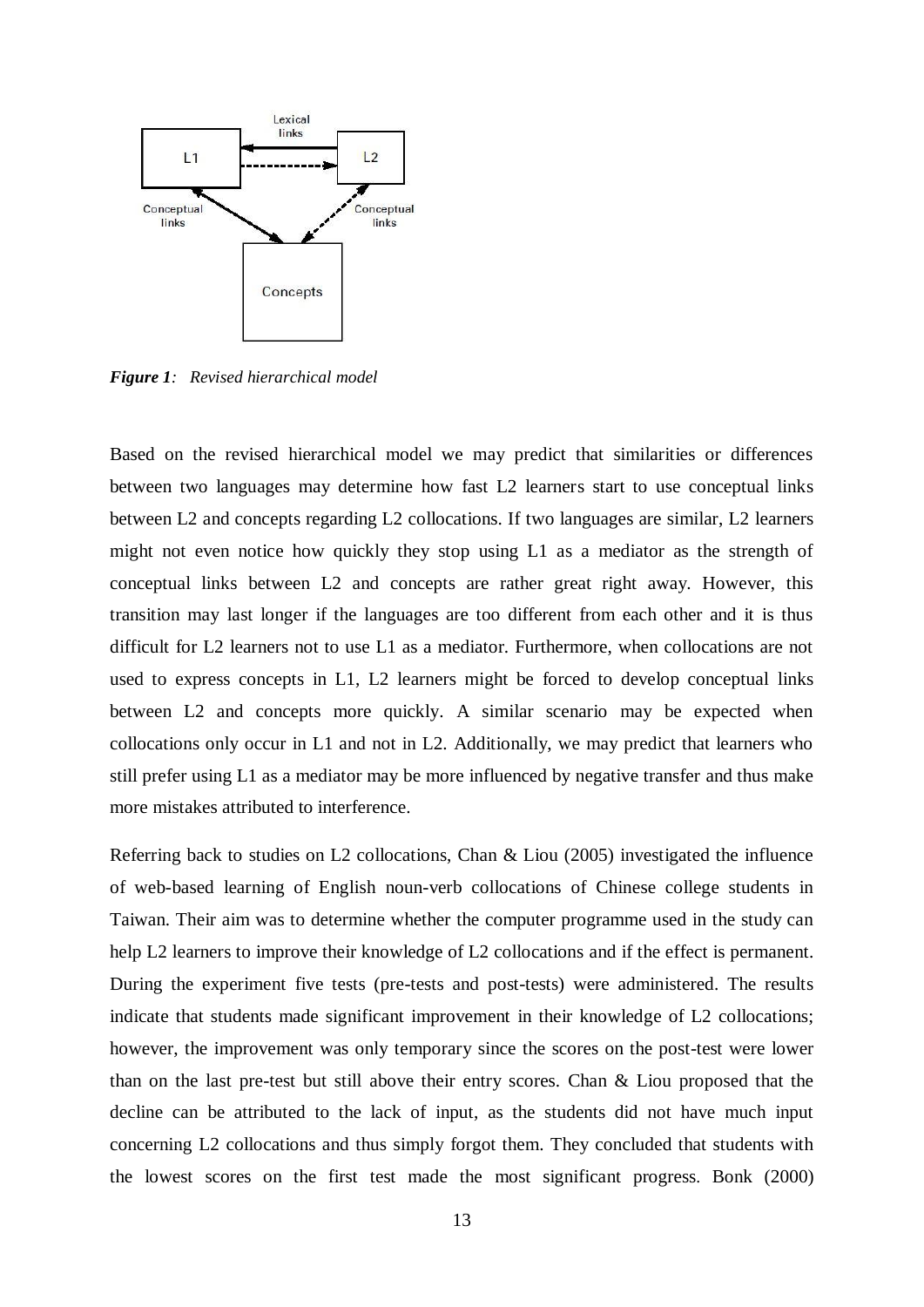investigated students of English as second language (ESL) of a wide range of proficiency levels. He concentrated on determining the correlation between knowledge of L2 collocations and general L2 proficiency. In addition to the major purpose of the study, he tried to find out whether there is a correlation between knowledge of L2 collocations and the length of residence in an English speaking country. Together with a simplified version of the TOEFL test to measure the general L2 proficiency, a collocation task consisting of fill-in as well as multiple choice questions was administered. He found that there is indeed a correlation between knowledge of L2 collocations and L2 proficiency, even though in other studies no relationship has been established at all (Barfield, 2003). However, no significant correlation was found between knowledge of L2 collocations and the length of residency in an English speaking country. Moreover he concluded that although individual differences that occurred in the study cannot always be predicted from the differences in the proficiency level, they may be attributed to factors such as memory. Similarly Ellis (1996) claimed short-term memory capacity may serve as a constraint on acquiring new L2 collocations and L2 in general.

The most common strategy L2 learners use when producing L2 collocations was described by Huang (2001), namely that L2 learners rely heavily on L1 knowledge as the only resource. In addition, many studies focusing on L2 collocations have illustrated that L2 learners score better on collocations that have L1 equivalents (Gabrys-Biskup, 1992; Huang, 2001). This observation may seem obvious; nonetheless it shows that the revised hierarchical model depicted in Figure 1 also applies to collocations since L2 learners use L1 as a mediator when producing L2 collocations. We may hypothesize that most of the L2 learners start acquiring a language with the assumption that there is one-to-one correspondence between their L1 and L2 and do not make use of conceptual links between concepts and L2; however, such supposition may last longer in the case of collocations, especially those used rather infrequently as the amount of input often plays a major role in SLA and thus may determine the strength of the association between concepts and L2 collocations (Chan & Liou, 2005).

Acquiring new L2 words is comparatively easier than acquiring new L2 collocations. Paradigmatic and syntagmatic connections can account for the difference in the difficulties. Words that are paradigmatically related can substitute each other in a sentence without considerably modifying its meaning (e.g. *horse*  $\rightarrow$  *animal*); syntagmatic connections represent a co-occurring relationship between two words creating a phrase (e.g. *man → tall, walk*). Since the nature of categorization of *horse* belonging to the group *animal* remains, L2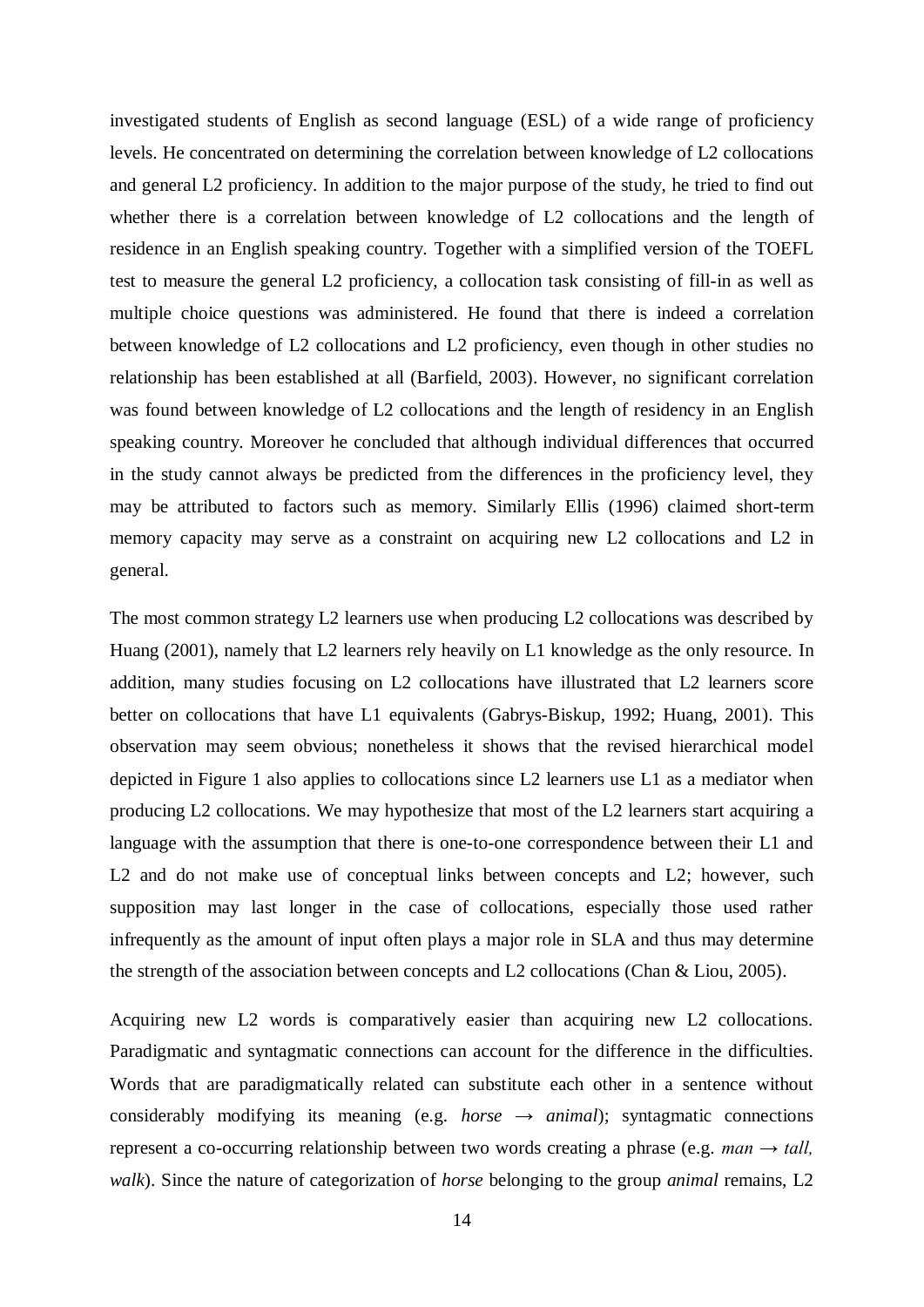learners just need to substitute L1 words for L2 words in their L2 mental lexicons. Therefore paradigmatic connections between L2 words are more easily established as the nature of the connections between words and concepts are not changed. On the contrary syntagmatic connections are involved in conceptual modification (Wolter, 2006). Due to the fact that syntagmatic connections creating word associations vary from language to language; L2 learners have to make new syntagmatic connections between individual words (*influence → wide, heavy*) and gradually build new networks in their L2 mental lexicons.

#### <span id="page-14-0"></span>**2.3 Interference**

In linguistics interference<sup>4</sup> is described as applying L1 knowledge to L2 (Richards & Schmidt, 2002). Two types of language transfer may occur in the acquisition process, namely positive (if L1 and L2 can be defined as similar languages, SLA can be facilitated by L1 knowledge) and negative (dissimilarity of the languages may cause impeding of SLA). Although most of the studies concerning interference focus on transfer from the native language to the target language, it is generally acknowledged that transfer can work from L2 to L1 as well as from a second language to another foreign language(s) (Richards & Schmidt, 2002). Furthermore, Ellis (1994) explained in his book that the starting point of SLA of every L2 learner is L1, which is gradually replaced by the target language throughout the process of SLA. Accordingly the errors attributed to transfer are more likely to occur in early stages rather than in later stages of the acquisition process. In addition, Krashen (1981) pointed out that learners may substitute an L2 segment for an L1 based utterance if they have not yet acquired enough L2 knowledge due to the lack of input. He also claimed that interference seems to be stronger and more observable if the L2 is acquired without any access to natural setting and L2 learners have received only instructional input without being in contact with native speakers.

When discussing interference, many linguists used to refer to Lado's formulation of Contrastive Analysis Hypothesis appearing in his book Linguistics Across Cultures (1957), which basically predicts a strong correlation between the differences of L1 and L2 and the difficulty to acquire L2. In other words, elements of languages that are similar barely pose any difficulties for L2 learners, unlike dissimilar elements which make SLA more difficult. The hypothesis was analysed and practiced in the 1950s and 1960s (Richards & Schmidt, 2002). Many critics have pointed out that the difficulties predicted to occur by Contrastive Analysis

<sup>&</sup>lt;sup>4</sup> In this thesis the terms "interference" and "transfer" are used interchangeably.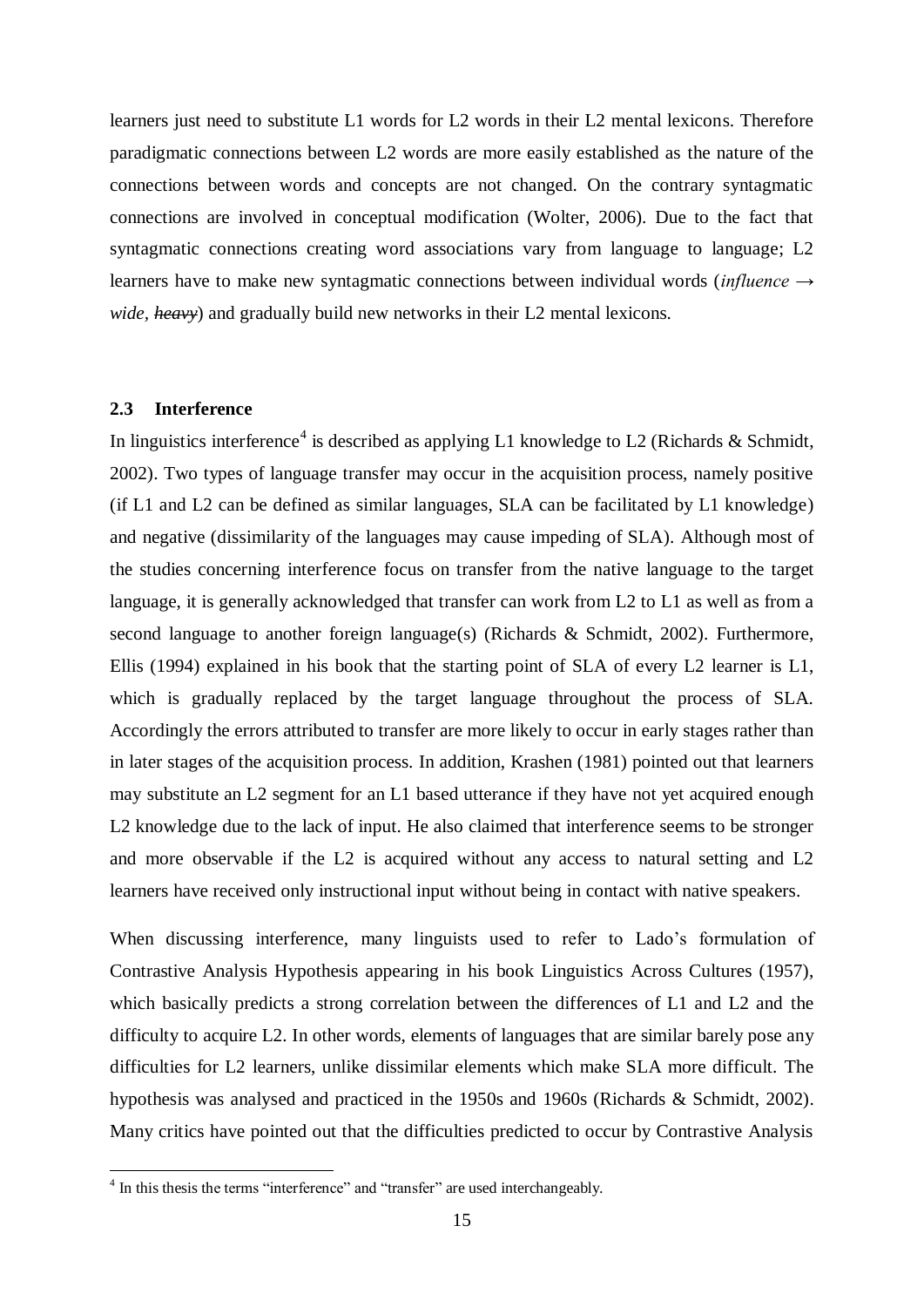(CA) do not occur in the actual performance of L2 learners, likewise many errors made by L2 learners are not predicted by CA (Sridhar, 1975). The CA was therefore replaced by so the called Error Analysis (EA) as the alternative in the 1970s, which demonstrates that not all mistakes can be attributed to the interference of L1 (Richards & Schmidt, 2002). In order to put the analysis into practice a classification of errors was needed. Thus a general distinction was made between interlingual (results of partial or incorrect learning of L2) and intralingual errors (divided into communication-based errors, errors of avoidance, overgeneralizations, errors of overproduction, developmental errors, induced errors and simplifications) (Richards & Schmidt, 2002). Since the cause of the incorrect usage of L2 elements cannot always be categorized, EA seemed to be insufficient. Later on Interlanguage Analysis was introduced in the late 1970s, which claims that the grammatical system used by L2 learners during the acquisition process differs from both L1 as well as L2 (Huang, 2011; Richards & Schmidt, 2002).

As we have discussed above, if L1 and L2 are perceived by L2 learners as similar languages, SLA may be facilitated. This positive transfer is sometimes compared to a U-shaped acquisition process (Ellis, 1994), where at first L2 learners acquire the target language very easily, later after making mistakes they realize that sometimes there is no one-to-one correspondence, and at last they return to the correct usage of L2. Even though only a few studies concentrate on effects the positive transfer has on SLA (Huang, 2011), many researchers try to focus more deeply on the question to what extent production errors of L2 learners are the result of interference or simply general language acquisition process. In his book Ellis (1994) mentioned various results of different empirical studies concerning the factor of interference in SLA. He highlighted the enormous variety in the results that ascribe errors to L1 transfer. Interestingly, the range goes from 3 percent (in Dulay & Burt, 1973) to 51 percent (in Tran-Chi-Chau, 1975). Ellis (1994) concluded that discriminating the two factors is crucial and he agreed with the general opinion that interference works in complex ways. To put it differently, it represents only one of many processes involved in SLA. Ellis also suggested that L2 learners know that certain L1 segments are possibly transferable while others not; however, each L2 learner understands this distinction differently and decides which segments he/she will actually transfer to L2. Additionally, during the acquisition process L2 learners simply make wrong assumptions, thinking there is a one-to-one correspondence between L1 and L2 (Farghal & Obiedat, 1995; Huang, 2001). In other words, L2 learners expect the properties of their mother tongue to appear in L2 as well.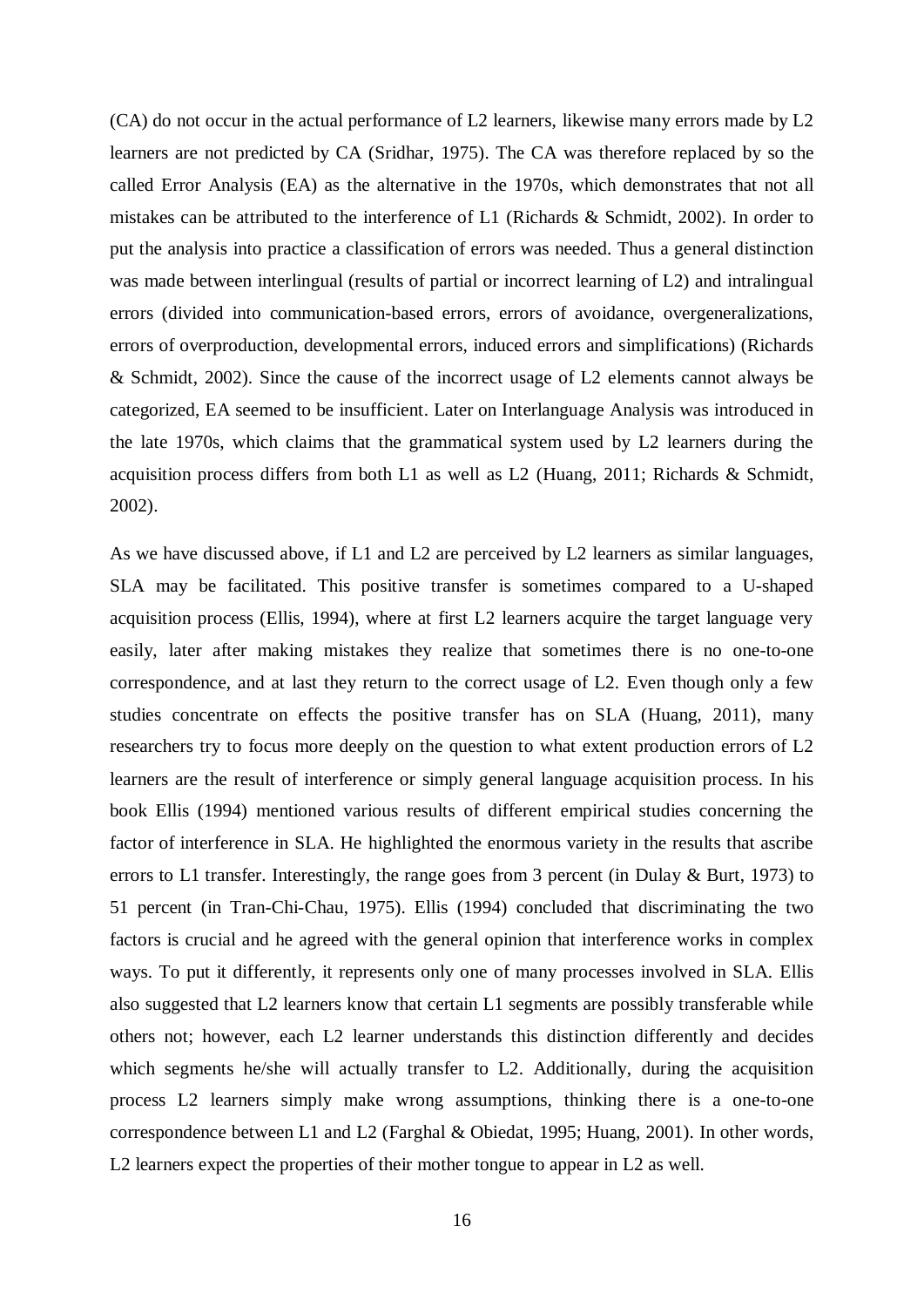Returning to the topic of L2 collocations, several studies investigating L2 collocations have attributed the mistakes made by participants to interference (Farghal & Obiedat, 1995; Gabrys-Biskup, 1992; Gyllstad, 2007; Wolter & Gyllstad, 2011). For instance Gyllstad (2007) described the difference in the results of high and low proficiency learners, stating low proficiency learners are more likely to rely on their L1 knowledge and make mistakes explained by negative transfer. In addition, he stated that one of the causes may be the difference in the amount of input between low and high proficiency learners, claiming high proficiency learners have received enough input to realize that a one-to-one correspondence is not always the case and therefore make less or even no mistakes that can be attributed to L1 transfer. Among others Gabrys-Biskup (1992) examined Polish students of English and their knowledge of L2 collocations. Even though he stated that when asked to provide Polish equivalents to English collocations the participants' answers were hundred percent correct, the author did not present any figures on the correct answers of the second part of the test, in which participants were asked to translate Polish collocations into English. Gabrys-Biskup claimed the majority of L2 errors are to be attributed to L1 interference. He also concluded that L2 learners tend to rely on L1 knowledge when they do not know or they are unsure of the correct answer. Krashen (1981) suggested that such a strategy used by L2 learners can be explained by insufficient input. We may hypothesize that the fact that many L2 learners rely on L1 knowledge of collocations can be explained by lack of learners' awareness of the existence of L2 collocations.

To sum up, we expect negative transfer to be displayed in two manners – a) due to the lack of input or b) due to the incorrect assumption about a consistent one-to-one correspondence between L1 and L2, L1 is literally translated to L2. In addition, we may propose that L2 learners are more easily influenced by their knowledge of L1 collocations if a tempting example is presented as one of the possible collocation structures. As mentioned above, the starting point of every L2 learner is the L1, meaning the influence of L1 should gradually decrease during the acquisition process. Moreover, due to various factors such as quality and quantity of input, L2 proficiency and vocabulary size L2 learners become aware of the nontransferability of L1 features to L2. As highlighted by Ellis (1994) it is important to investigate how L1 knowledge interacts with other factors.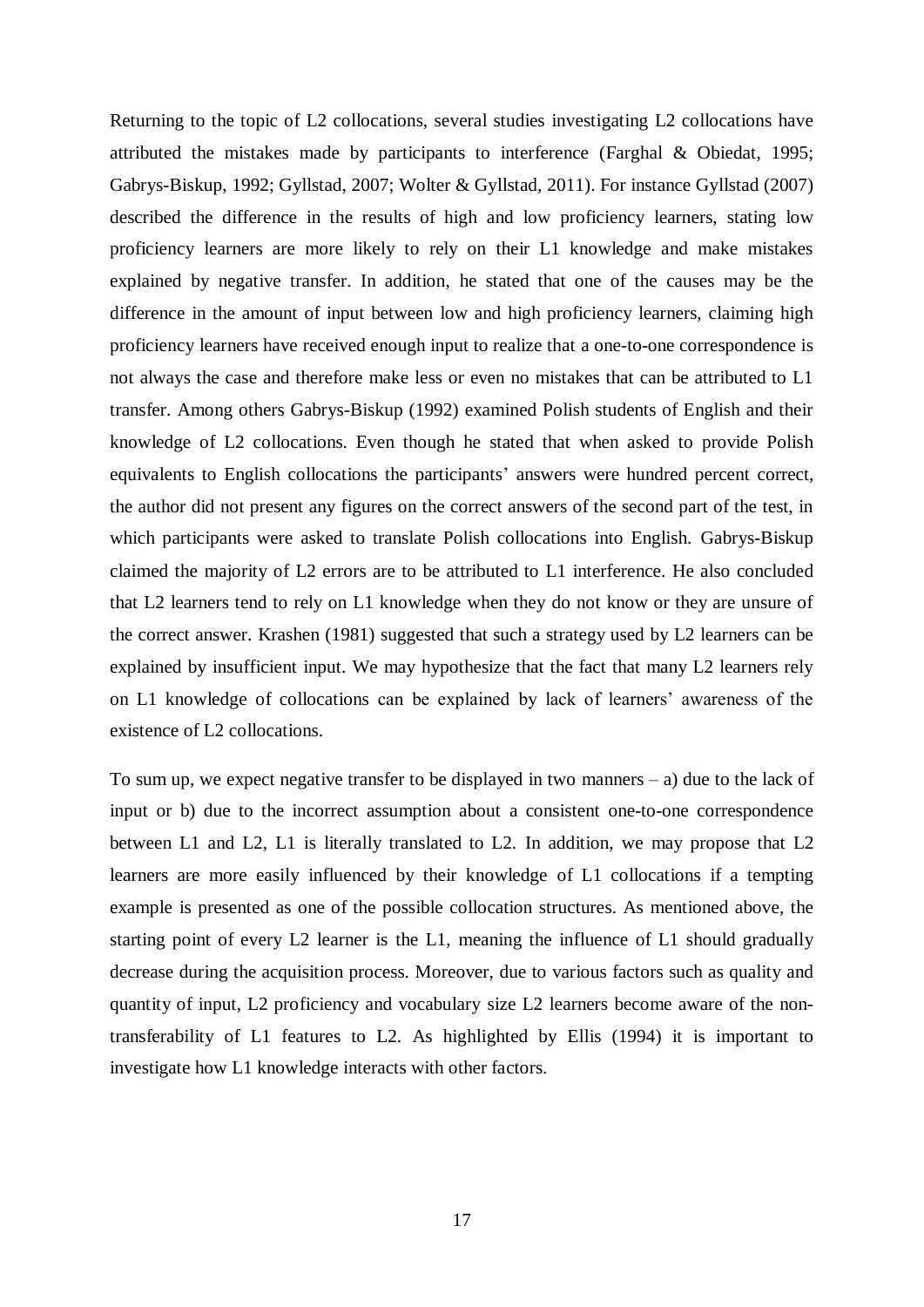#### <span id="page-17-0"></span>**2.4 L2 vocabulary size and the structure of the L2 mental lexicon**

The mental lexicon can be defined as a mental representation of a dictionary L2 learners use during SLA. Such lexicon comprises all information with respect to acquired words such as spoken and written form of the word, its conceptual meaning, grammatical and collocational behaviour, its frequency, associations and stylistic constraints, altogether creating word knowledge as proposed by Schimitt (1999). However, the explanation that can account for L2 learners having problems with for instance L2 collocations may be the fact that they do not organize and structure their L2 mental lexicons according to word knowledge competences.

Even though the idea that the structure of the L1 and L2 mental lexicon differ from each other has been generally acknowledged, Wolter (2001) tried to prove that the L2 mental lexicon of a non-native speaker is in fact quite similarly structured as the mental lexicon of a native speaker. Although his study actually confirmed the already accepted notion about the dissimilarity of the two lexicons, he claimed the L2 mental lexicons were not as loosely structured as in comparison to L1 mental lexicons as other researchers had suggested. Among others Zareva (2007) compared the mental lexicons of L2 learners and native speakers. Participants were investigated by means of a word association test, where they were asked to respond to each stimulus with the first word that came to their mind. She found a significant difference in quantitative and qualitative characteristics of lexical organization. She concluded that meaning connections of advanced learners resembled native speakers' quantitative patterns of word associations (the author defined quantitative measures as strength of response, number of responses, response commonality and heterogeneity, etc.); whereas no similarity was established between the responses of intermediate learners and native speakers.

Even though several studies on the L2 mental lexicon focus on developing new versions of vocabulary level and size tests (Laufer & Nation, 1999; Schmitt, Schmitt & Clapham, 2001), only few studies concerning L2 vocabulary size actually discuss L2 collocations and a possible positive correlation between L2 vocabulary size and knowledge of L2 collocations (Bahns & Eldaw, 1993; Gyllstad, 2007). On one hand Bahns & Eldaw (1993) concluded that knowledge of L2 collocations does not go hand in hand with knowledge of general vocabulary, saying there is no significant correlation between the two features as knowledge of general vocabulary of ESL students was more profound than their knowledge of English collocations in the administered test. On the other hand results of Gyllstad (2007) show exactly the opposite; namely a positive correlation was observed since scores on the test highly correlated with the scores on the receptive vocabulary size test administered to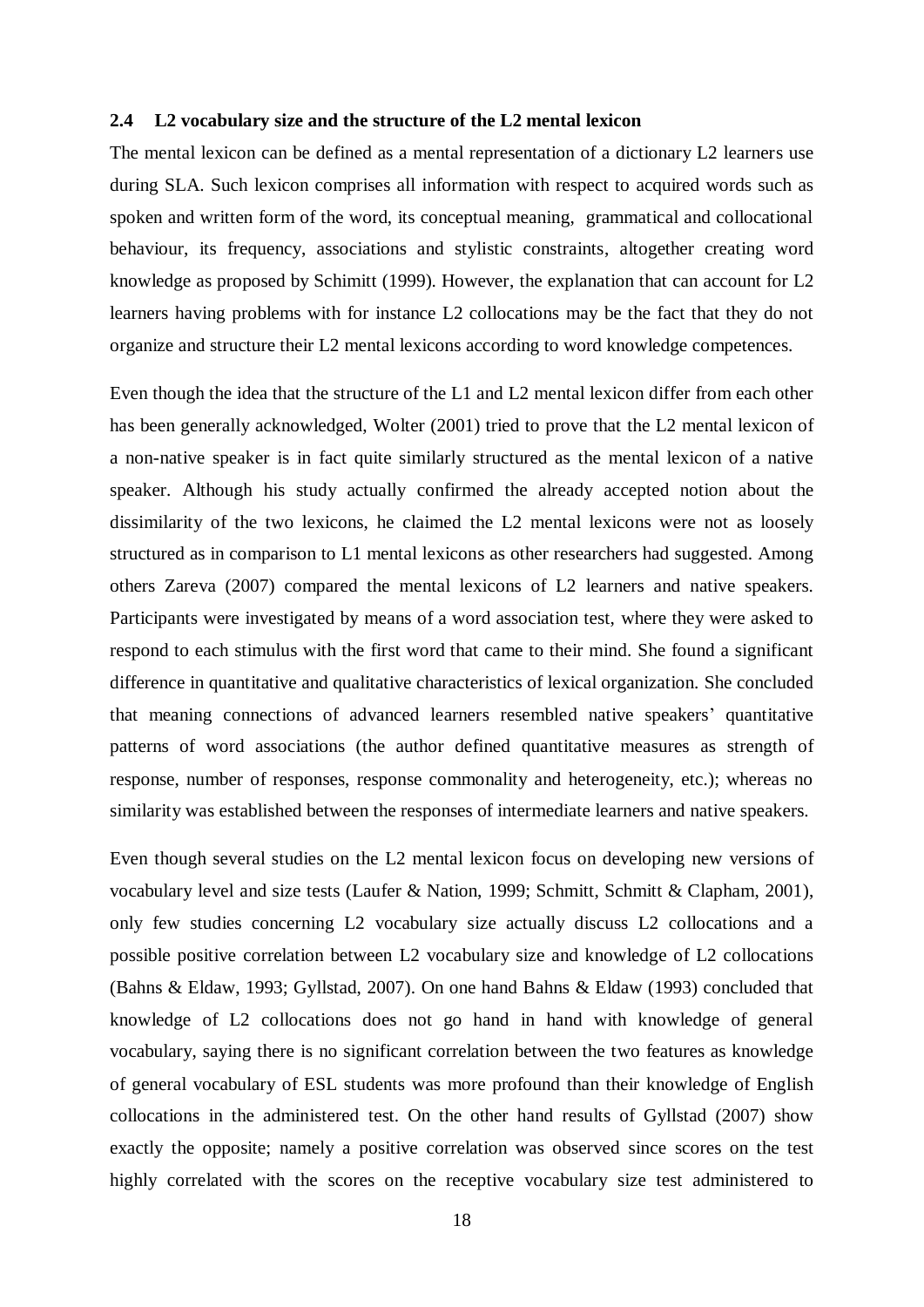Swedish learners of English. Furthermore, Wolter & Gyllstad (2011) tested collocational links in the mental lexicon of English learners of Swedish in various conditions, namely collocations with and without L1 equivalents. They investigated whether L2 learners acquired L<sub>2</sub> collocations that have an equivalent in their native language differently than collocations that only occur in L2. To test their hypotheses a primed lexical decision task was administered. Firstly only a few pieces of information with respect to the proficiency levels of participants were provided. Since the authors defined only the average of self-evaluation proficiency scores (e.g. 6.8 for speaking, 6.1 for writing), we do not know if any beginner or intermediate learners took part in the study. Secondly we may point out that no list of stimuli administered in the study was provided in the article. Nonetheless the results illustrate that L2 learners can recognize as well as process L2 collocations that also occur in their native language more effectively than L2 collocations without L1 equivalent. Thus they concluded that L1 may have a considerable influence on the development of knowledge of L2 collocations. Moreover L2 collocations without L1 equivalent should according to Wolter & Gyllstad be immediately stored in the L2 mental lexicon as L2 collocations without L1 playing any role. However, we may claim that such an assumption is not necessarily true as L2 collocations are also stored individually as two separate words in L2 learners' mental lexicons.

Although agreeing with the assumptions made by Gyllstad (2007) and recognizing the importance of input and a possible correlation between L2 proficiency and knowledge of L2 collocations, we propose that vocabulary size, namely the size of the L2 mental lexicon, plays a significant role in acquiring L2 collocations. We believe that the bigger L2 mental lexicon is, the broader network of word connections and associations it comprises. Therefore L2 learners with bigger L2 vocabularies should more easily acquire L2 collocations due to their structured networks in the L2 mental lexicon. Given the fact that L2 mental lexicons are generally smaller than L1 mental lexicons, Meara (1996) proposed that an item in the L2 mental lexicon may be directly connected only to a small number of words creating word associations, unlike items in the L1 mental lexicon that have a significantly higher number of associations. Moreover he claimed that at a certain point during the acquisition process the size dimension of L2 vocabulary becomes less important as the significance of the structure and organization of the L2 mental lexicon increases. Adding a new item into an unstructured lexicon clearly becomes more difficult with increasing L2 vocabulary size. We may suggest that one of the causes of L2 learners having problems with acquiring new collocations is the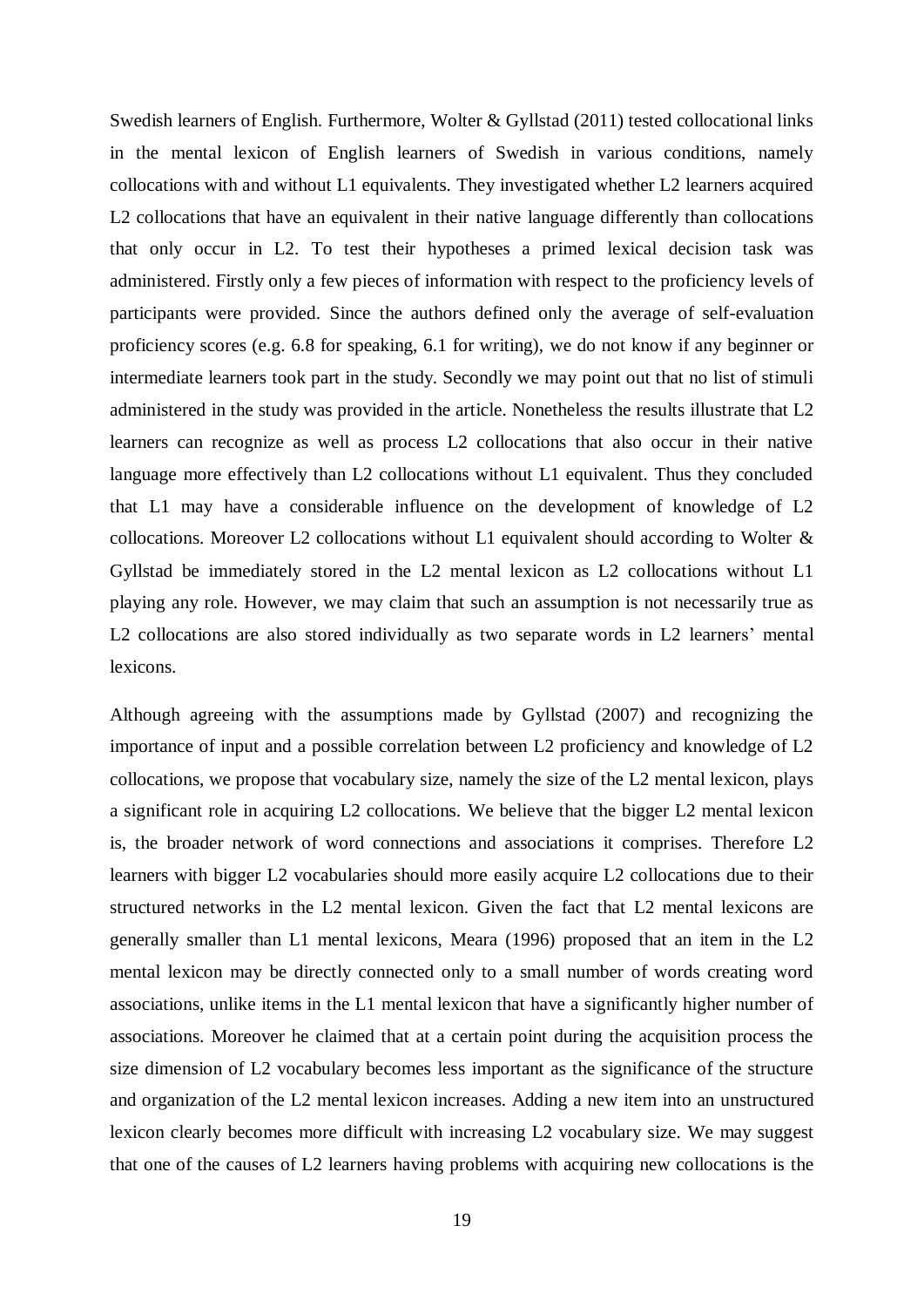fact that they usually do not acquire words systematically with all the competences of word knowledge as proposed by Schmitt (1999). Therefore the made associations are not as strong as in comparison with a native speaker (Wray, 2002). Thus we may conclude that the structure of the L2 mental lexicon is a crucial factor in acquiring new L2 collocations. We may even assume that the already acquired collocations may help acquiring new collocations, since L2 learners may be aware of certain patterns occurring in word combinations. To illustrate our assumption with an example, knowledge of collocation *lose patience* may make the process of learning similar collocations as *lose temper* and *lose faith* easier.

#### <span id="page-19-0"></span>**2.5 Research questions and hypotheses**

The purpose of this thesis is to find out to what extent is the size and structure of the mental lexicon of L2 learners correlated to their knowledge of L2 collocations. Bearing previous studies in mind we propose an experiment investigating Slovak intermediate learners of English and their knowledge of English collocations. The designed experiment will test whether participants with varying vocabulary sizes perform differently on the test of L2 collocations. More specifically we will investigate: a) correlation of general L2 vocabulary size and knowledge of L2 collocations, b) to what extent does the size of the L2 mental lexicon help acquiring new collocations with similar patterns (as described in the first section) and c) the influence of interference on knowledge of L2 collocations. We will try to find out whether a learner who has already acquired frequently used collocation *pay attention* will be able to use this knowledge when acquiring new rather infrequent collocation *pay respect.* Our study questions are defined as follows:

Q1: Do Slovak learners of English with higher scores on the vocabulary test also achieve better scores on the collocation task?

Q2: Do already acquired L2 collocations help Slovak learners of English to acquire new collocations with similar patterns?

Q3: Do Slovak learners of English with higher scores on the vocabulary test make fewer mistakes attributed to interference than learners with lower scores?

Q4: Are Slovak learners of English more influenced by their knowledge of frequently used Slovak collocations rather than infrequent Slovak collocations?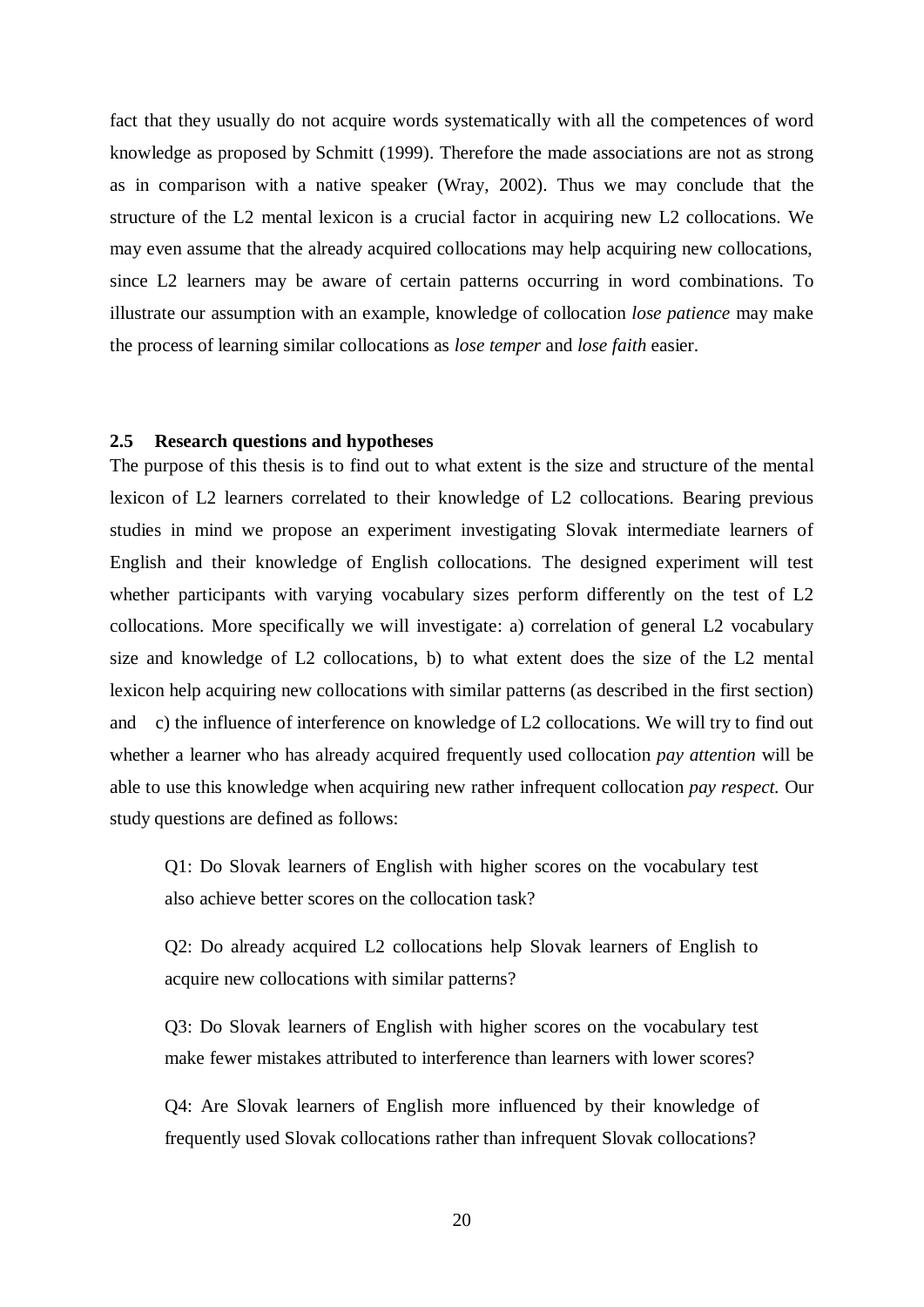Based on the knowledge of results from the previous studies and of the available literature with respect to this phenomenon we expect to find a positive correlation between scores on the vocabulary task and scores on the collocation task and fewer errors ascribed to interference. In other words, due to the fact that the major dimension of lexical competence is size and L2 learners with bigger vocabularies are usually more proficient in an extensive range of language skills (Meara, 1996), we expect better score on the vocabulary task will go hand in hand with better score on the collocation task and fewer mistakes attributed to transfer. As discussed in the previous sections of this thesis mistakes attributed to interference are more likely to occur in earlier stages of SLA, therefore we suggest that the amount of acquired vocabulary, in other words vocabulary size, may affect the transfer error rate, saying that learners with bigger L2 mental lexicons will be aware of the non-transferability of L1 into L2 and therefore make fewer errors in the collocation task attributed to interference. In addition, we believe frequency might be a significant factor with respect to interference, suggesting that participants will be more influenced by their knowledge of frequently used Slovak collocations. Furthermore, we expect already acquired L2 collocations may help an L2 learner to learn new L2 collocations with similar patterns. Our hypotheses are stated as follows:

H1: Participants with higher scores on the vocabulary test will have better scores on collocation task than participants with lower scores on the vocabulary test.

H2: Participants with knowledge of rather frequently used L2 collocations will also be able to identify rather infrequent collocations with similar patterns as correct.

H3: If mistakes in the collocation task ascribed to interference occur, participants with higher scores on the vocabulary test will make fewer such mistakes than participants with lower scores on the vocabulary test.

H4: If mistakes in the collocation task ascribed to interference occur, participants will be more influenced by their knowledge of rather frequent Slovak collocations than infrequent ones.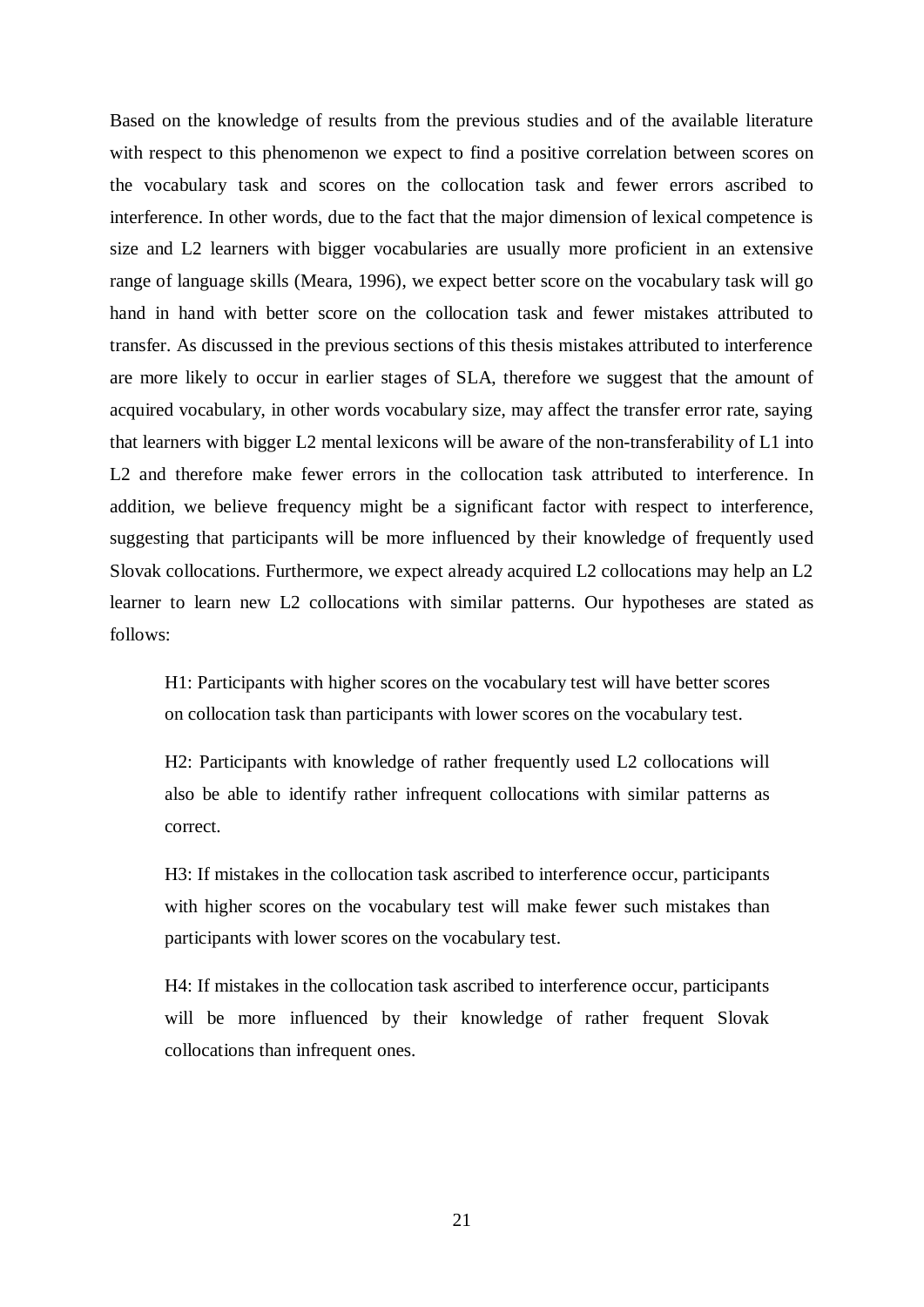# <span id="page-21-0"></span>**3 Experiment**

#### <span id="page-21-1"></span>**3.1 Participants**

For the purposes of this experiment we tested a group of Slovak secondary school students  $(N=30, n \text{ males} = 21, n \text{ females} = 9)$  attending the same secondary school in Slovakia. Even though the age ranged from 17 to 19 years old ( $M_{age} = 17.83$ ,  $SD = 0.53$ ), all participants were in their third year of studying at the secondary school. Due to the fact that the syllabus as well as the study material for English classes is identical, the gained input after three years of studying at the secondary school should be identical as well. Furthermore, participants all started learning English at an elementary school with an exception of 7 participants who began learning English at the age of 5 (before starting attending an elementary school). However, none of them were raised as a bilingual; in other words, all participants considered English as their second language, thus we do not consider the difference in the age of onset significant. Moreover, although the participants' length of exposure to English varied  $(M_{length of exposure} = 9.6 \text{ years}, SD = 2.86)$ , we may hypothesize that based on knowledge of the Slovak educational system, the difference in the length of exposure does not matter significantly as most of the students coming to a secondary school have only basic knowledge of English and only after 4 years of studying at a secondary school they have to pass a school leaving exam in English on B1 or B2 level. It would not have been possible to find a more homogeneous group of secondary school students who attended the same elementary school. Last but not least the proficiency in English as reported by the participants ranged from B1 to B2 level ( $n B1 = 11$ ,  $n B2 = 19$ ); however, we may generalize them as intermediate learners of English. For a more detailed table of participants see Appendix 1.

#### <span id="page-21-2"></span>**3.2 Materials**

For the purposes of the experiment we decided to use only verb-noun and adjective-noun collocations due to rather frequent usage of these word classes in course books and everyday speech. Even though the course book used by the participants during English lessons does not mention the existence of collocations, it comprises few exercises concerning word combinations. However, the chosen collocations were not explicitly mentioned in any of such exercise. Overall we have tested 15 verb-noun and 12 adjective-noun frequent as well as rather infrequent English collocations (27 in total) as depicted in Table 1. The frequency was computed by using Google search, the date of collection being 20<sup>th</sup> April 2014. When tested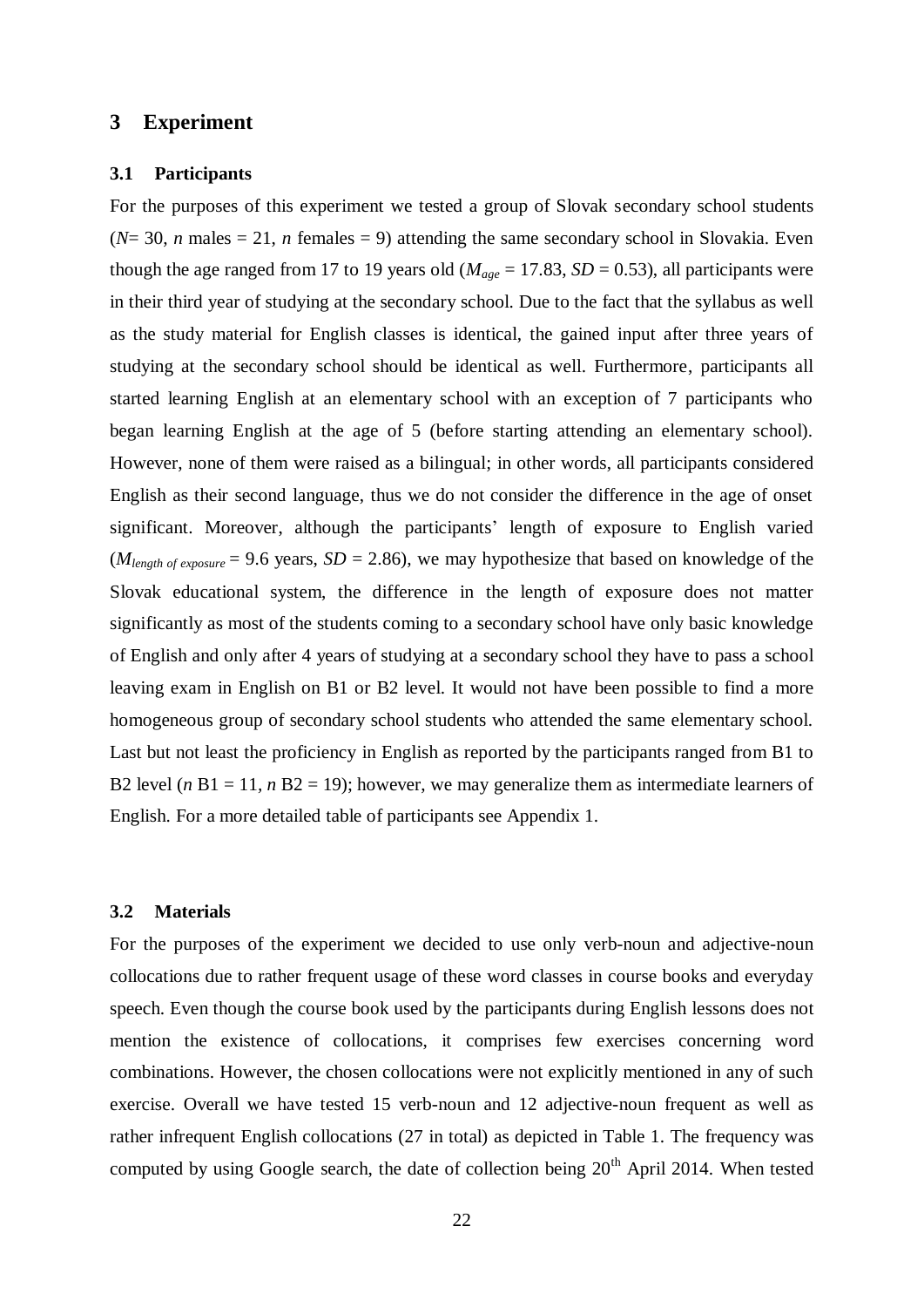for frequency each collocation was written with quotation marks. In addition, to test our second hypothesis the tested collocations had to comprise structures with similar patterns that can enable L2 learners to acquire new and less frequent L2 collocations more easily. Out of 27 tested collocations, 8 verb-noun and 8 adjective-noun collocations were selected for this purpose (see Table 2). Other collocations also meet the criteria; however due to the fact that literal translation of these collocations into Slovak is correct in Slovak as well, we would not have been able to define whether the participants identified infrequent collocations using an analogy or simply relying on their L1 knowledge. The correctness of each English collocation was consulted with *Oxford Collocations Dictionary for Students of English.* Moreover 15 possible Slovak collocations (8 verb-noun and 7 adjective-noun collocations) as depicted in Table 3 were "hidden" in the collocation task. To put it differently, the participants were confronted with possible Slovak collocations translated to English that are grammatical in Slovak but incorrect in English (later mentioned as "Slovak collocation(s)"). The correctness of Slovak collocations has been consulted with an online version of the Slovak dictionary available at http:/[/www.slex.sk](http://www.slex.sk/) and their frequency of usage in Slovak was calculated by using Google search as well, the date of collection being 20<sup>th</sup> April 2014. Each collocation was written with quotation marks when tested for frequency.

| <b>VERB-NOUN</b>      | frequency   |
|-----------------------|-------------|
| Collocations          |             |
| Make an effort        | 162 000 000 |
| Pay attention         | 17 200 000  |
| Give thanks           | 3 010 000   |
| Pay respect           | 1 500 000   |
| Lose hope             | 1 230 000   |
| Give a compliment     | 1 180 000   |
| Lose patience         | 649 000     |
| Pay a compliment      | 483 000     |
| <i>Give attention</i> | 435 000     |
| Lose balance          | 217 000     |
| Hold hope             | 109 000     |
| Lack patience         | 77 100      |
| Lack courage          | 67 900      |
| Lose temper           | 56 000      |
| Give congratulations  | 13 000      |

*Table 1: Tested L2 collocations ordered by frequency of occurrence on the Internet.* 

| <b>VERB-NOUN</b>  | frequency   | <b>ADJECTIVE-NOUN</b> | frequency |
|-------------------|-------------|-----------------------|-----------|
| Collocations      |             | collocations          |           |
| Make an effort    | 162 000 000 | Heavy snow            | 6 550 000 |
| Pay attention     | 17 200 000  | Heavy rain            | 1750000   |
| Give thanks       | 3 010 000   | Wide recognition      | 664 000   |
| Pay respect       | 1 500 000   | Dense forest          | 458 000   |
| Lose hope         | 1 230 000   | Strong tea            | 409 000   |
| Give a compliment | 1 180 000   | Strong coffee         | 394 000   |
| Lose patience     | 649 000     | Hard punch            | 278 000   |
| Pay a compliment  | 483 000     | Thick pad             | 243 000   |
| Give attention    | 435 000     | Dense wood            | 173 000   |
| Lose balance      | 217 000     | Wide influence        | 138 000   |
| Hold hope         | 109 000     | Thick eyebrow         | 21 400    |
| Lack patience     | 77 100      | Heavy eyebrow         | 4 200     |
|                   |             |                       |           |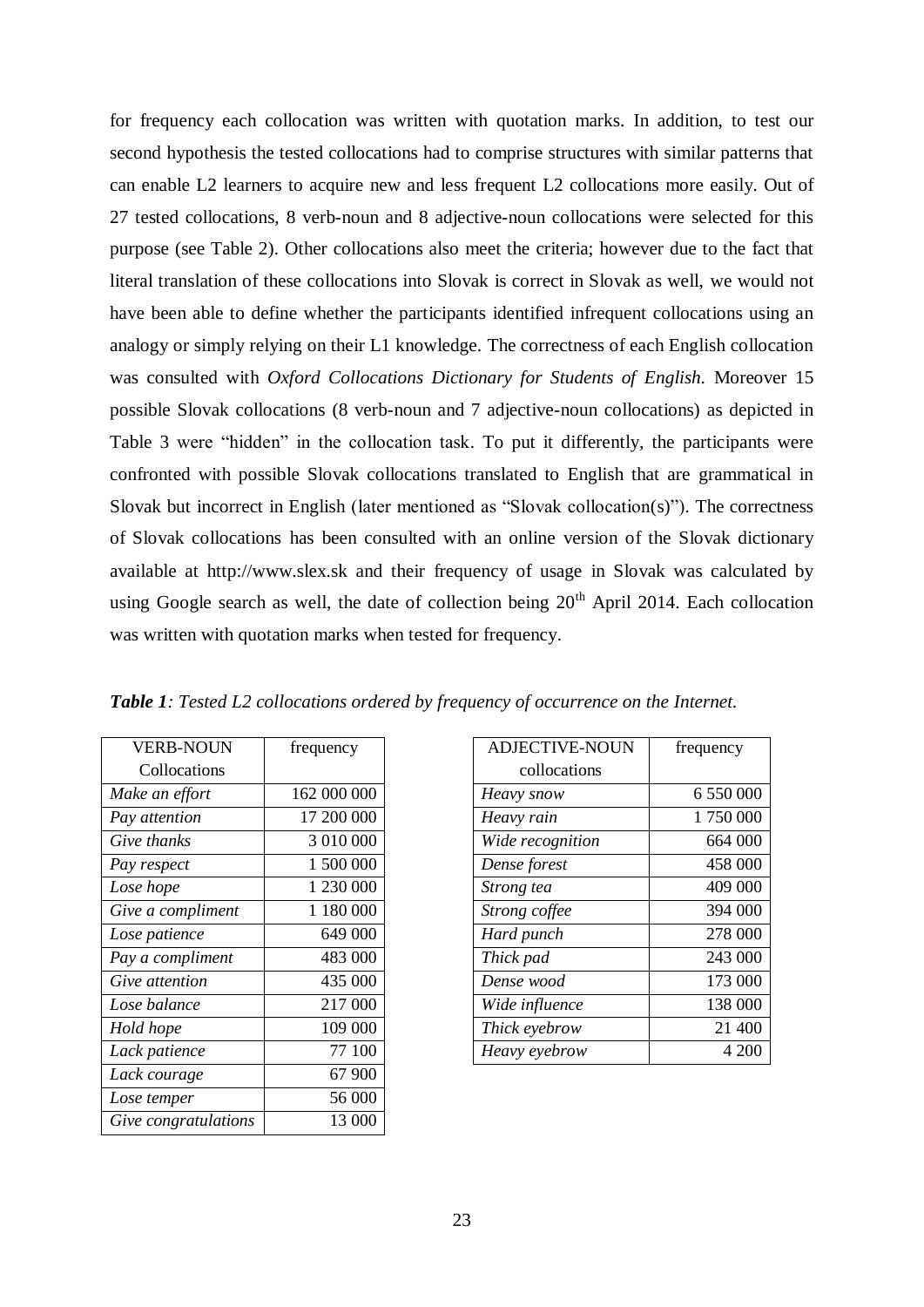*Table 2: Tested L2 collocations with similar patterns listed with frequency of occurrence on the Internet.* 

| <b>ADJECTIVE-NOUN</b> | frequency |
|-----------------------|-----------|
| Collocations          |           |
| <b>Dense</b> forest   | 458 000   |
| <b>Dense</b> wood     | 173 000   |
|                       |           |
| Heavy snow            | 6 555 000 |
| Heavy rain            | 1750000   |
|                       |           |
| <i>Strong</i> tea     | 409 000   |
| <i>Strong</i> coffee  | 394 000   |
|                       |           |
| Wide recognition      | 664 000   |
| Wide influence        | 138 000   |

| ADJECTIVE-NOUN      | frequency | <b>VERB-NOUN</b>        | frequency  |
|---------------------|-----------|-------------------------|------------|
| Collocations        |           | Collocations            |            |
| <b>Dense</b> forest | 458 000   | <b>Give</b> thanks      | 3 010 000  |
| Dense wood          | 173 000   | Give a compliment       | 1 180 000  |
|                     |           | Give congratulations    | 13 000     |
| Heavy snow          | 6 555 000 |                         |            |
| Heavy rain          | 1750000   | Lose patience           | 649 000    |
|                     |           | Lose temper             | 53 000     |
| Strong tea          | 409 000   |                         |            |
| Strong coffee       | 394 000   | Pay attention           | 17 200 000 |
|                     |           | Pay respect             | 1 500 000  |
| Wide recognition    | 664 000   | <b>Pay</b> a compliment | 483 000    |

*Table 3: Slovak collocations with their Slovak forms in brackets ordered by frequency of occurrence on the Internet.* 

| <b>VERB-NOUN</b>                | frequency |
|---------------------------------|-----------|
| collocations                    |           |
| * Give an effort                | 39 500    |
| (dať si námahu)                 |           |
| * Hold balance                  | 13 900    |
| (udržať rovnováhu)              |           |
| * Lose courage                  | 5930      |
| (stratiť odvahu)                |           |
| * Lack temper                   | 5780      |
| (postrádať trpezlivosť)         |           |
| * Lose speech                   | 2 1 9 0   |
| (stratiť reč)                   |           |
| * Lack balance                  | 1650      |
| (postrádať rovnováhu)           |           |
| * Make a compliment             | 839       |
| $((u)$ robiť kompliment $(y)$ ) |           |
| * Lack hope                     | 705       |
| (postrádať nádej)               |           |

| frequency | ADJECTIVE-NOUN    | frequency |
|-----------|-------------------|-----------|
|           | collocations      |           |
| 39 500    | * Heavy influence | 121 000   |
|           | (silný vplyv)     |           |
| 13 900    | * Hard wood       | 41 300    |
|           | (tvrdé drevo)     |           |
| 5930      | * Thick snow      | 31 200    |
|           | (hustý sneh)      |           |
| 5 7 8 0   | * Strong punch    | 11 200    |
|           | (silný úder)      |           |
| 2 1 9 0   | * Wide pad        | 7 2 8 0   |
|           | (široká podložka) |           |
| 1650      | * Thick rain      | 6 690     |
|           | (hustý dážď)      |           |
| 839       | * Hard operation  | 3 3 9 0   |
|           | (ťažká operácia)  |           |
|           |                   |           |

## <span id="page-23-0"></span>**3.3 Procedure**

The experiment was carried out at the participants' school during their lesson of physics. The teacher was present in the class, however, the communication with the participants was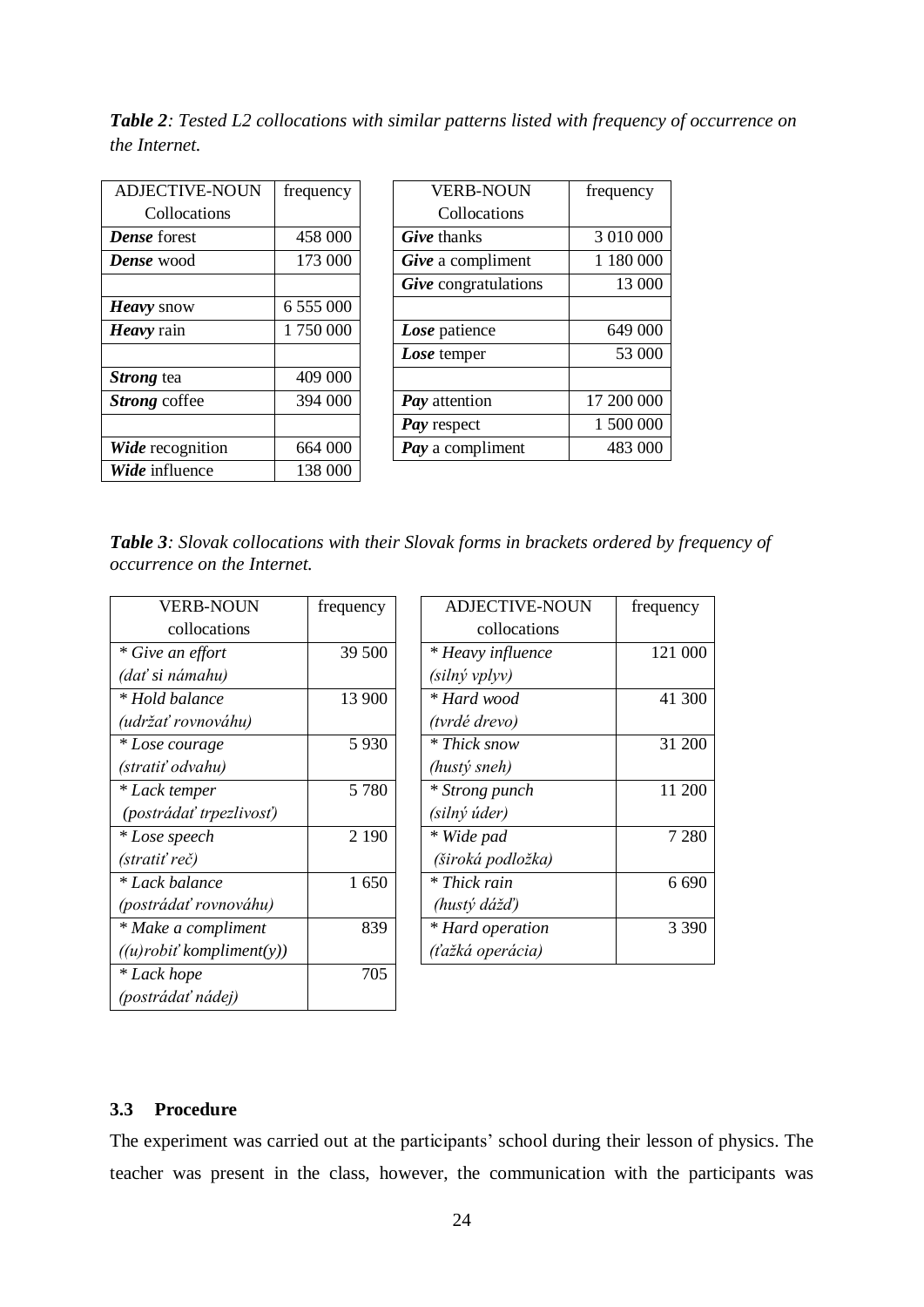maintained only with the researcher who gave instructions and was present during testing for eventual questions. The instructions for all parts of the experiment were provided in English. We expected the participants to have sufficient knowledge of English to understand instructions correctly. Additionally, the participants were not informed beforehand about the experiment taking place, they were not familiar with its purposes and did not receive any kind of reward in a form of a good mark for participating. The experiment consisted of three parts: collocation task, vocabulary task and a sociolinguistic questionnaire. All three tasks were administered on several sheets of paper provided at once, on which the participants wrote their answers. Due to this fact the participants were able to rewrite their previous answers; however, each task had a time limit (10 minutes per task) in order for the participants not to overthink their answers. Overall two versions of the test with different orders of tables in the collocation task and groups of words in the vocabulary task were provided. The reason was to prevent the participants from cheating, as the experiment was administered in a class and the participants were seated next to each other.

Firstly the collocation task was presented. It was adopted from Gyllstad (2007); however, the task was adjusted to the purposes of this experiment and the used collocations were not copied from Gyllstad's experiment. The task comprised four tables, wherein verbs or adjectives had to be matched with provided nouns creating possible collocations (see Appendix 2). In each table there were three verbs or adjectives on the left listed in alphabetical order and six nouns on the top in alphabetical order as well. If a verb-noun or adjective-noun combination was according to a participant correct, he/she was asked to put a cross  $(X)$  in the cell where the verb and the noun or the adjective and the noun came together. Out of all possible combinations, few corresponded to correct English collocations and few to literal translations of Slovak collocations that were used to test the interference of L1. Furthermore, in order for the participants to get familiar with the task an example of a table with correct answers that later did not occur in the task was presented at the beginning of the test (also depicted in Appendix 2). The participants had 10 minutes to finish this task.

Secondly a vocabulary task was administered. It was a version of Vocabulary Levels Test adopted from Nation (2001), since such tests are used to give an estimate of general vocabulary size of L2 learners. The participants were tested on their knowledge of 20 groups of words (10 from the 5000 word level and 10 from academic vocabulary). The participants were asked to match meanings on the right with the correspondent words on the left as depicted in Figure 2. Words on the left were ordered alphabetically and the meanings on the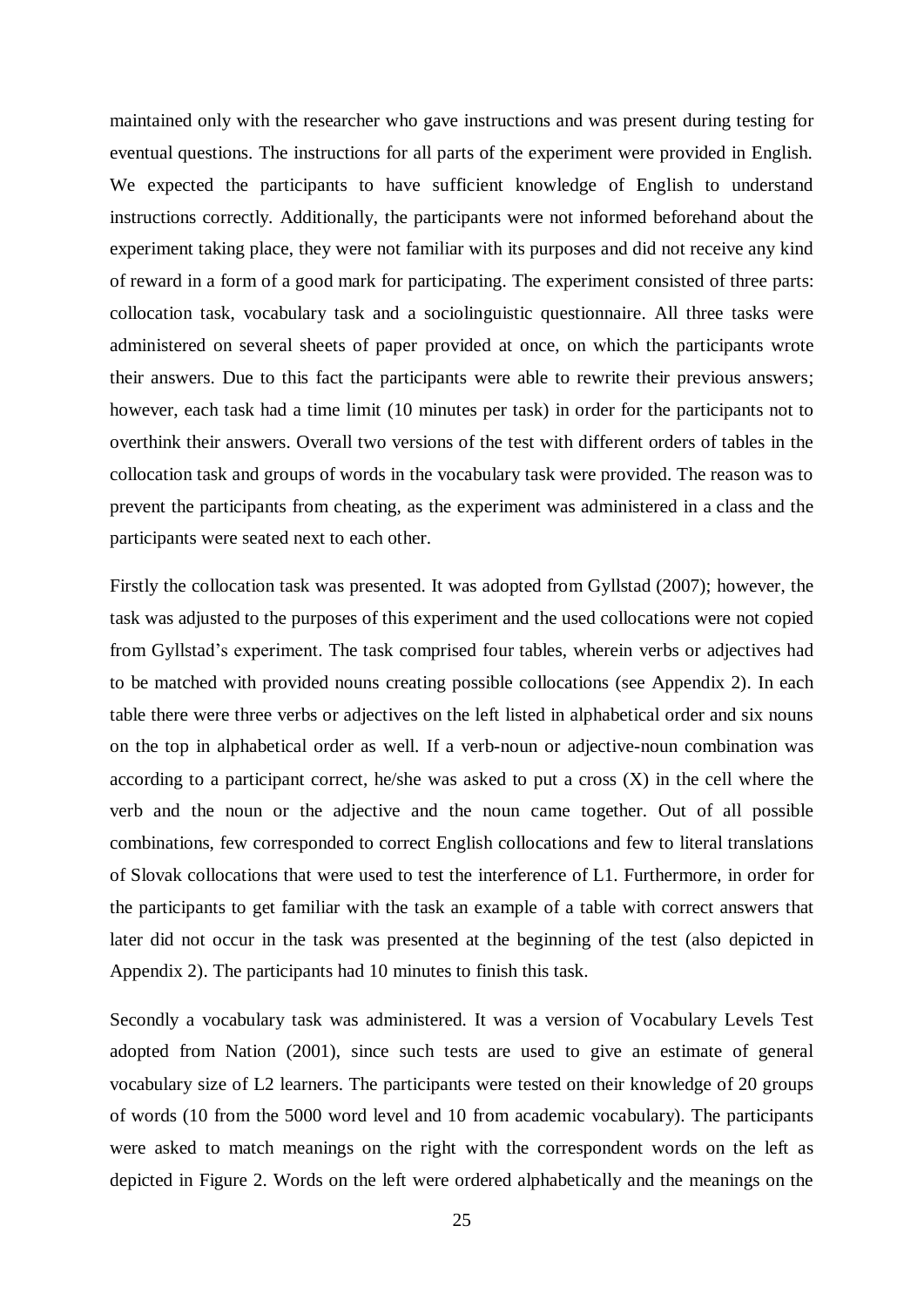right in order of increasing length. Each meaning corresponded to only one word. Similarly to the previous task an example was presented at the beginning of the task. The time limit for this task was 10 minutes.

| 1. business |                              |
|-------------|------------------------------|
| 2. clock    | <u>6</u> part of the house   |
| 3. horse    | 3 animal with four legs      |
| 4. pencil   | 4 something used for writing |
| 5. shoe     |                              |
| 6. wall     |                              |
|             |                              |

*Figure 2: The example presented at the beginning of the vocabulary task.* 

Last but not least a sociolinguistic questionnaire was administered to get information about the participants' language background, asking about the age of onset, the length of exposure, quantity and quality of input, attitude to using English, knowledge of other foreign languages, etc (see Appendix 3).

#### <span id="page-25-0"></span>**3.4 Results**

The answers provided by the participants were scored by hand by the researcher. Illegible answers as well as no answers provided were evaluated as mistakes. Answers in the collocation task were evaluated as correct, incorrect or incorrect and ascribed to L1 transfer; responses from the vocabulary task were evaluated as either correct or incorrect. Each correct answer represented 1 point. The maximum score on the collocation task was 27 points (15 points for verb-noun collocations and 12 points for adjective-noun collocations); the highest score possible on the vocabulary task was 60 points. Out of 42 handed tests, only 30 were accepted for further analysis as 7 participants failed to finish both tasks and 5 stated to be bilinguals and thus were excluded from the experiment.

#### **3.4.1 Correlation between L2 vocabulary size and knowledge of L2 collocations**

<span id="page-25-1"></span>The scores on the collocation task varied from 9 to 21 points ( $M_{\text{collocation task}} = 15.7$ ,  $SD = 2.75$ ), 27 being the maximum. The scores on the vocabulary task ranged from 21 to 58 points  $(M_{vocabulary task} = 39.4, SD = 9.62)$ , 60 being the highest possible score. The mean and standard deviation are listed in Table 4; the scores on both tasks with percentage of correctness of each participant are depicted in Appendix 4.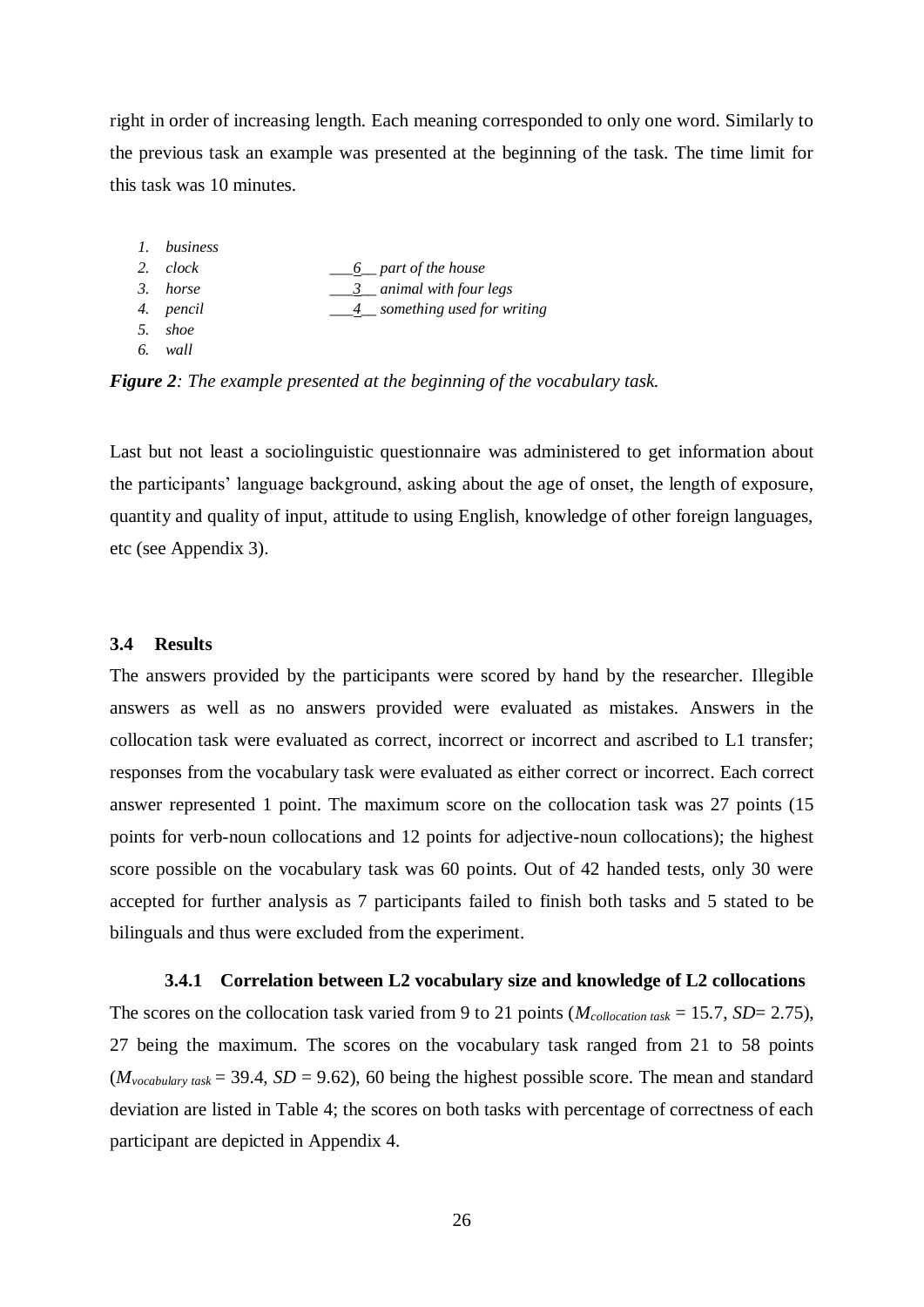*Table 4: The mean and standard deviation for both tasks.*

|                    | vocabulary task | collocation task |
|--------------------|-----------------|------------------|
| Mean               | 39.4            | 15.7             |
| Standard deviation | 9.62            | 2.75             |

In order to determine the strength of the relationship between knowledge of collocations and general vocabulary size, two variables, namely scores on both tasks, were tested and the correlation was calculated using an internet programme available at [http://vassarstats.net/corr\\_stats.html.](http://vassarstats.net/corr_stats.html) A Pearson product-moment correlation coefficient of *r*=.566 and  $p < .001$  ( $N = 30$ ) was found between the scores on the vocabulary task and the collocation task. This means that the scores on the vocabulary task explain  $R^2 = 32\%$  of the variance in the collocation task, that may be considered a rather small size effect. Based on the found correlation coefficient  $r= .566$ , it can be estimated there is a positive correlation between L2 vocabulary size and knowledge of L2 collocations; however, the strength of the relationship is only moderate. As illustrated in the scatter plot in Figure 3, the scores of the majority of the participants are to be found near the regression line.



*Figure 3: Scatter plot for the correlation between the scores on the vocabulary task and collocation task with r=.566, r<sup>2</sup>=.32, slope =.162, intercept = 9.56 and standard error of estimate = 2.31.*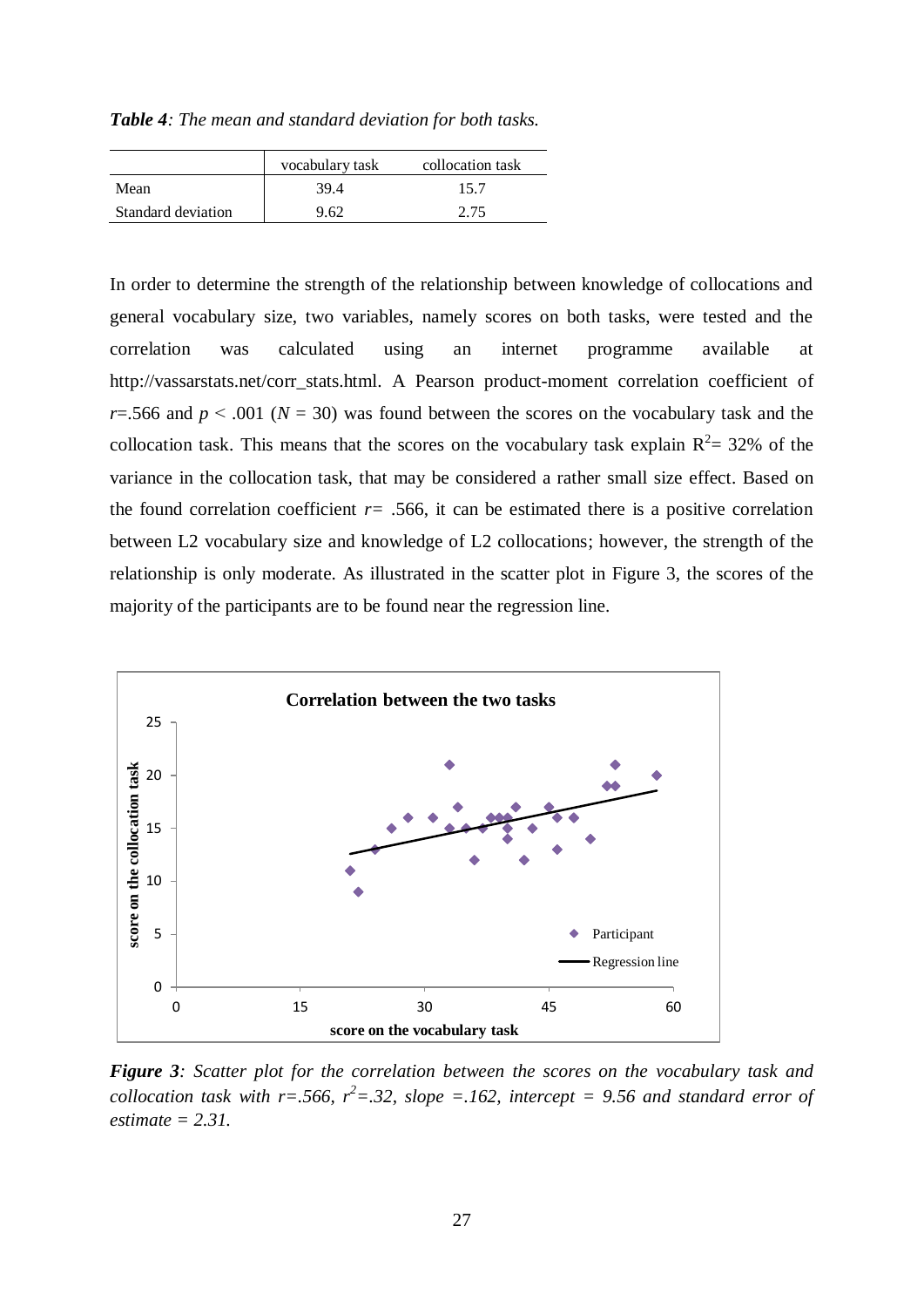To sum up, a moderate positive correlation was observed between the scores on the vocabulary task and the collocation task. Moreover the participants' results do not vary considerably from the regression line. Nevertheless the results indicate the size of the L2 mental lexicon has a positive effect on knowledge of L2 collocations.

#### **3.4.2 Knowledge of L2 collocations and similar patterns**

<span id="page-27-0"></span>Before analysing participants' knowledge of L2 collocations with similar patterns we looked at scores on the collocation task in more detail. In order to make the scale of tested L2 collocations broader, the collocation task comprised both verb-noun (VN) as well as adjective-noun (AN) L2 collocations. Although no predictions about the difference in the results of AN and VN collocations were included in our hypotheses, we can point out that scores on VN collocations were lower than on AN collocations (see Table 5). Out of 15 acceptable VN collocations used in the task the number of correctly identified collocations varied from 4 to 11 ( $M_{VN\text{collocations}}$  = 7.8 (52%), *SD* = 1.6). As already mentioned, participants' knowledge of AN collocations was slightly more profound. Out of 12 acceptable AN collocations used in the task, the amount of correctly identified collocations ranged from 4 to 10 ( $M_{\text{AN} \text{collocations}} = 7.8$  (65%),  $SD = 1.8$ ). Detailed scores of both VN collocations and AN collocations listed for each participant are to be found in Appendix 5.

*Table 5: The mean and standard deviation for verb-noun collocations and adjective-noun collocations.*

|                    | VN collocations | AN collocations |
|--------------------|-----------------|-----------------|
| Mean               | 7.8             | 7.8             |
| Standard deviation | 16              | 1.8             |

Furthermore, we can point out that participants' knowledge of English collocations does not necessarily go hand in hand with the frequency of usage of these collocations on the Internet. As illustrated in Table 6, although some collocations identified by the majority of the participants could be labelled as rather frequent, however, the most frequently used collocation in the collocation task *make effort* was recognized by only 70% of participants. In comparison to the collocation *give congratulations*, the least frequent VN collocation used in the task, it was correctly identified by 80% of participants. Moreover, it is interesting that while only 1 participant identified the collocation *pay respect,* its frequency is comparable with the collocation *give a compliment* that was recognized by 57% of participants.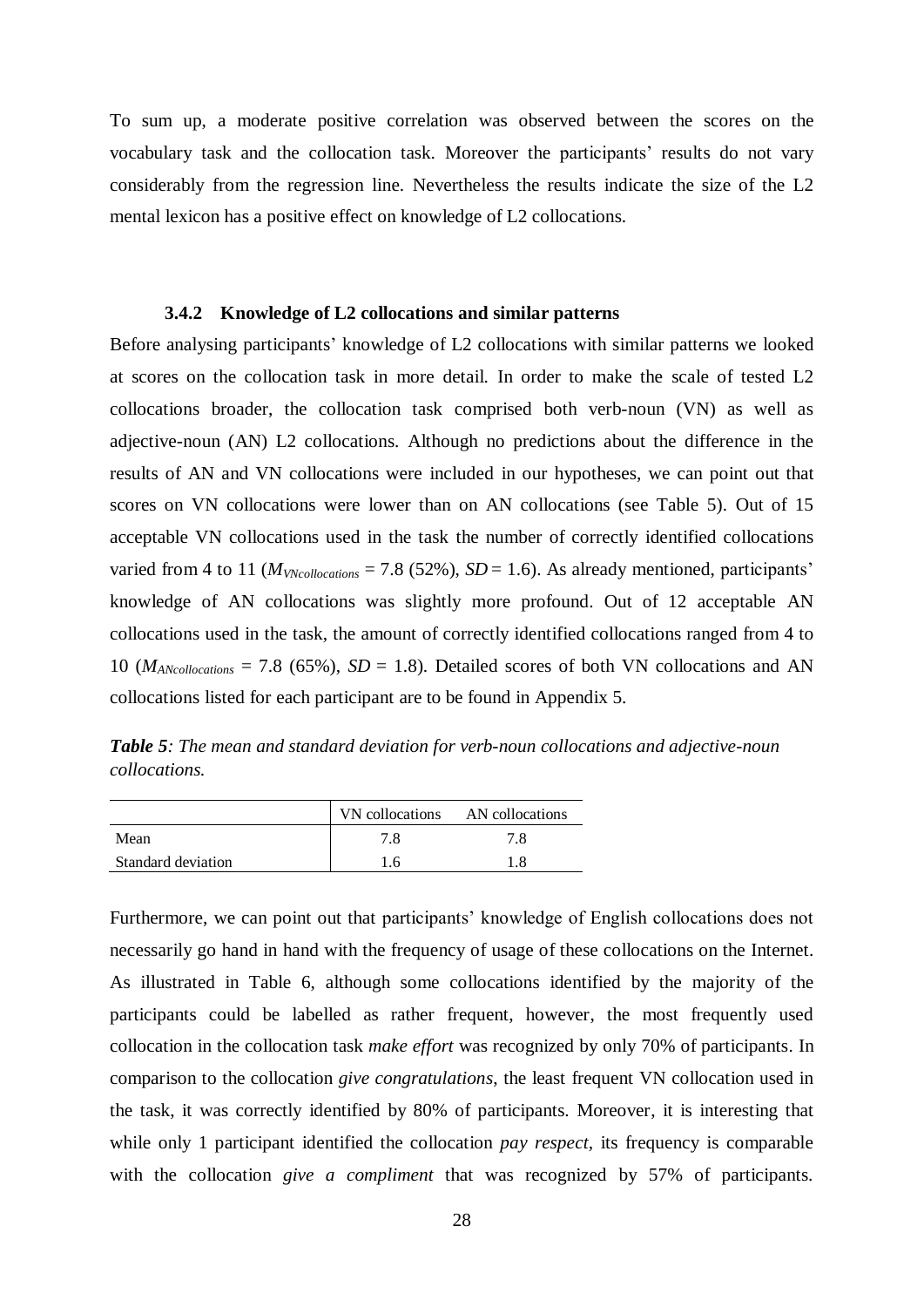Additionally, no collocation was recognized by all participants, as 2 participants failed to recognize collocations *heavy rain, pay attention* and *strong coffee*. Out of all provided collocations, *pay a compliment* is the only collocation not recognized by any participant. It has to be pointed out that no actual correlation between scores on the collocation task and frequency of occurrence was calculated. Since the frequency of occurrence of the tested L2 collocations on the Internet varied significantly and there is no limit according to which we can label collocations as frequent or infrequent, we decided not to use frequency as a variable. Therefore the above-mentioned data is based on a simple observation.

|                      | number of participants who          |             |
|----------------------|-------------------------------------|-------------|
| English collocation  | correctly identified it (out of 30) | frequency   |
| heavy rain           | 29                                  | 1750000     |
| pay attention        | 29                                  | 17 200 000  |
| strong coffee        | 29                                  | 394 000     |
| dense forest         | 27                                  | 458 000     |
| give thanks          | 26                                  | 3 010 000   |
| lack patience        | 26                                  | 77 100      |
| strong tea           | 26                                  | 409 000     |
| thick pad            | 26                                  | 243 000     |
| give congratulations | 24                                  | 13 000      |
| lose hope            | 24                                  | 1 230 000   |
| wide influence       | 24                                  | 138 000     |
| lose balance         | 23                                  | 217 000     |
| thick eyebrow        | 23                                  | 21 400      |
| make effort          | 21                                  | 162 000 000 |
| lack courage         | 20                                  | 67 900      |
| heavy snow           | 19                                  | 6 550 000   |
| wide recognition     | 19                                  | 664 000     |
| give a compliment    | 17                                  | 1 180 000   |
| hard punch           | 16                                  | 278 000     |
| lose temper          | 15                                  | 56 000      |
| dense wood           | 14                                  | 173 000     |
| lose patience        | 12                                  | 77 100      |
| heavy eyebrow        | 3                                   | 4 200       |
| give attention       | $\overline{2}$                      | 435 000     |
| pay respect          | 1                                   | 1 500 000   |
| hold hope            | 1                                   | 109 000     |
| pay a compliment     | $\boldsymbol{0}$                    | 483 000     |

*Table 6: Correctly identified collocations listed with frequency of occurrence on the Internet.*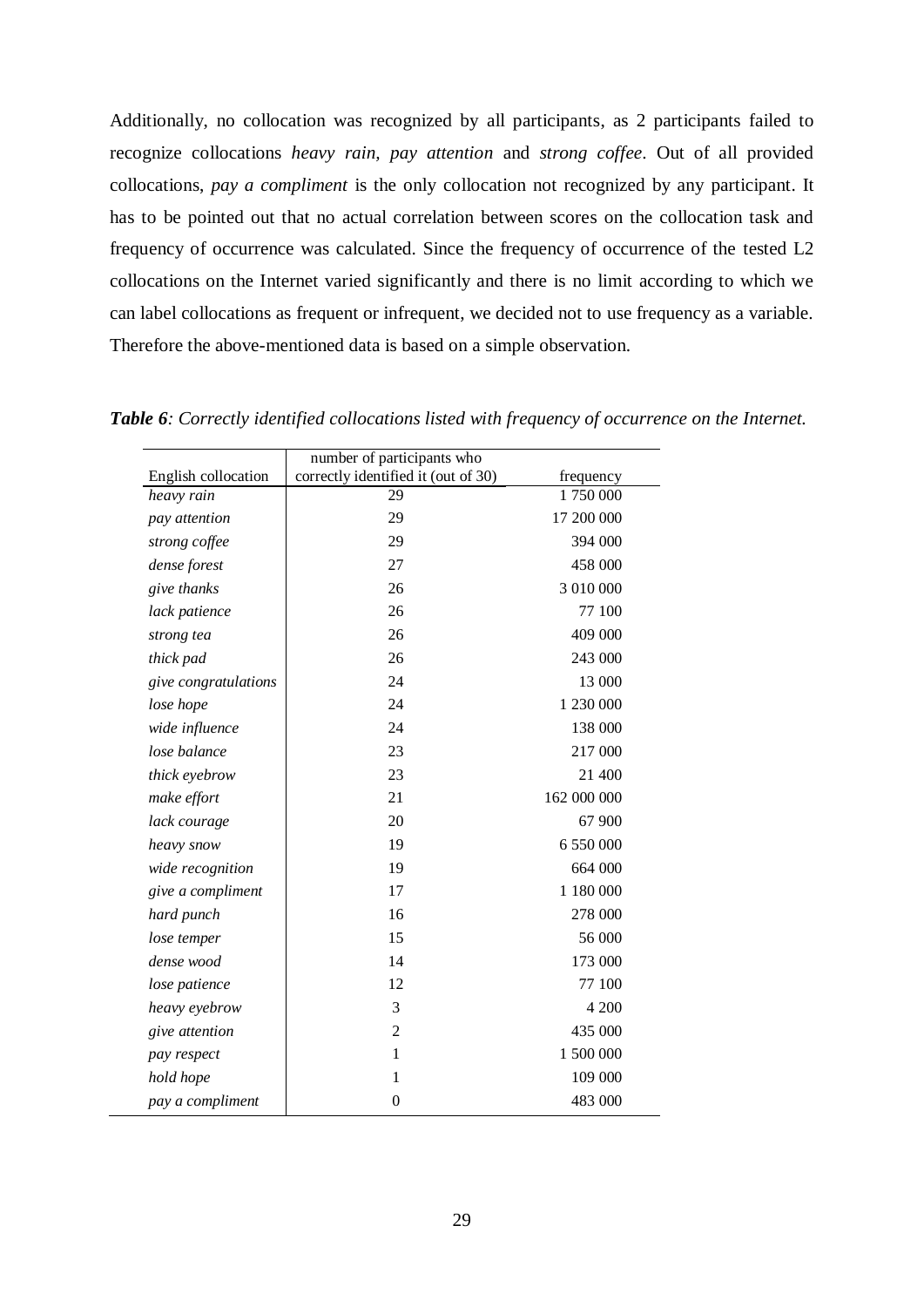The second purpose of the experiment was to test whether already acquired L2 collocations can help learners in learning new collocations with similar patterns. As mentioned above out of 27 collocations provided in the collocation task, 8 VN and 8 AN collocations were selected for this purpose (as earlier depicted in Table 2). In order to analyze the data, an evaluation system was established. The participants were expected to recognize a frequent collocation (for instance *wide recognition*). If participants also recognized a rather infrequent collocation with a similar pattern (*wide influence*), they received a point. The maximum score was 9 points. In general about one-third of infrequent collocations selected for the purpose of this issue were recognized by the participants (see Table 7). With the exception of the collocations with the verb *give*, the participants were able to recognize more AN collocations with similar patterns than VN collocations. The mean and standard deviation are to be found in Table 8, a detailed list of scores for each participant is depicted in Appendix 6.

*Table 7: Number of participants (also percentage representation) who correctly identified also the infrequent collocations with similar patterns found in the frequent collocations.*

| <b>ADJECTIVE-</b>   | Number of      | Percentage of   | <b>VERB-NOUN</b>            | Number of    | Percentage of   |
|---------------------|----------------|-----------------|-----------------------------|--------------|-----------------|
| <b>NOUN</b>         | participants   | correct         | collocations                | participants | correct         |
| collocations        | (out of $30$ ) | identifications |                             | (out of 30)  | identifications |
| <b>Dense</b> forest |                |                 | <b>Give</b> thanks          |              |                 |
| <b>Dense</b> wood   | 13             | 43              | Give a compliment           | 15           | 50              |
| Heavy snow          |                |                 | <b>Give</b> thanks          |              |                 |
| Heavy rain          | 20             | 67              | <b>Give</b> congratulations | 21           | 70              |
|                     |                |                 |                             |              |                 |
| Strong tea          |                |                 | Lose patience               |              |                 |
| Strong coffee       | 23             | 77              | <b>Lose</b> temper          | 4            | 13              |
|                     |                |                 |                             |              |                 |
| Wide recognition    |                |                 | <b>Pay</b> attention        |              |                 |
| Wide influence      | 10             | 33              | Pay respect                 |              | 3               |
|                     |                |                 |                             |              |                 |
|                     |                |                 | <b>Pay</b> attention        |              |                 |
|                     |                |                 | Pay a compliment            | 0            | $\theta$        |
|                     |                |                 |                             |              |                 |

*Table 8: The mean and standard deviation for the identification of collocations with similar patterns.*

|                    | Collocations with similar patterns |
|--------------------|------------------------------------|
| Mean               | 3.4                                |
| Standard deviation | 1 67                               |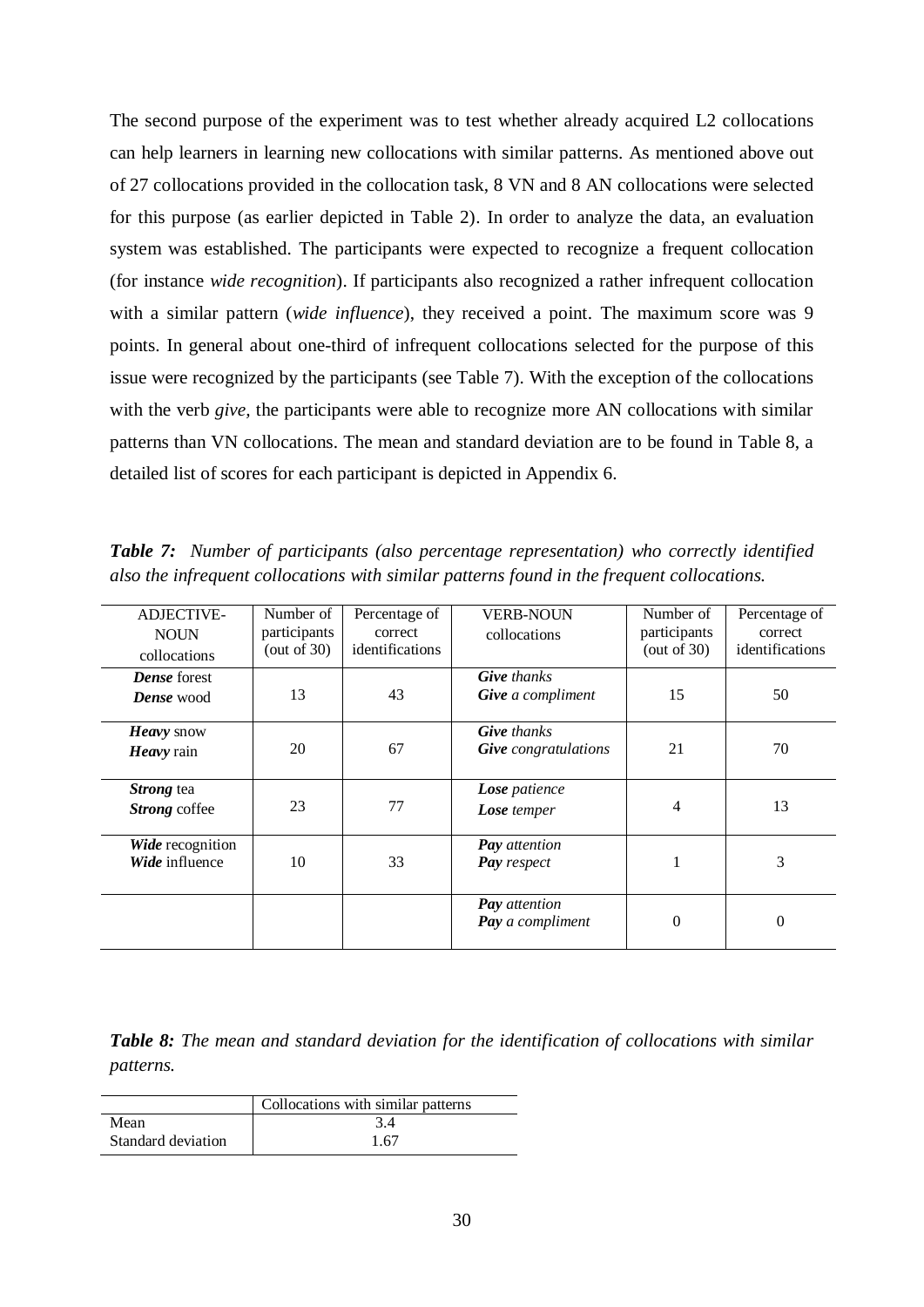To summarize, the results indicate that participants' knowledge of L2 collocations are not inevitably influenced by the frequency of occurrence of these L2 collocations. In general approximately one-third of the participants were able to identify also rather infrequent collocations with similar patterns.

# <span id="page-30-0"></span>**3.4.3 Correlation between L2 vocabulary size and interference of L1 on knowledge of L2 collocations**

The third purpose of the experiment was to find out to what extent knowledge of L1 collocations influenced the participants when identifying L2 collocations in the collocation task. Out of all combinations of a verb and a noun or an adjective and a noun in the collocation task, 15 corresponded to Slovak collocations (8 VN collocations and 7 AN collocations as earlier depicted in Table 3). On average the participants incorrectly identified 5 such collocations as acceptable in English (*ML1errors* = 5.2, *SDL1errors* = 2.2). The number varied from 2 to 9, meaning every participant made at least two errors that can be attributed to transfer from Slovak. This indicates that no participant was able to identify only English collocations without being influenced by his/her L1 knowledge. If verb-noun and adjectivenoun collocations are analyzed separately, it can be pointed out that the participants made slightly more mistakes that can be ascribed to interference on AN collocations (*MANerrors*= 2.7,  $SD_{ANerrors} = 1.3$ ) than on VN collocations ( $M_{VNerrors} = 2.6$ ,  $SD_{VNerrors} = 1.4$ ) (see Table 9). A detailed list of mistakes attributed to L1 transfer listed for each participant is depicted in Appendix 7.

|                    | Slovak collocations<br>mistaken for English<br>collocations | Slovak VN collocations<br>mistaken for English<br>collocations | Slovak AN collocations<br>mistaken for English<br>collocations |
|--------------------|-------------------------------------------------------------|----------------------------------------------------------------|----------------------------------------------------------------|
| Mean               | 5.2                                                         | 2.6                                                            | 2.7                                                            |
| Standard deviation | 22                                                          | 1.4                                                            | 13                                                             |

*Table 9: Mean and standard deviation of mistakes ascribed to L1 transfer.*

The data was analyses of the correlation between L2 vocabulary size and number of errors attributed to interference in the collocation task. We found out there is indeed a positive correlation between the two variables, since found Pearson product-moment correlation coefficient was  $r = 0.26$  and  $p = NS (N=30)$ . Nonetheless the strength of the relationship between the tested variables is rather weak. The scatter plot in Figure 5 shows that only few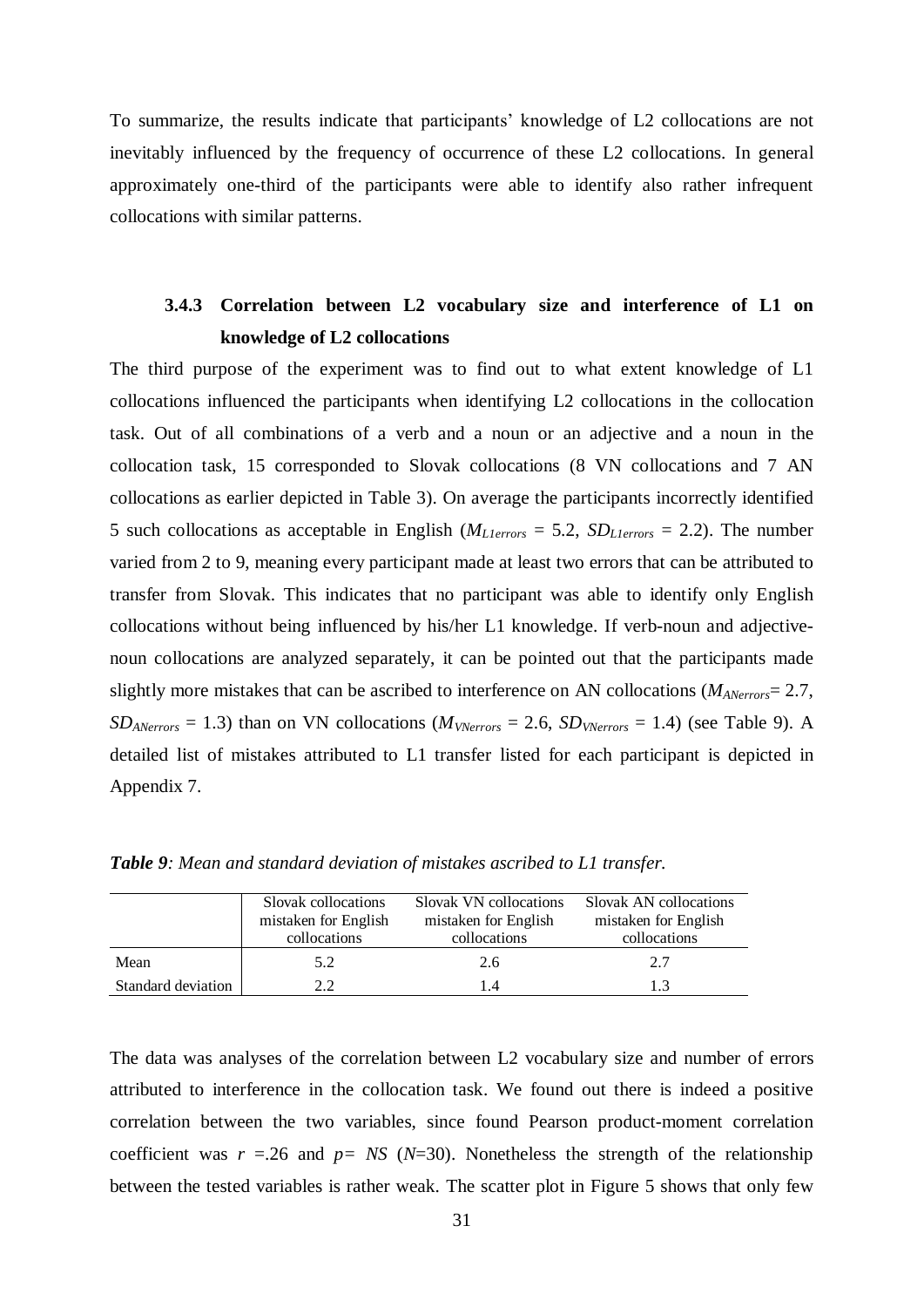participants with high scores on the vocabulary task made fewer mistakes ascribed to L1 negative transfer. Moreover the results of the majority of the participants are to be found far away from the regression line, meaning the range of variation of the results is enormous and wide.



*Figure 5: Scatter plot for the correlation between the scores on the vocabulary task and number of errors ascribed to interference in the collocation task with r=.26, r <sup>2</sup>=.068, slope =.059, intercept =2.74 and standard error of estimate = 2.15.*

To summarize, a weak correlation was found between the scores on the vocabulary task and number of mistakes attributed to interference in the collocation task. However the relationship between the tested variables is rather weak. Moreover the participants' results varied considerably.

# **3.4.4 Correlation between frequency of occurrence of L1 collocations and interference of L1 on knowledge of L2 collocations**

<span id="page-31-0"></span>Our last research question centred on a possible positive correlation between frequency of occurrence of Slovak collocations and the amount of mistakes made in the collocation task attributed to L1 knowledge. As illustrated in Table 10, the incorrect identification of Slovak collocations as English collocations did not match the frequency of occurrence of these Slovak collocations on the Internet (as depicted in Table 3). Even though the most frequently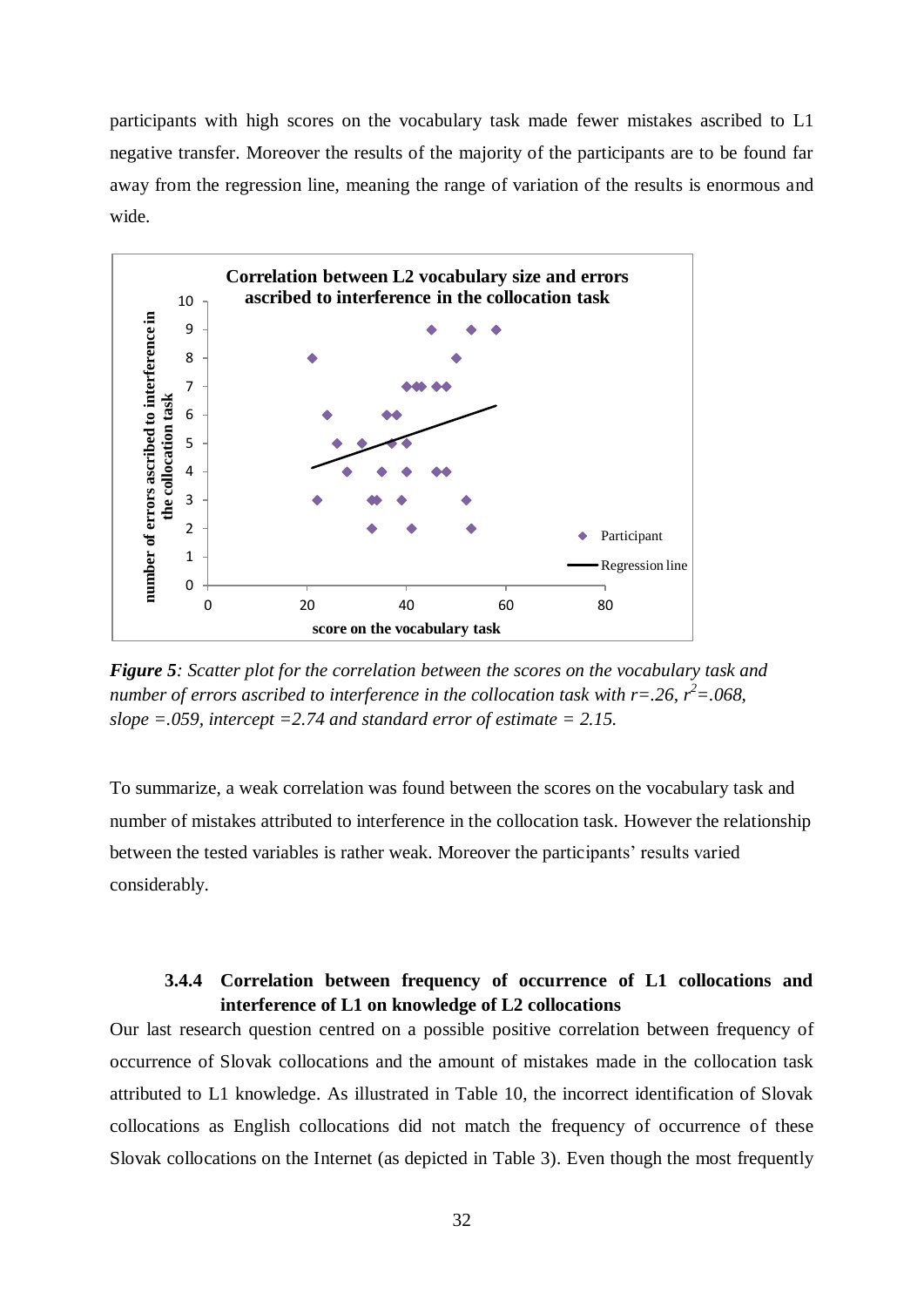used Slovak collocation in the collocation task \**heavy influence* was incorrectly identified as a correct English collocation by 18 participants, the majority of the participants identified collocations \**hard operation*  $(n = 26)$  and \**make a compliment*  $(n = 19)$  as possible in English although their frequency of occurrence on the Internet in Slovak was not so great. In addition, the data from Table 10 was further analysed in order to define the strength of the relationship between frequency of occurrence of 15 Slovak collocations and amount of mistakes made in the collocation task attributed to interference. A Pearson product-moment correlation of *r*=.144 and *p=NS* was found. However the frequency of the collocation \**heavy influence* was too diverge from the other tested collocations, therefore it was evaluated as an outlier and excluded. A new correlation was calculated. A Pearson product-moment correlation of *r=* -.27 and *p*=*NS* was found. The relationship between the tested variables can be considered only moderate. A detailed scatter plot is to be found in Figure 6.

|                    | number of participants who<br>incorrectly identified it as |           |
|--------------------|------------------------------------------------------------|-----------|
| Slovak collocation | English collocation (out of 30)                            | frequency |
| *hard operation    | 26                                                         | 3 3 9 0   |
| *make a compliment | 19                                                         | 839       |
| *heavy influence   | 18                                                         | 121 000   |
| *hold balance      | 17                                                         | 13 900    |
| *strong punch      | 14                                                         | 11 200    |
| *lose speech       | 12                                                         | 2 1 9 0   |
| *hard wood         | 11                                                         | 41 300    |
| *lose courage      | 9                                                          | 5930      |
| *lack temper       | 8                                                          | 5 7 8 0   |
| *wide pad          | 8                                                          | 7 2 8 0   |
| *lack hope         | 5                                                          | 705       |
| *lack balance      | $\overline{4}$                                             | 1650      |
| *give effort       | 3                                                          | 39 500    |
| *thick snow        | $\overline{2}$                                             | 31 200    |
| *thick rain        | $\overline{0}$                                             | 6 6 9 0   |

*Table 10: Slovak collocations that were incorrectly identified as English collocations with frequency of occurrence on the Internet.*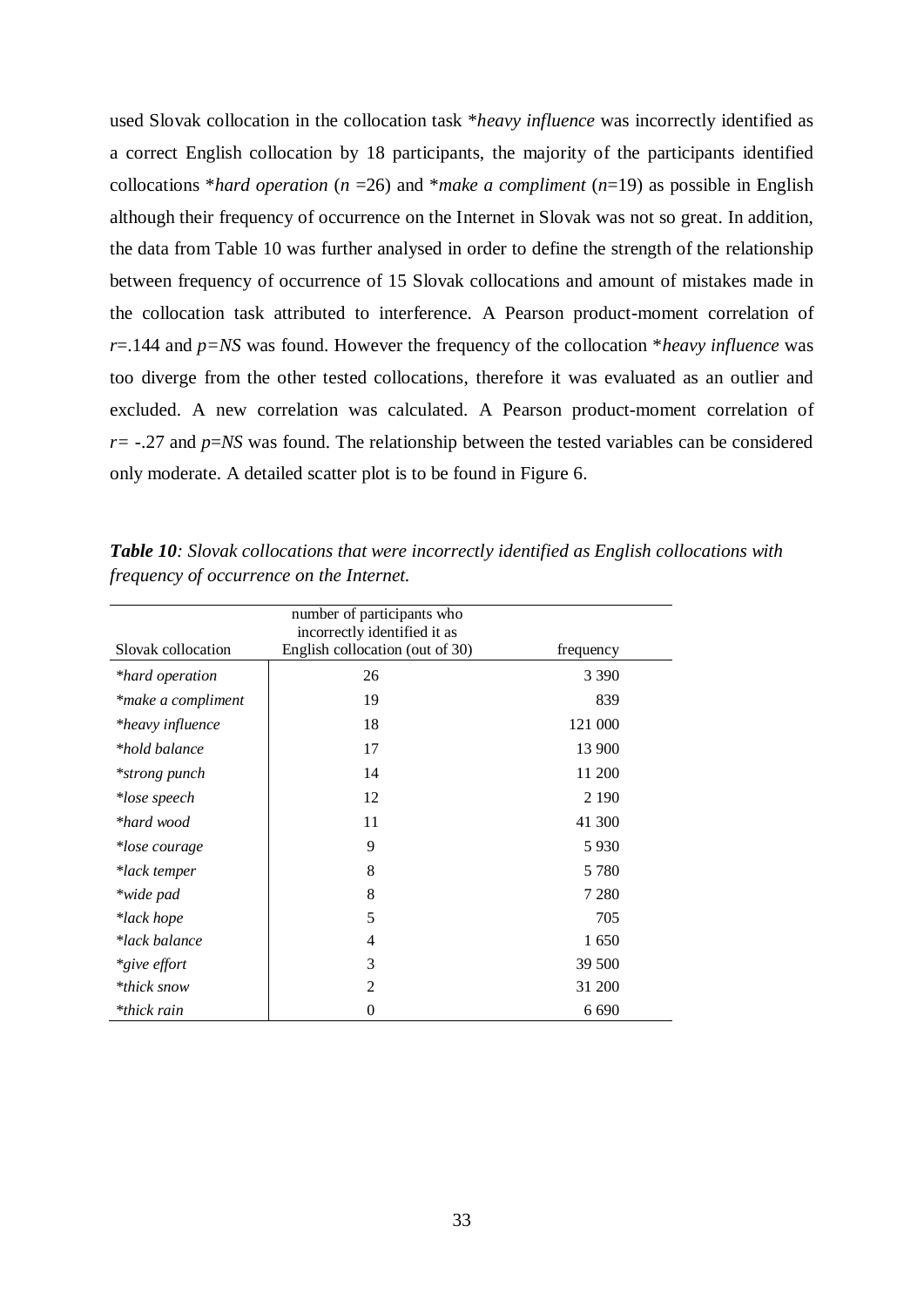

*Figure 6: Scatter plot for the correlation between the frequency of occurrence of Slovak collocations and number of made errors in the collocation task ascribed to interference with r* =  $-.27$   $r^2$  = 073, slope = 0, intercept = 11.5 and standard error of estimate = 7.99.

In conclusion, one collocation was excluded from the analysis since its frequency was too much far away from the rest. A moderate negative correlation was observed between the frequency of occurrence of Slovak collocations and number of mistakes in the collocations task that can be attributed to interference.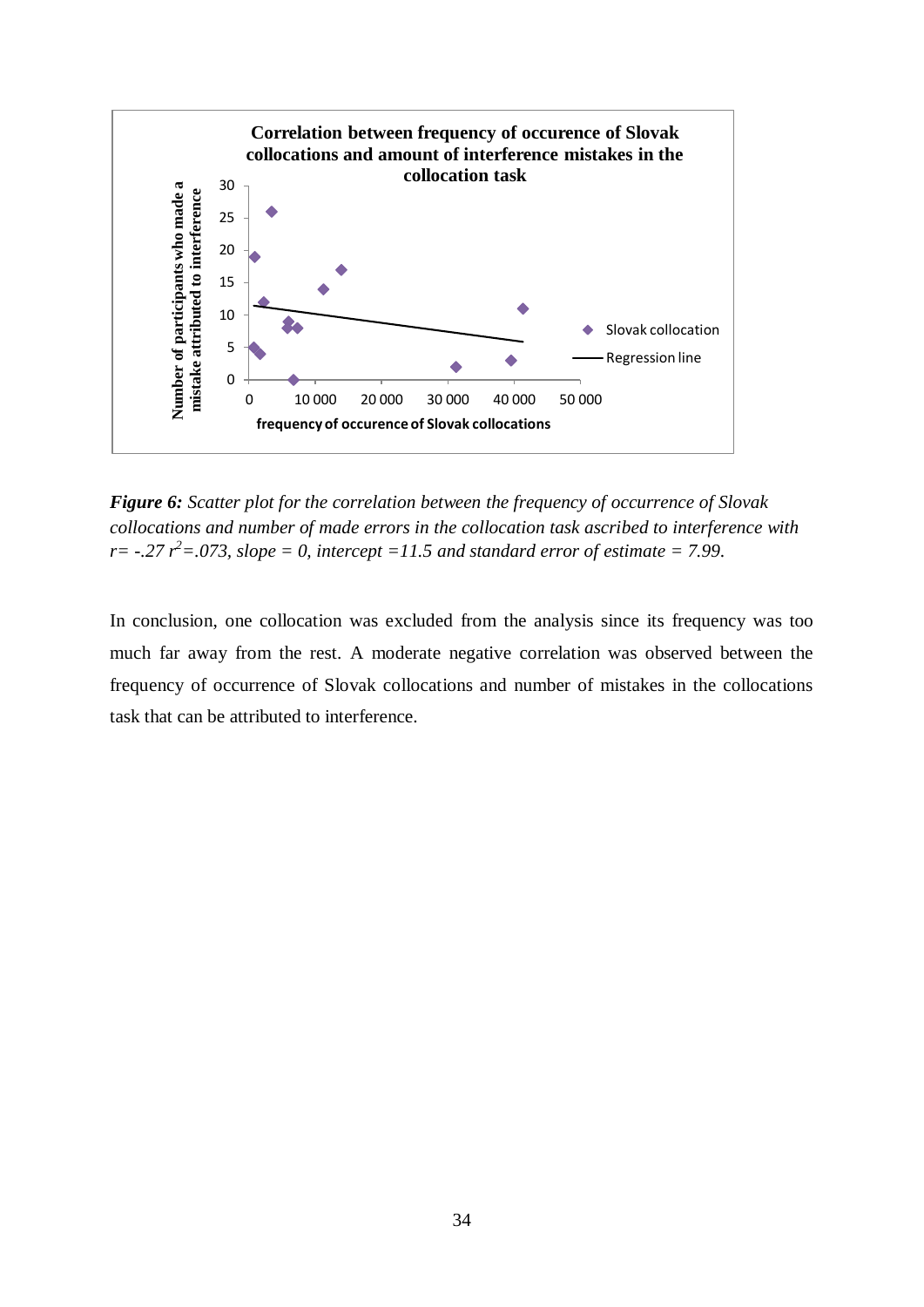## <span id="page-34-0"></span>**4 Discussion**

#### <span id="page-34-1"></span>**4.1 Knowledge of L2 collocations and L2 vocabulary size**

Our first hypothesis predicted that participants with higher scores on the vocabulary test will have better scores on collocation task than participants with lower scores on the vocabulary task. When discussing the correlation between knowledge of L2 collocations and L2 vocabulary size it is essential to firstly look at knowledge of L2 collocations more closely. As we found, it is interesting that the frequency of occurrence of the tested L2 collocations on the Internet did not play such a significant role as expected. In addition to identifying rather infrequent collocations, the majority of the participants also failed to recognize a few frequent collocations. Even the collocation *pay attention* that must very frequently occur in the input of students was not recognized by one participant. We may say that 97% correct identification of this collocation is very high and statistically significant; on the contrary we expected all participants to be familiar with such basic and frequently used collocation as *pay attention.* Moreover, due to the fact that collocations as *pay attention* do not have Slovak equivalents, meaning the concept is expressed differently in participants' L1, the participants may have recognized L2 collocations that do not occur in their L1 less effectively as in comparison to those that have L1 equivalents (Wolter & Gyllsad, 2011). However, as observed by Chan & Liou (2005), the assumption about a one-to-one correspondence may last longer in the case of infrequent collocations since the amount of input may determine the strength of the associations between concepts and L2 collocations. Nevertheless as stated in Shin (2006) collocations are more frequently used in spoken language than in written language. Therefore the amount of input in the spoken form may be the determining measure of frequency; however, our analysis was based on the occurrence of L2 collocations on the Internet in their written forms. On the other hand it would have been impossible to measure the actual frequency of the tested collocations in the input of the participants. Nonetheless we may suggest that the amount of input may not be the only determining factor. The length of collocations and their complexity may also have an impact on acquiring and recognizing such structures (Shin, 2006).

Based on the mean score on the collocation task being 15.6 (58%) we may conclude that the participants have gaps in their knowledge of L2 collocations. This conclusion is not in any sense surprising as previous studies on L2 collocations have shown that acquiring L2 collocations is exceedingly difficult for L2 learners (Bahns & Eldaw, 1993; Farghal & Obiedat, 1995; Gyllstad, 2007). One of the explanations why the participants did not gain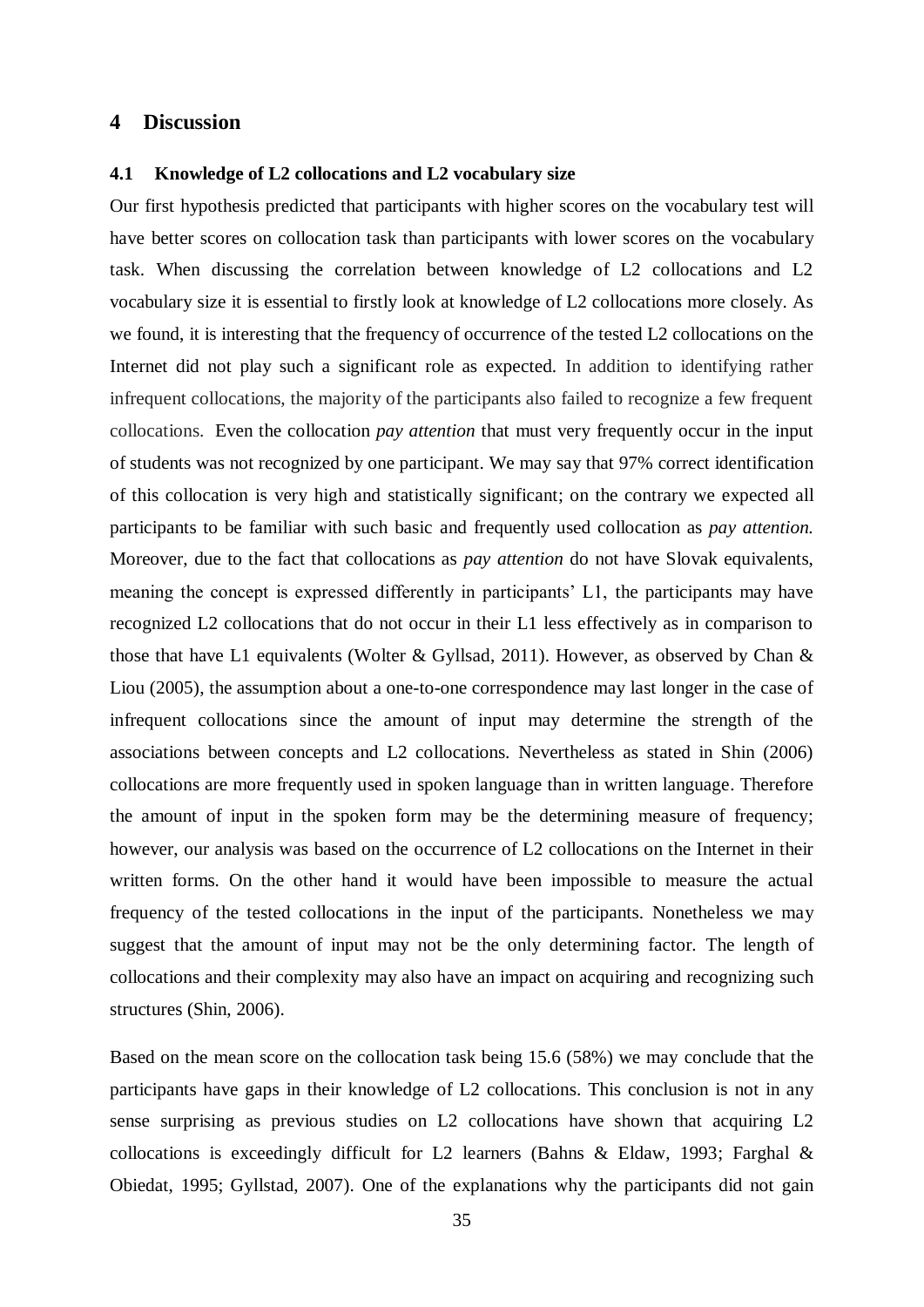higher scores on the collocation task may be the fact that L2 mental lexicons are generally smaller than L1 mental lexicons, therefore an item in the L2 mental lexicon can only be directly connected to a small number of words creating word associations (Meara, 1996). In addition, L2 learners are unaware of the importance of L2 collocations in order to achieve mastery of L2 (Bahns & Eldaw, 1993) and they usually do not acquire L2 words with all competences comprised in word knowledge as proposed by Schmitt (1999). This may explain why the participants achieved higher scores on the vocabulary task measuring their general vocabulary than on the collocation task. We may claim only knowledge of written forms and words' meanings were necessary to correctly complete the vocabulary task; however, the collocation task required much more, namely knowledge of collocational behaviour and associations of acquired words. Thus we may conclude that our previous suggestion is indeed correct and L2 learners do not acquire words systematically with all their word competencies. Moreover, even though the amount of input plays an essential role in the acquisition process, it seems as if the results of the participants who often or very often read literature written in English and thus receive more native-like input did not vary widely from the results of participants who claimed never to read in English except for course books. In other words, the participants who never read did not gain fairly lower scores on both tasks as we might expect. Therefore we may suggest that in general even those participants who often read literature written in English do not pay much attention to such structures as L2 collocations and they are not aware of L2 collocations as a potential problem in SLA.

As the results depicted in the scatter plot in Figure 3 indicate, a positive correlation between knowledge of L2 collocations represented by scores on the collocation task and the size of the L2 mental lexicon represented by scores on the vocabulary task was found. The strength of the relationship between these two variables is only moderate; nonetheless we may claim the size of the L2 mental lexicon has a positive effect on the amount of knowledge of L2 collocations. Therefore we may conclude our first hypothesis to be borne out since the answer to the first research question is affirmative. Such conclusion was expected since L2 learners with bigger L2 vocabularies are generally more proficient in an extensive range of language skills (Meara, 1996), one of which being knowledge of L2 collocations. Other studies investigated a possible correlation between knowledge of L2 collocations and L2 vocabulary size as well (Bahns & Eldaw, 1993; Gyllstad, 2007). The results are rather contradicting, saying Bahns & Eldaw (1993) found no significant correlation between the two variables while Gyllstad (2007) observed rather high positive correlations ranging from .83 to .90. Even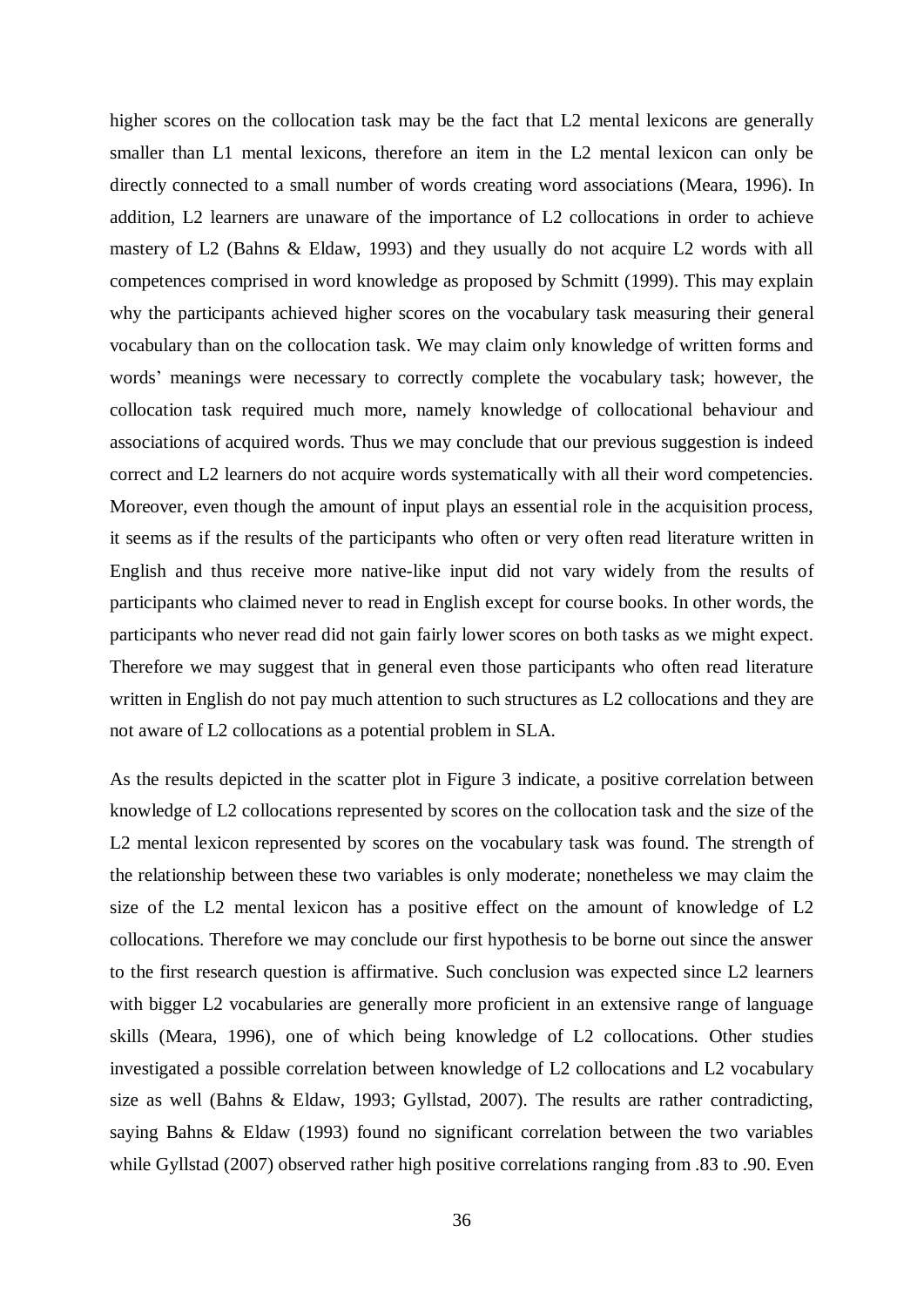though our results indicate a moderate correlation between the two variables, we may suggest the difference in the results might be explained with the differences in proficiency levels of participants since the above-mentioned studies investigated advanced L2 learners whereas we tested intermediate L2 learners with lower proficiency levels in L2 (B1 (*n=*11) or B2 level  $(n=19)$ ). Bearing this in mind we may conclude there is indeed a positive correlation between knowledge of L2 collocations and general L2 vocabulary size; however, the proficiency level may have an impact on the strength of the relationship. Although  $C EFR<sup>5</sup>$  does mention collocations as being an essential part of learners' linguistic competences, it does not say anything about knowledge of what types of collocations or what amount of collocations is expected from learners of  $A1 - C2$  proficiency levels. Therefore we may not with absolute certainty know whether the collocations used in the collocation task were adequate for the proficiency levels of the participants and whether its knowledge is to be expected from such L2 learners.

# <span id="page-36-0"></span>**4.2 L2 collocations with similar patterns**

In second hypothesis we predicted that participants with knowledge of frequently used L2 collocations will also be able to identify infrequent collocations with similar patterns as correct. In order for us to answer the second research question it is essential to look at the results with respect to this issue in more detail. Bearing the mean score of recognized collocations with similar patterns in mind (3.4) we can conclude that approximately one-third of the participants were able to identify also rather infrequent collocations with similar patterns. However we cannot be sure if the participants identified these collocations based on the analogy of similar patterns or whether it was just a coincidence that they identified both collocations of the "pair". Moreover it is essential to mention that the choice of tested L2 collocations may have influenced the results as well. We cannot with absolute certainty know whether the participants actually knew the frequent collocations based on which an analogy could be drawn. To put it differently, if the participants were not familiar with the collocation *dense forest,* we can presume they would not know the collocation *dense wood* as well, which would make it almost impossible for them to recognize the pattern. Due to the fact that there are no previous studies that investigated this issue, we cannot compare our results in order for us to better understand factors that influenced the performance of the participants.

1

 $5$  Retrieved from http://www.coe.int/t/dg4/linguistic/cadre1\_en.asp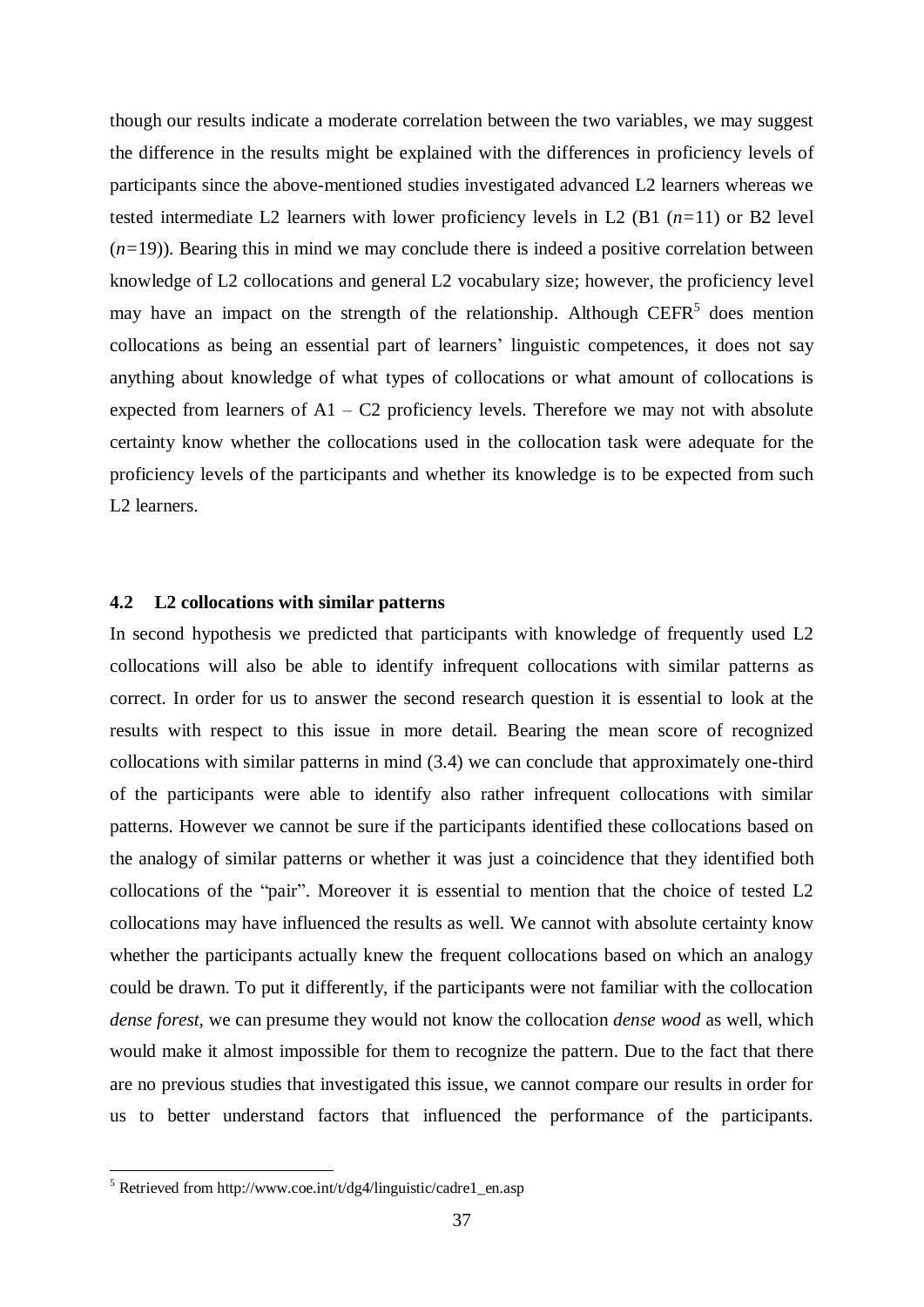Furthermore, if we compare the participants who recognized many collocations with similar patterns in the collocation task with those who recognized only a few, we can suggest the participants' language background does not help us identifying the cause of the divergence of the results. A simple comparison of the results indicates that the participants with higher scores did not differ dramatically in their attitude towards using English or the amount of reading literature written in English from the participants with considerably lower scores. Overall, since the sample concerning knowledge of L2 collocations with similar patterns was quite small, the results cannot be considered statistically significant. We can conclude our hypothesis to be neither borne out nor rejected.

#### <span id="page-37-0"></span>**4.3 Interference and L2 vocabulary size**

Our third hypothesis concerned interference, namely if mistakes in the collocation task ascribed to interference occur, participants with higher scores on the vocabulary test will make fewer such mistakes than participants with lower scores on the vocabulary test. The results contradict our hypothesis as we expected to find a negative correlation between scores on the vocabulary task and interference mistakes in the collocation task. Even though a positive correlation has been observed between the two variables, we may conclude the strength of the relationship is weak. Furthermore, the results of the participants vary considerably which does not make it possible for us to give a satisfactory answer on this issue, Nonetheless we may propose our hypothesis was not borne out. However, the experiment revealed various issues worth discussing. First of all it is interesting that quite a few participants who scored above average on the vocabulary task made many mistakes attributed to interference in the collocation task, which contradicts our earlier assumptions and generally acknowledged opinion that L2 learners with bigger L2 vocabularies are usually more proficient in an extensive range of language skills (Meara, 1996). We may assume that one of the explanations why the participants made such mistakes may be the fact that L2 learners are more easily influenced by their L1 knowledge if a tempting example is presented. In our case, out of all possible word combinations in the collocation task few responded to Slovak collocations that are incorrect in English. The participants might have been influenced by their L1 knowledge simply due to the fact that the strength of conceptual links between L1 and concepts are greater than between L2 and concepts. On the contrary, it does not necessarily mean that conceptual links between concepts and L2 are stronger for the participants who made only few such mistakes. We may suggest these participants might not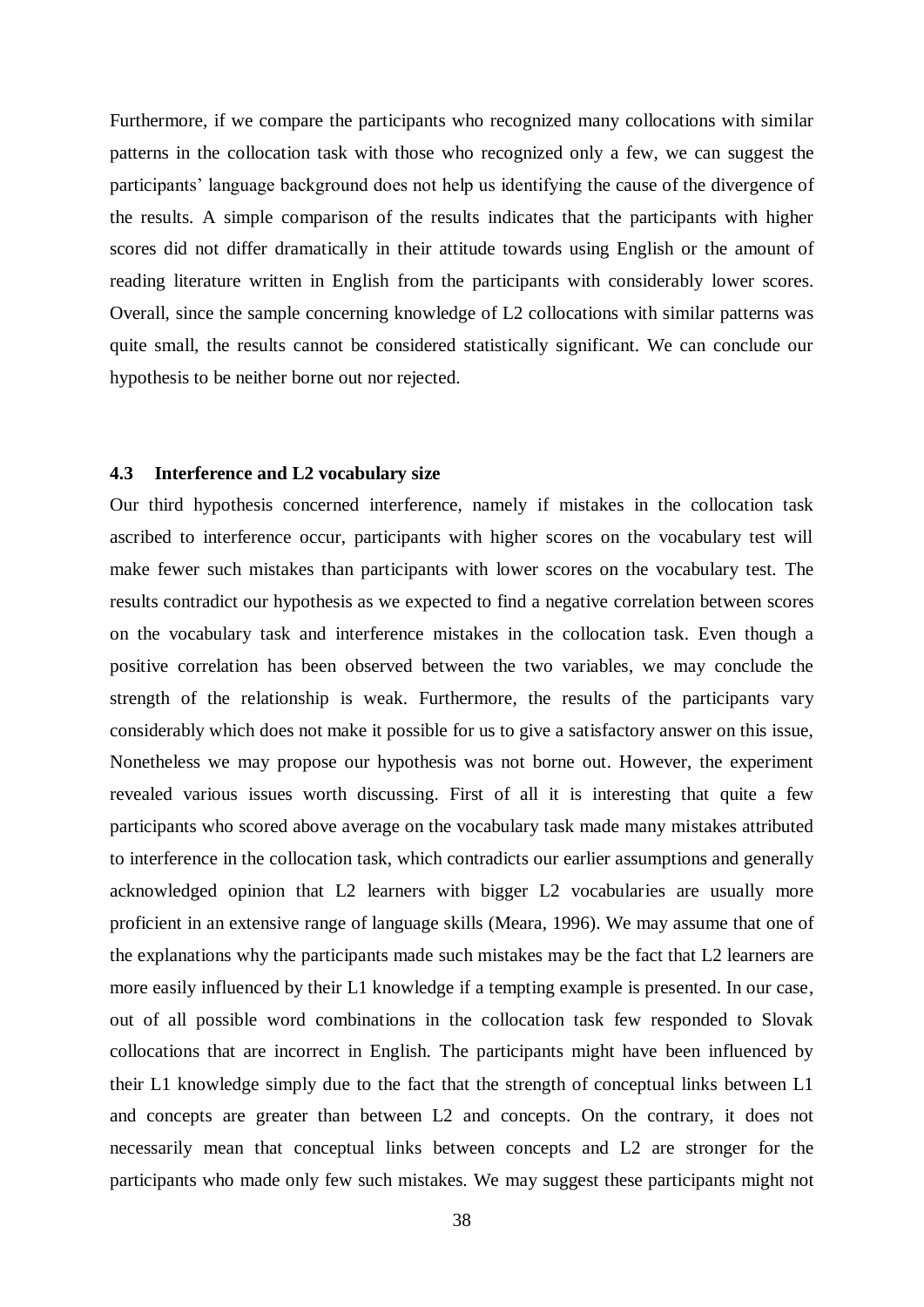have been familiar with the English translations of the Slovak collocations, therefore they were less influenced by their L1 knowledge as other participants who made more mistakes attributed to interference. However, we can only suppose the mistakes made on the selected L2 collocations that corresponded to Slovak collocations are to be ascribed to interference. The participants' responses might have been evaluated just as errors. Moreover to label the tested collocations as incorrect in English may not be accurate. Although the correctness of L2 collocations was consulted with a dictionary, the "incorrect" collocations are to be found on Internet and are sometimes used even by native speakers. It is rather strict to define a word or an expression as ungrammatical and incorrect only because it has not yet been included in a dictionary.

The beginning stage of every L2 learner is L1 and throughout the process of SLA L2 learners gradually build their L2 lexical networks on the bases of input (Wolter, 2006). Although L2 lexical network slowly starts to diverge from the existing L1 network, L1 still has a strong influence on L2 lexical network formation (Wolter, 2006). Therefore we may claim that even if participants' responses were only mistakes, due to the fact that such expressions correspond to L1 collocations, interference must have influenced the participants' performance, even if subconsciously. Furthermore, the amount of input may determine the strength of associations between concepts and L2 collocations. The English translations of Slovak collocations used in the collocation task should not occur in the input of the participants, thus we may expect the participants to still base their performance on an incorrect assumption about a one-to-one correspondence between L1 and L2.

Another explanation why the participants with higher scores on the vocabulary task still made quite a few mistakes attributed to interference may be ascribed to paradigmatic and syntagmatic connections between words. Paradigmatic connections between L2 words are more easily established as the nature of the connections between words and concepts are not changed; L2 learners just need to substitute L1 words for the L2 words in their L2 mental lexicons. On the contrary syntagmatic connections are involved in conceptual modification (Wolter, 2006). Since syntagmatic connections creating word associations vary from language to language; L2 learners have to make new syntagmatic connections between individual words. Therefore we may claim gaining higher score on the vocabulary task, for which paradigmatic connections are necessary, is much easier than on the collocation task, where participants need syntagmatic connections. This means that the size dimension does not ensure that L2 production will not to be influenced by L1 knowledge. This brings us back to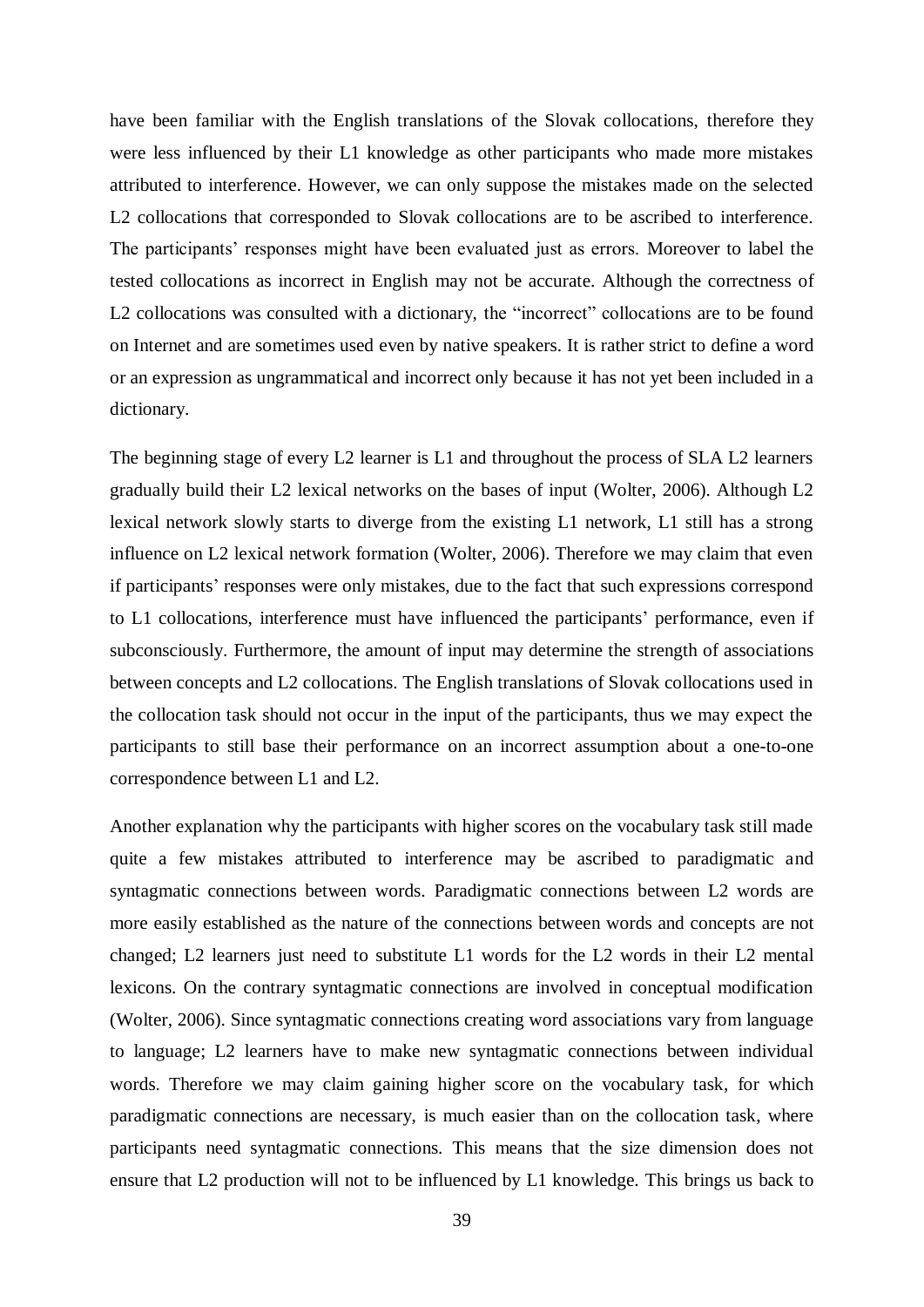the previously mentioned suggestion, saying that not the size but the structure is the essential feature of the L2 mental lexicon.

It is very difficult to compare our results to previous studies investigating L2 collocations and interference (Farghal & Obiedat, 1995; Gabrys-Biskup, 1992; Gyllstad, 2007; Wolter & Gyllstad, 2011), as none of them focused on the correlation between such mistakes and L2 vocabulary size. Moreover the results of the only study with a similarly structured task (Gyllstad, 2007) indicate that low proficiency learners are more likely to rely on their L1 knowledge and thus make more mistakes ascribed to negative transfer. Since our participants did not vary in proficiency levels, we cannot compare the results. Nonetheless we may suggest the participants' proficiency and not general L2 vocabulary size might have been the determining factor for the strength of the impact of interference on identifying L2 collocations. We may conclude the number of mistakes ascribed to L1 transfer made in the collocation task does not necessarily go hand in hand with the general L2 vocabulary size. It seems as if the proficiency may have a bigger influence on interference with respect to L2 collocations. However, we can only speculate whether such assumptions are true as our results vary considerably.

#### <span id="page-39-0"></span>**4.4 Interference and frequency**

Our final hypothesis concerned correlation between interference mistakes and frequency, namely if mistakes in the collocations task ascribed to interference occur, the participants would be more influenced by their knowledge of rather frequent Slovak collocations than infrequent ones. After excluding the collocation \**heavy influence* from the analysis, a negative correlation was found (-.27) between the two variables. However, we cannot consider it to be statistically significant as the tested sample comprised only 14 collocations which do not allow us to draw a definite and valid conclusion. Despite the limitations we can suggest that participants were not influenced by knowledge of frequently used Slovak collocations as expected. We may claim that although our hypothesis was not borne out, the idea need not necessarily be rejected. It seems very logical that L2 learners would be more influenced by their knowledge of frequently used L1 collocations. Nevertheless the measure of frequency may not have been very accurate. Firstly frequent usage of L1 collocations on the Internet does not mean that participants also use them in everyday speech. Secondly to label collocations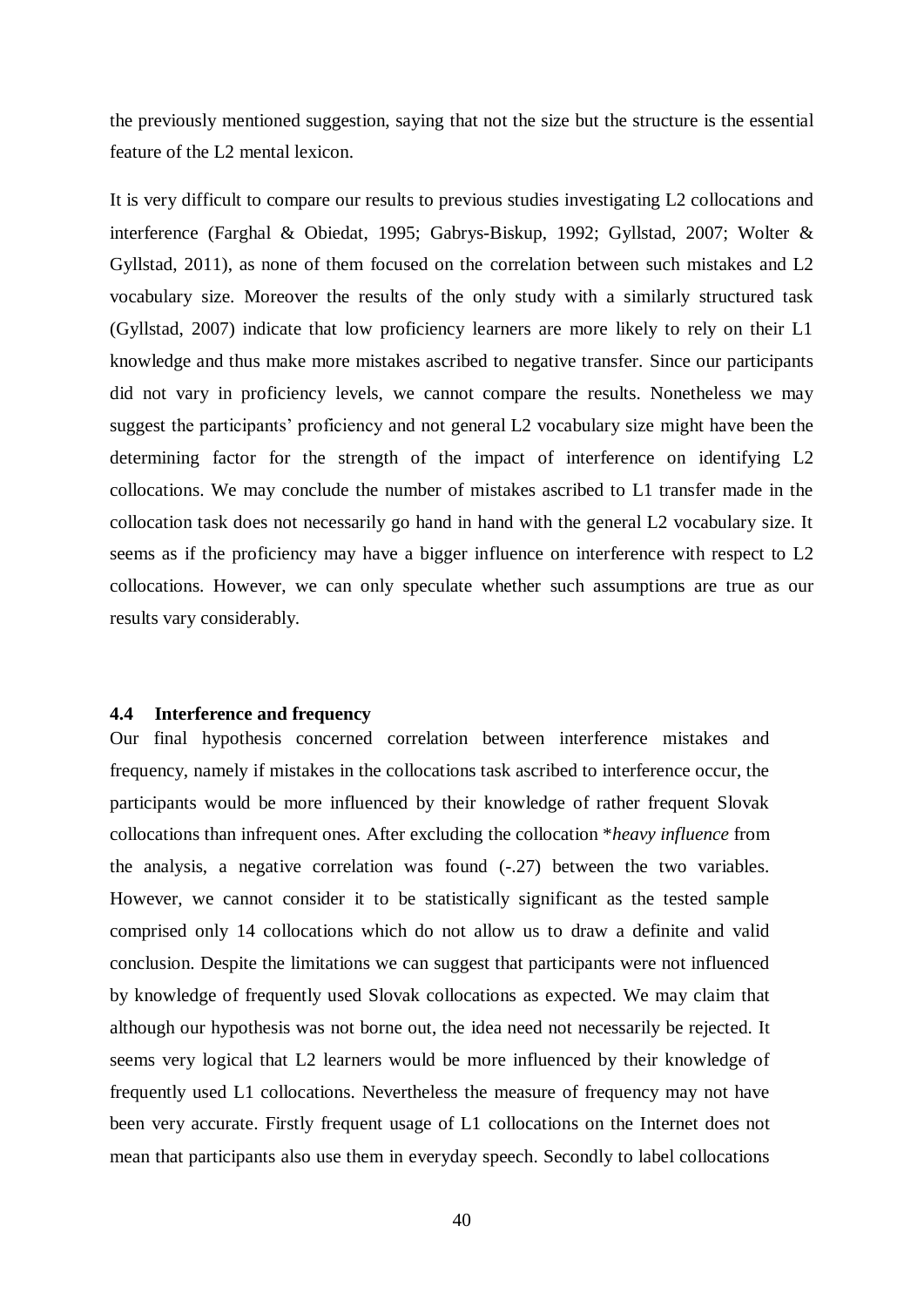as frequent or infrequent is rather subjective, vague and context dependent since for instance the collocation \**hard wood* can be judged as frequent in comparison to the collocation \**make a compliment* but as infrequent in comparison with the collocation \**heavy influence.* We have to mention that the tested collocations are also used on the Internet in English forms, which means that L2 learners could also be confronted with such expressions in L2. Moreover the independency of the results on the frequency can be accounted for other factors. The cause why many participants identified infrequent collocation *\*make a compliment* as correct in English may be explained by the fact that at the time of testing they might have been studying word combinations in English with the verb *make,* therefore they overgeneralized the usage of this verb.

### <span id="page-40-0"></span>**4.5 Conclusion**

After testing a group of secondary school students studying English in Slovakia and their knowledge of L2 collocations we have found a positive correlation (.566) between general L2 vocabulary size and knowledge of L2 collocations. This conclusion was expected since L2 learners with bigger L2 vocabularies are usually more proficient in various language skills. Nonetheless we suggested some explanations why the participants gained higher scores on the vocabulary task than on the collocations task. We believed the structure of the L2 mental lexicon could be identified as the main cause since it seemed as if participants' associations between words were not as strong as in comparison to associations between words with respect to the L1 mental lexicon. To put it differently, to gain high scores on the vocabulary task where only knowledge of individual words is necessary is easier than to achieve high scores on the collocation task for which knowledge of word associations and their collocational behaviour is vital.

In our second research question we asked whether participants would identify infrequently used L2 collocations with similar patterns found in the frequent L2 collocations. Due to the fact that no previous studies investigated this issue we were unable to compare our results in order to try to better understand them and find a possible cause for the variance of the results. Since the sample of tested L2 collocations with respect to similar patterns was small, we concluded it might be difficult to define whether the participants made use of the analogy or if it was a simple coincidence. In addition, as scores on the collocation task concerning this issue varied widely, we tried to attribute the variance to attitude toward using L2 or reading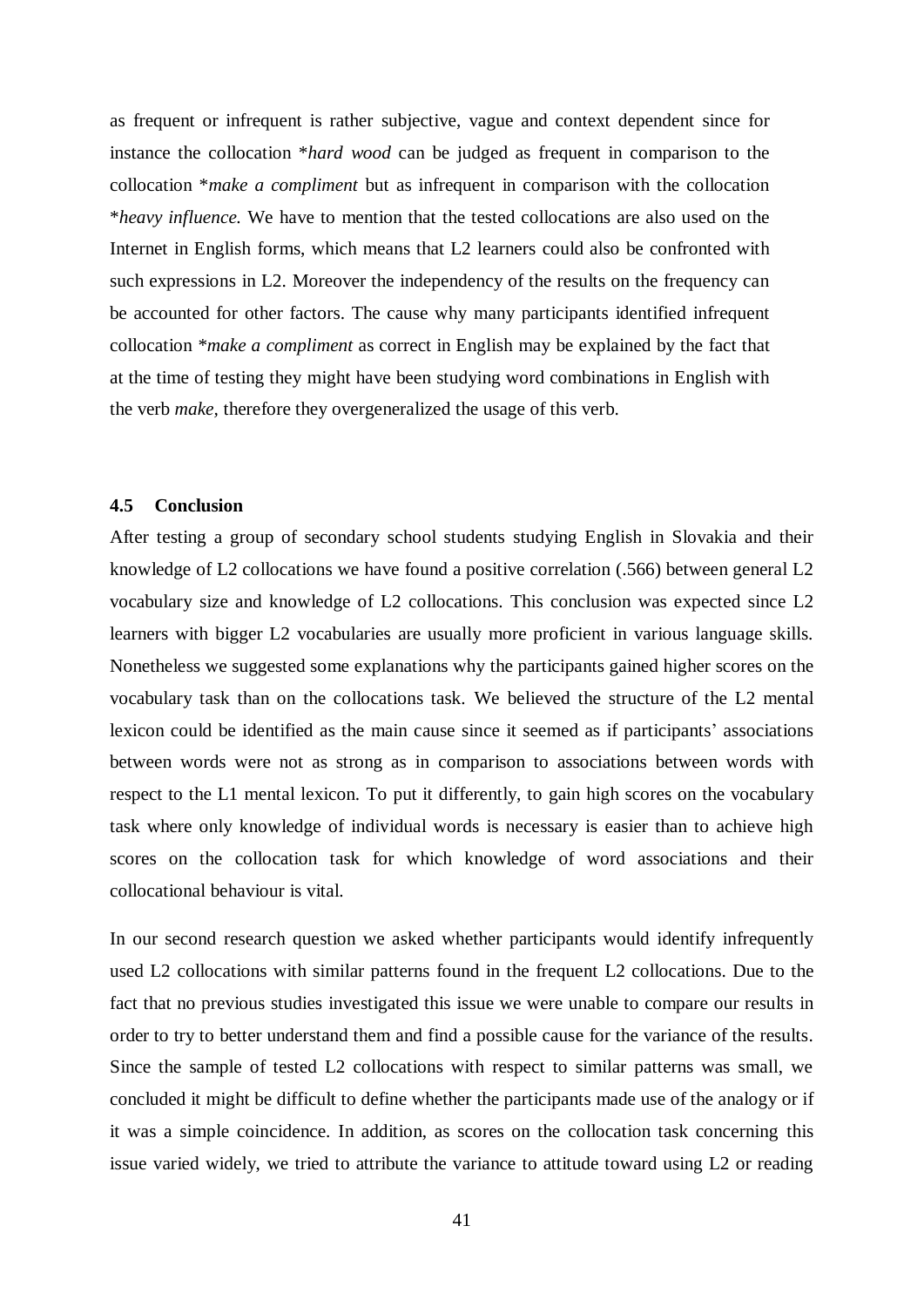literature written in L2. However, no major difference in the results was found as participants with positive attitude toward using L2 or reading in L2 generally did not gain higher scores on the collocation task.

Our third hypothesis was focused on negative transfer. Our results indicated a positive correlation (.309) between general L2 vocabulary size and amount of mistakes made in the collocation task attributed to interference; nevertheless only a rather weak correlation was observed. We concluded the L1 still plays a significant role in the SLA of the participants as the associations between concepts and L1 are generally stronger and thus preferred over the associations between concepts and L2. Therefore L1 is used as a mediator which makes it easier to be influenced by L1 knowledge, especially in the earlier stages of SLA. Since even participants with higher scores on the vocabulary task did not make less such mistakes as previously expected we concluded the proficiency level of the participants was not profound enough in order for interference not to play such a significant role.

Interestingly the frequency of occurrence of tested L2 collocations on the Internet did not play such a significant role in participants' scores as expected. Although a negative correlation (-.27) was found between frequency of occurrence of L1 collocations on the Internet and number of participants who identified these collocations as correct in L2, we concluded the tested sample was too small in order for us to draw a definite and valid conclusion. We suggested that to test the actual frequency of occurrence of tested collocation in the input of the participants would have been better for the purposes of the experiment; however, we concluded it would have been impossible to measure the occurrence of tested collocations in the input.

#### <span id="page-41-0"></span>**4.6 Suggestions for further research**

Due to the fact that our results and discussion indicate there are some issues that need to be examined in more detail, we propose several suggestions for further research. Firstly we think further research is necessary that would explain the gap in knowledge of L2 collocations occurring in the input very frequently given the gap cannot be attributed to interference (as in the example of L2 collocation *pay attention*). Secondly a detailed research on the acquisition of collocations should give better answers on the question whether L2 learners actually make use of the analogy to facilitate the acquisition process of L2 collocations. Last but not least it has been generally acknowledged that reading in L2 is beneficial for L2 learners who in this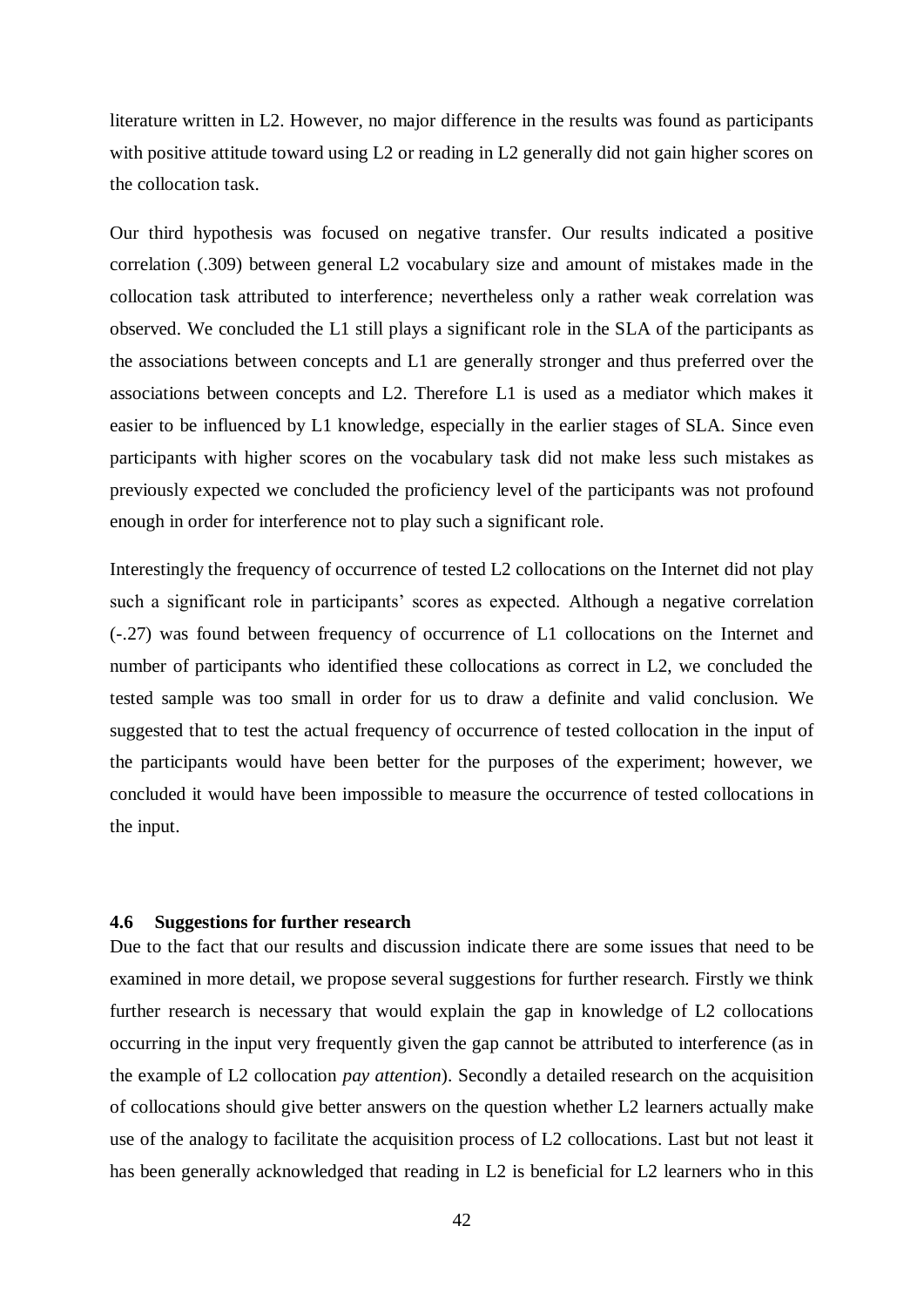way receive more native-like input and can improve in various language skills as grammar or vocabulary. Our results indicate that, in general, the participants who read very often did not get higher scores on the collocation task. Thus we believe further research may reveal whether reading is beneficial for acquiring L2 collocations and what type of written texts can be considered the best input with respect to L2 collocations.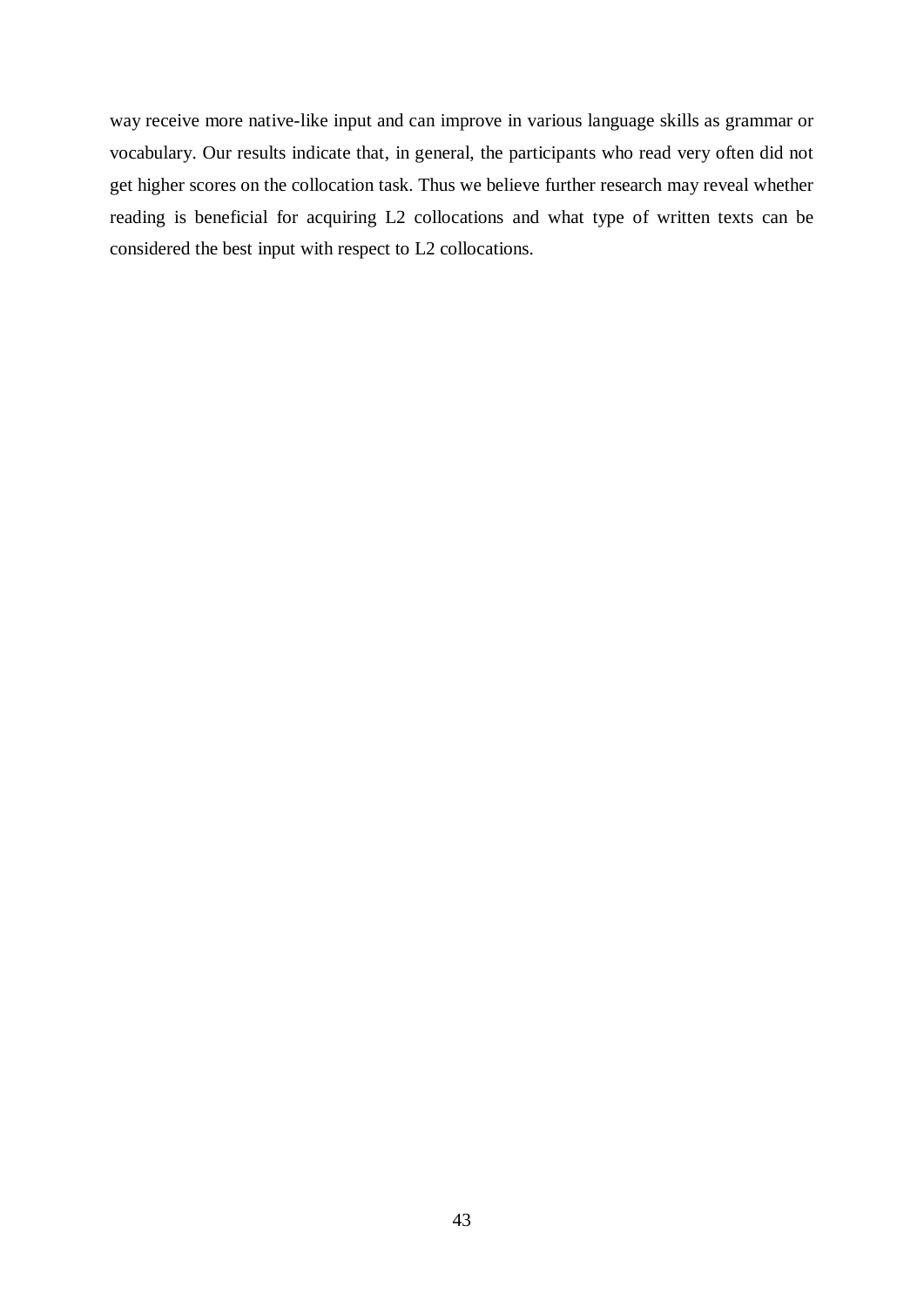#### <span id="page-43-0"></span>**Work cited**

- BAHNS, J., & ELDAW, M. (1993). Should we teach EFL students collocations. *System,* 21, 101-114.
- BARFIELD, A. (2003). *Collocation Recognition and Production: Research Insights*. Tokyo: Chuo University.
- BONK, W.J. (2000). Testing ESL learners' knowledge of collocations. Educational Resources Information Centre. Research Report ED 442 309.
- CHAN, T. & LIOU, H. (2005), Effects of Web-based Concordancing Instruction on EFL Students' Learning of Verb – Noun Collocations, *Computer Assisted Language Learning,* 18, 231 – 250.
- COWAN, L. (1989). *Towards a definition of collocation*. Unpublished master's thesis. Concordia University, Montreal.
- DÖRNYEI, Z. (2003). Attitudes, orientations, and motivations in language learning: Advances in theory, research, and applications. *Language Learning*, *53*(S1), 3-32.
- DULAY, H.C. & BURT, M.K. (1973). Should we teach children syntax? *Language Learning*, 23, 245-258.
- ELLIS, R. (1994). *The Study of Second Language Acquisition*, Oxford: Oxford University Press.
- ELLIS. N. (1996). Sequencing in SLA: Phonological memory, chunking, and points of order. *Studies in Second Language Acquisition* 18, 91-126.
- FARGHAL, M., & OBIEDAT, H. (1995). Collocations: A neglected variable in EFL. *International Review of Applied Linguistics,* 33, 315-331.
- GABRYS-BISKUP, D. (1992). L1 influence on learners' renderings of English collocations: A Polish/German empirical study. In P. J. L. Arnaud & H. Bejoint (Eds.), *Vocabulary and applied linguistics* (85-93). London: Macmillan.
- GITSAKI, C. (1996). *English collocations in second language acquisition.* Unpublished Ph.D. dissertation. University of Queensland. Australia.
- GLASER, R. (1998). The grading of idiomaticity as a presupposition for a taxonomy of idioms. In Hüllen, W., & Schulze, R. (Eds.). (1988). *Understanding the lexicon: meaning, sense and world knowledge in lexical semantics* (Vol. 210). Walter de Gruyter.
- GYLLSTAD, H. (2007). *Testing English Collocations. Developing Receptive Tests for Use with Advanced Swedish Learners*. Unpublished Ph.D. dissertation. Lund University, Sweden.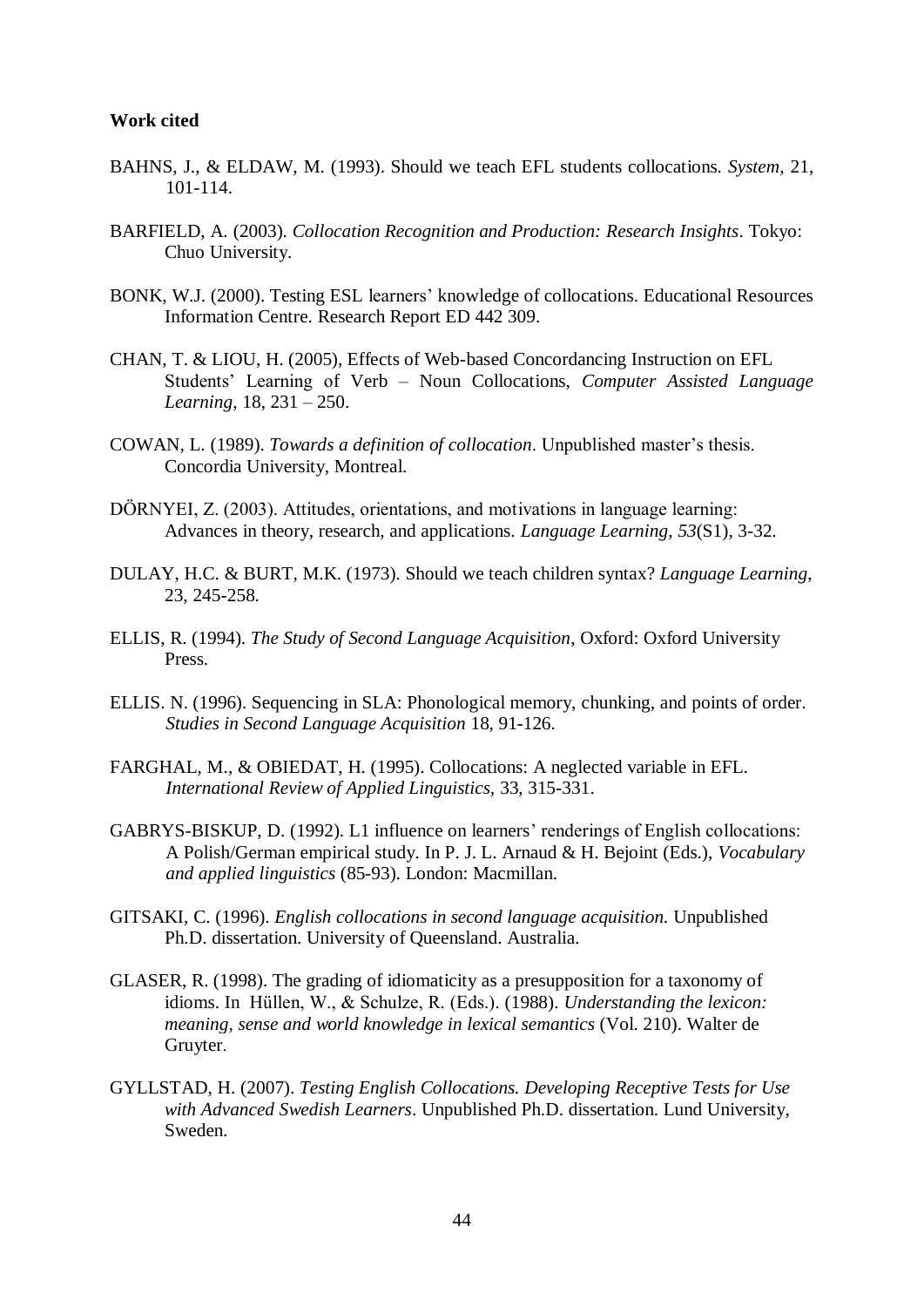- HA, M. (1988). Acquisition of collocations: Investigation of relative difficulty among different types of collocations. Unpublished manuscript, University of Hawaii.
- HOWARTH, P. (1998). Phraseology and Second Language Proficiency. *Applied Linguistics*  19(1). 24-44.
- HUANG, L.-S. (2001). Knowledge of English Collocations: An Analysis of Taiwanese EFL Learners. Resources Information Centre. Research Report ED 465 288.
- HUANG, X. Y. (2011). A study on the relationship between university students' Chinese writing proficiency and their English writing proficiency. *English Language Teaching*, 4, 55-65.
- JERVIC, T (2011). The Study of the Problem of Absolute Syonyms in Relation to their Collocational Behaviour. *English Language and Anglophone Literatures Today (ELALT)*. 193-199.
- KRASHEN, S.D. (1981), *Second Language Acquisition and Second Language Learning,*  Unversity of California: Pergamon Press Inc
- KROLL, J. F., & STEWART, E. (1994). Category interference in translation and picture naming: Evidence for asymmetric connections between bilingual memory representations. *Journal of memory and language*, *33*, 2, 149-174.
- KROLL, J. F. et al. (2002). The development of lexical fluency in a second language. *Second language research*, 18, 2, 137-171
- LADO, R. (1957). *Linguistics across cultures: Applied linguistics for language teachers*. Ann Arbor: University of Michigan Press.
- LAUFER, B. & NATION, P. (1999). A vocabulary-size test of controlled productive ability, *Language Testing*, 16, 33–51
- LIN, D. (1999) Automatic identification of non-compositional phrases. In *Proceedings of the 37th annual meeting of the Association for Computational Linguistics on Computational Linguistics* . Association for Computational Linguistics, 317-324.
- MEARA, P. (1996). The dimensions of lexical competence. In Brown, G., Malmkjaer, K. and Williams, J. (eds.), *Performance and Competence in Second Language Acquisition* (35-53). Cambridge: Cambridge University Press
- MOCHIZUKI, M. 2002. Exploration of two aspects of vocabulary knowledge: Paradigmatic and collocational. *Annual Review of English Language Education in Japan* 13. 121- 129.
- MOYER, A. (1999). Ultimate attainment in L2 phonology: the critical factors of age, motivation and instruction. *Studies in Second Language Acquisition,* 21, 81-108.
- NATION, I.S.P. (2001), *Vocabulary size test - Learning Vocabulary in Another Language*, Cambridge: Cambridge University Press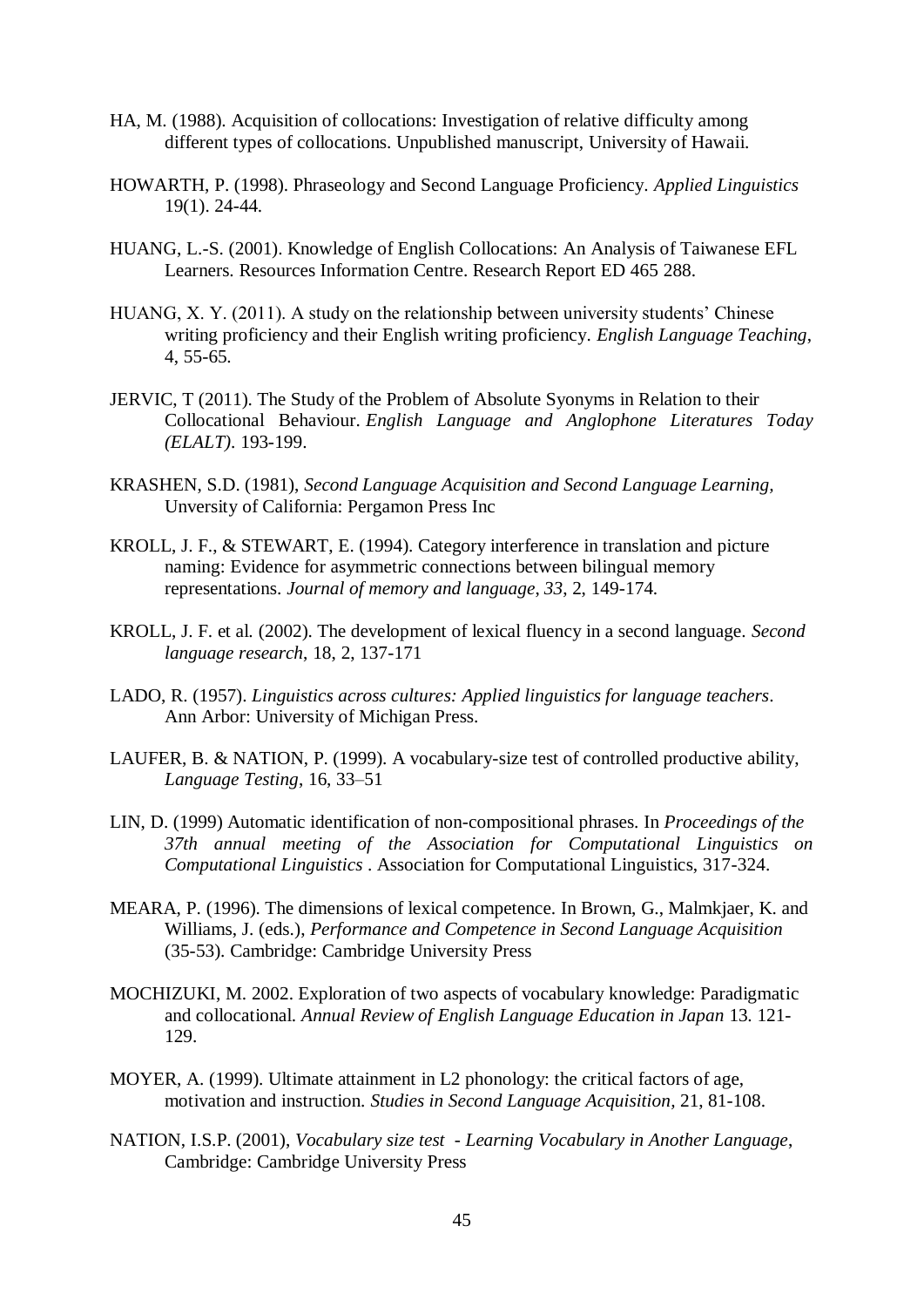- RICHARDS, J. C.& SCHMIDT, R. (2002). *Longman Dictionary of Language Teaching and Applied Linguistics (3rd ed.).* London: Pearson Education Limited.
- SCHMITT, N. (1999). The relationship between TOEFL vocabulary items and meaning, association, collocation and word-class knowledge, *Language Testing,* 16, 189–216
- SCHMITT, N., SCHMITT, D. & CLAPHAM, C. (2001). Developing and exploring the behaviour of two new versions of the Vocabulary Levels Test, *Language Testing* ,18, 55–88
- SHIN, D. (2006). *A collocation inventory for beginners*. Unpublished Ph.D. dissertation. Victoria University of Wellington, New Zealand.
- SIEPMANN, D. (2005). Collocation, colligation and encoding dictionaries. Part I: Lexicological Aspects. *International Journal of Lexicography*, *18*(4), 409-443.
- SRIDHAR, S. N. (1975). Contrastive Analysis, Error Analysis and Interlanguage: Three Phases of One Goal?, *Studies in Language Learning*, Vol. 1.
- TRAN-CHI-CHAU. (1975). Error and explanations. *Applied Linguistics*, 7, 144-166.
- UNSWORTH, S. (2008). Age and input in the acquisition of grammatical gender in Dutch. *Second Language Research* 24: 365-396
- UNSWORTH, S. & BLOM, E. (2010). Comparing L1 children, L2 children and L2 adults. *Experimental methods in language acquisition research*, 201-222.
- WOLTER, B. (2001). Comparing the L1 and L2 mental lexicon. *Studies in Second Language Acquisition*, *23*, 01, 41-69.
- WOLTER, B. (2006). Lexical Network Structures and L2 Vocabulary Acquisition: The Role of L1 Lexical/Conceptual Knowledge. *Applied Linguistics,* 27, 741 – 747.
- WOLTER, B. & GYLLSTAD, H. (2011). Collocational Links in the L2 Mental Lexicon and the Influence of L1 Intralexical Knowledge, *Applied Linguistics,* 32, 430–449.
- WRAY, A. (2002), *Formulaic language and the lexicon.* Cambridge UK: Cambridge University Press.
- ZAREVA, A. (2007), Structure of the second language mental lexicon: how does it compare to native speakers' lexical organization?, *Second Language Research* 23, 2, 123–153.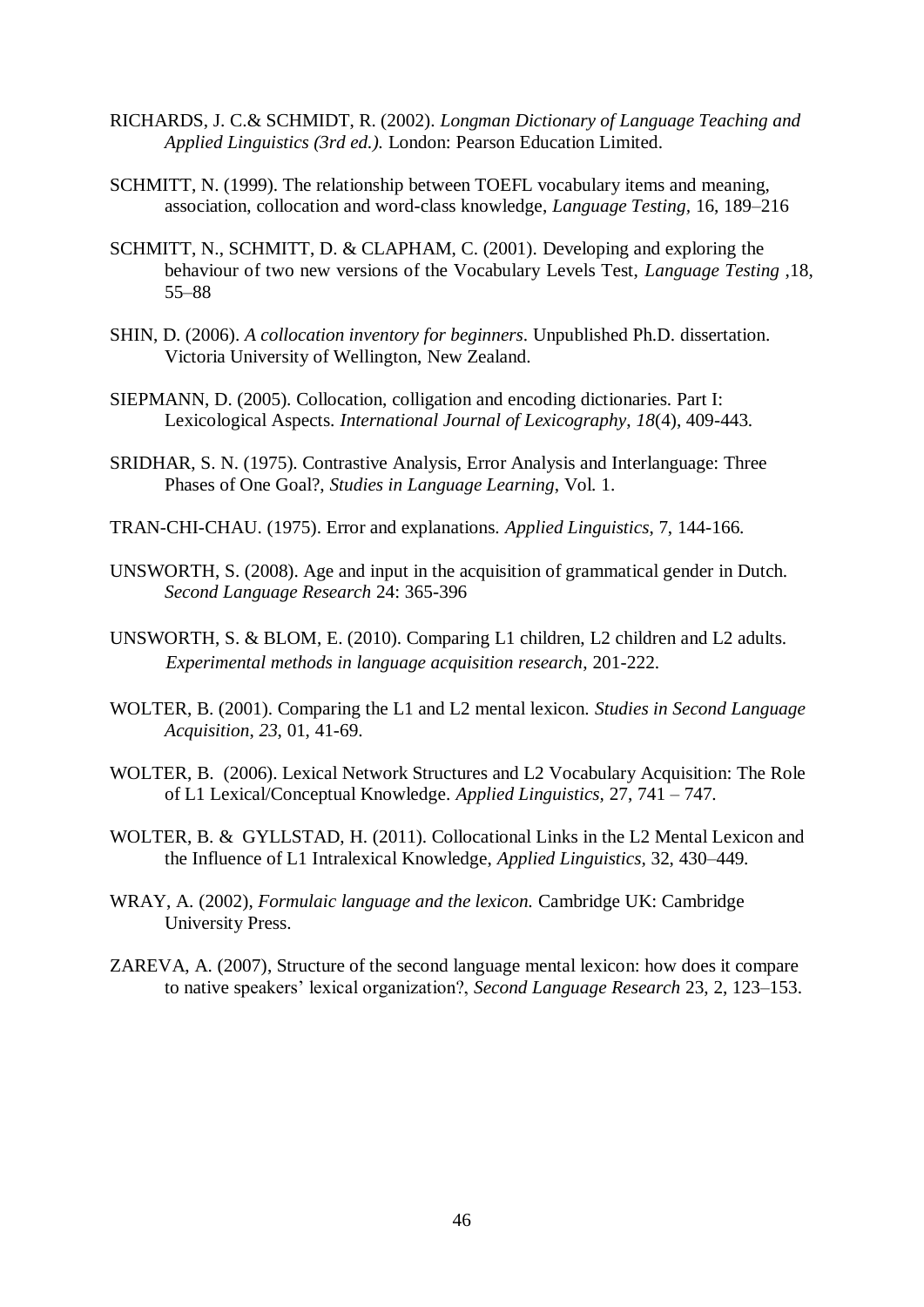# <span id="page-46-0"></span>**Appendices**

|                |             |        | age of    | years of       | English<br>lessons<br>per | Proficiency    | attitude to<br>using | amount of<br>reading in | time spent | knowledge<br>of other<br>foreign |
|----------------|-------------|--------|-----------|----------------|---------------------------|----------------|----------------------|-------------------------|------------|----------------------------------|
| ID             | gender      | age    | onset     | exposure       | week                      | in English     | English              | English                 | abroad     | languages                        |
| $\mathbf{1}$   | m           | 17     | $6 - 10$  | 11             | $\overline{4}$            | B <sub>2</sub> | a lot                | never                   |            | $\overline{2}$                   |
| $\overline{c}$ | m           | 18     | $-6$      | 13             | $+5$                      | B2             | very much            | very often              |            | $\mathbf{1}$                     |
| 3              | m           | 19     | $6 - 10$  | 13             | $+5$                      | B1             | neutral              | often                   |            | $\mathfrak{2}$                   |
| 4              | m           | 18     | $6 - 10$  | 9              | $\overline{4}$            | B1             | neutral              | sometimes               |            | $\mathfrak{2}$                   |
| 5              | m           | 18     | $6 - 10$  | $10\,$         | $+5$                      | B <sub>2</sub> | a lot                | sometimes               |            | $\mathbf{1}$                     |
| 6              | $\mathbf f$ | 18     | $6 - 10$  | 11             | $\overline{4}$            | B1             | neutral              | sometimes               |            | $\boldsymbol{0}$                 |
| 7              | m           | 17     | $6 - 10$  | $10\,$         | $+5$                      | B <sub>2</sub> | not really           | sometimes               |            | $\sqrt{2}$                       |
| 8              | m           | 18     | $11 - 15$ | 5              | 5                         | B <sub>2</sub> | neutral              | sometimes               |            | $\sqrt{2}$                       |
| 9              | f           | 17     | $6 - 10$  | 10             | $\overline{4}$            | B2             | neutral              | sometimes               |            | $\mathbf{1}$                     |
| 10             | m           | 19     | 11-15     | $\overline{4}$ | $+5$                      | B2             | very much            | very often              | 2 months   | $\mathbf{1}$                     |
| 11             | m           | 18     | $6 - 10$  | 12             | $+5$                      | B2             | very much            | often                   |            | $\mathbf{1}$                     |
| 12             | m           | 18     | $6 - 10$  | $\,8\,$        | 5                         | B1             | very much            | sometimes               |            | $\mathbf{1}$                     |
| 13             | m           | 18     | $-6$      | 15             | 4                         | B2             | neutral              | sometimes               | 2 month    | $\mathbf{1}$                     |
| 14             | m           | 18     | $6 - 10$  | 9              | $\overline{\mathcal{L}}$  | B <sub>2</sub> | very much            | sometimes               | 2 weeks    | $\mathfrak{2}$                   |
| 15             | ${\rm m}$   | 18     | $11 - 15$ | 7              | $\overline{\mathcal{L}}$  | B1             | a lot                | sometimes               | 2 weeks    | $\mathfrak{2}$                   |
| 16             | ${\rm m}$   | 18     | $6 - 10$  | 9              | $\overline{4}$            | B1             | neutral              | sometimes               |            | $\mathbf{1}$                     |
| 17             | m           | 18     | $11 - 15$ | 7              | 5                         | B <sub>2</sub> | a lot                | often                   | 2 weeks    | $\overline{2}$                   |
| 18             | $\mathbf f$ | 18     | $11 - 15$ | 9              | $\overline{4}$            | B <sub>2</sub> | a lot                | often                   |            | $\overline{c}$                   |
| 19             | m           | 18     | $-6$      | 13             | $+5$                      | B2             | a lot                | often                   |            | $\mathbf{1}$                     |
| 20             | f           | 18     | $-6$      | 13             | $+5$                      | B2             | very much            | often                   |            | $\mathfrak{2}$                   |
| 21             | f           | 17     | $11 - 15$ | 6              | $\overline{\mathcal{L}}$  | B2             | not really           | sometimes               |            | $\mathbf{2}$                     |
| 22             | m           | 18     | $11 - 15$ | $\,8\,$        | $\overline{4}$            | B <sub>2</sub> | neutral              | never                   |            | $\overline{c}$                   |
| 23             | $\mathbf f$ | 18     | $6 - 10$  | 9              | $\overline{4}$            | B1             | a lot                | sometimes               |            | $\mathbf{1}$                     |
| 24             | $\mathbf f$ | 17     | $-6$      | 13             | $+5$                      | B1             | not really           | never                   |            | $\mathbf{1}$                     |
| 25             | $\mathbf f$ | $17\,$ | $-6$      | 12             | 5                         | B1             | a lot                | sometimes               |            | $\boldsymbol{0}$                 |
| 26             | $\mathbf f$ | 18     | $-6$      | $\overline{4}$ | $\overline{4}$            | B <sub>2</sub> | a lot                | sometimes               |            | $\mathbf{1}$                     |
| 27             | m           | 17     | $6 - 10$  | 9              | 5                         | B1             | a lot                | sometimes               |            | $\mathfrak{2}$                   |
| 28             | m           | 18     | 11-15     | $\overline{4}$ | $\overline{4}$            | B1             | neutral              | sometimes               |            | $\boldsymbol{0}$                 |
| 29             | m           | 18     | $6 - 10$  | 10             | $+5$                      | B <sub>2</sub> | not really           | sometimes               |            | $\boldsymbol{0}$                 |
| 30             | m           | 18     | $6 - 10$  | 9              | $\overline{4}$            | B2             | a lot                | often                   |            | $\overline{2}$                   |

*Appendix 1: A detailed table of the participants*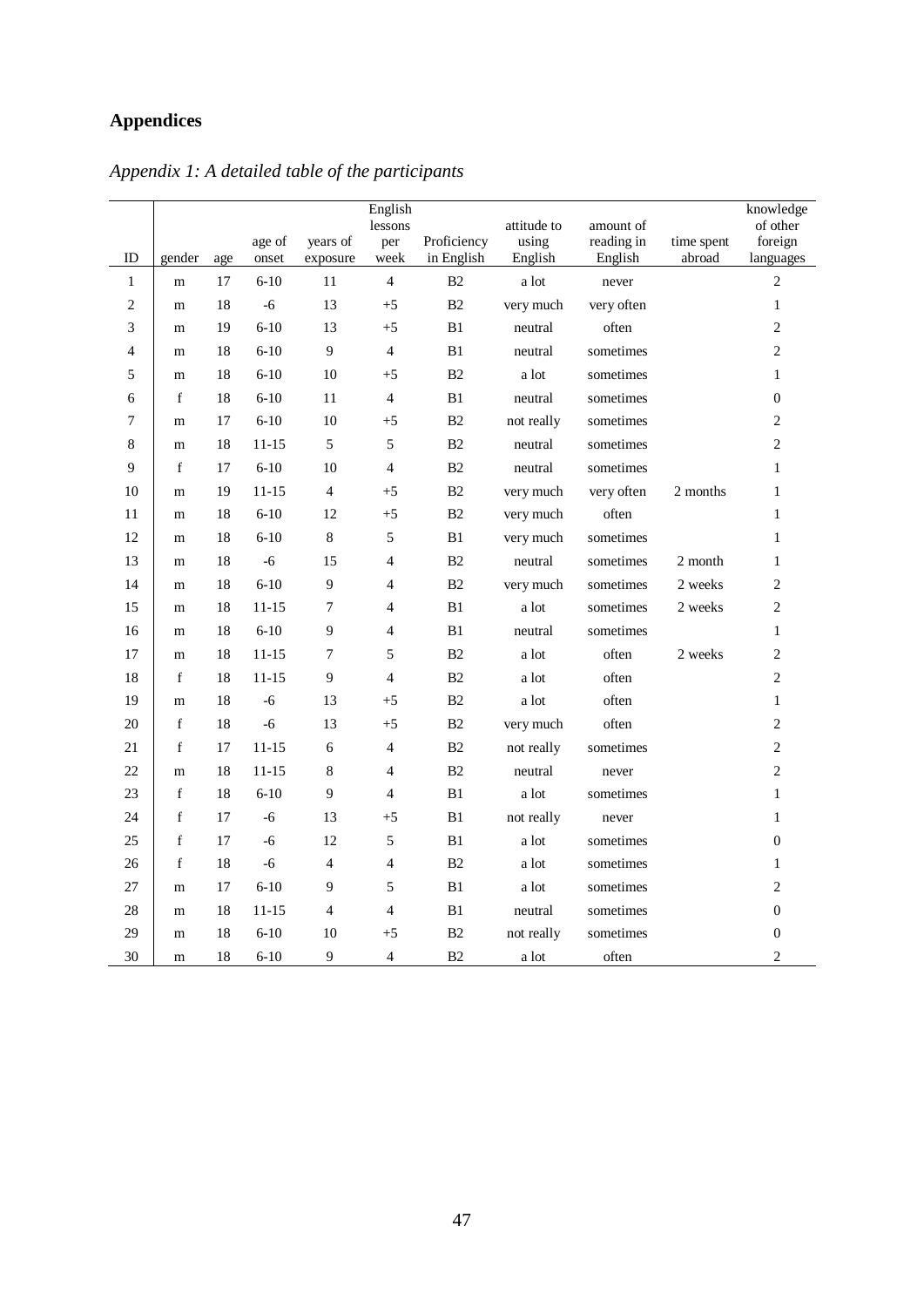### *Appendix 2: The collocation task as presented to the participants.*

*There are 4 tables. In every table there are 3 verbs or 3 adjectives on the left and 6 nouns on the top. Your task is to put a cross (X) in a cell where two words (a verb and a noun or an adjective and a noun) come together, creating a good pair (as depicted in the example). A word on the left can be combined with more than one noun. If you decide to change your answer, please specify your final answer under the corresponding table. You have 8 minutes to finish this task.* 

#### *Example*

|        | a challenge | damage | justice | a murder | a problem | suicide |
|--------|-------------|--------|---------|----------|-----------|---------|
| commit |             |        |         | ∡⊾       |           |         |
| ao     |             |        | 21      |          |           |         |
| solve  | ◢▴          |        |         |          | - 1       |         |

1.

|      | balance | courage | hope | patience | a speech | temper |
|------|---------|---------|------|----------|----------|--------|
| hold |         |         |      |          |          |        |
| lack |         |         |      |          |          |        |
| lose |         |         |      |          |          |        |

2.

| $\overline{\phantom{a}}$ | attention | a compliment | congratulations | an effort | respect | thanks |
|--------------------------|-----------|--------------|-----------------|-----------|---------|--------|
| g <sub>1</sub> ve        |           |              |                 |           |         |        |
| make                     |           |              |                 |           |         |        |
| pay                      |           |              |                 |           |         |        |

3.

| $-$   | evebrow | influence | pad | rain | recognition | snow |
|-------|---------|-----------|-----|------|-------------|------|
| heavy |         |           |     |      |             |      |
| thick |         |           |     |      |             |      |
| wide  |         |           |     |      |             |      |

4.

|        | coffee | forest | operation | punch | tea | wood |
|--------|--------|--------|-----------|-------|-----|------|
| dense  |        |        |           |       |     |      |
| hard   |        |        |           |       |     |      |
| strong |        |        |           |       |     |      |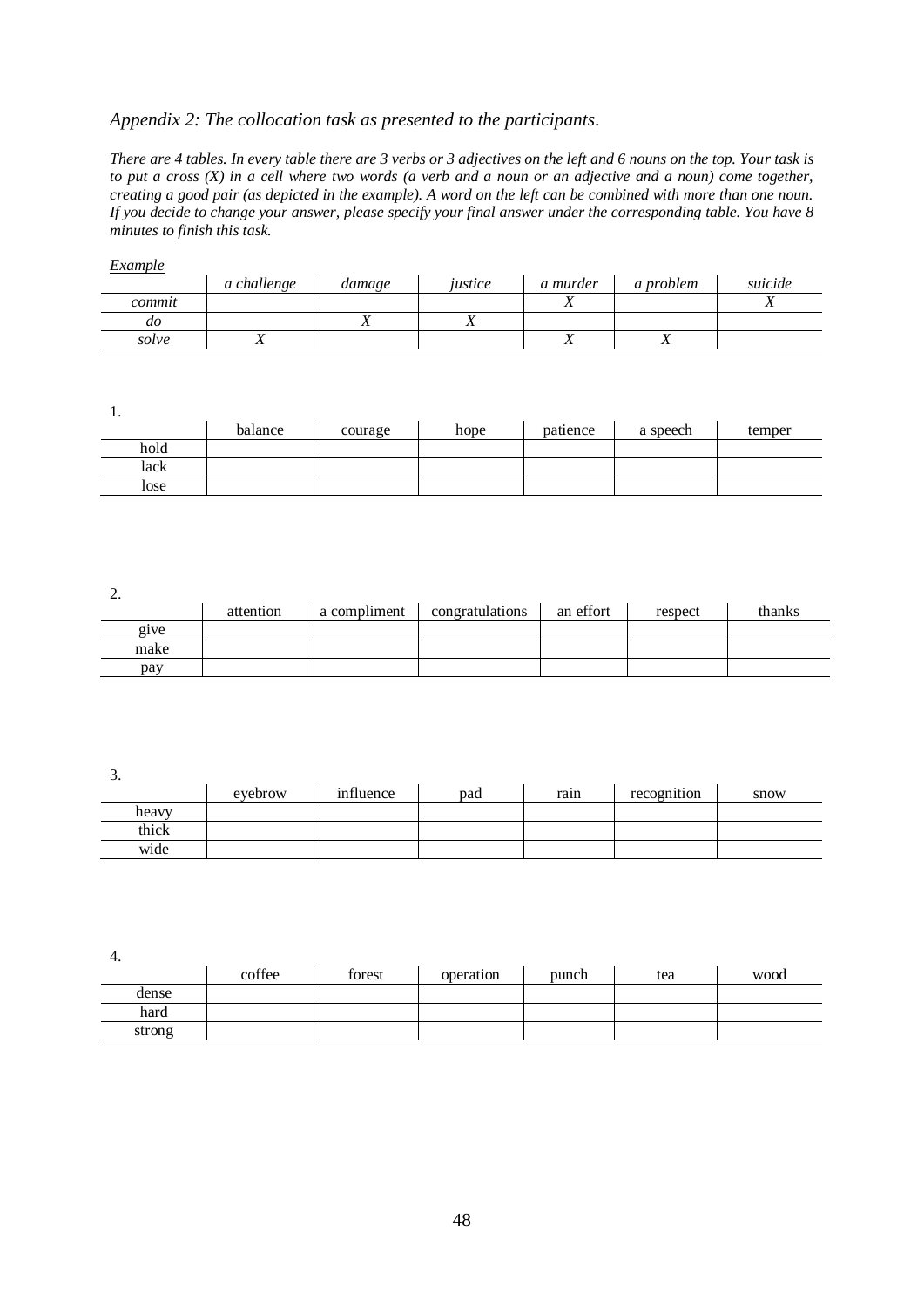*Appendix 3: Sociolinguistic questionnaire as presented to the participants*

- 1. What is your gender?
	- a) Male
	- b) Female
- 2. How old are you?

\_\_\_\_\_\_\_\_\_ years old

- 3. What is your mother language?
	- a) Slovak
	- b) Other
- 4. Were you raised a bilingual (do you have two mother languages)?
	- a) No
	- b) \*Yes
- 5. If you answered "Yes" to the previous question, please specify the languages:
- 6. How many foreign languages other than English do you speak?

\_\_\_\_\_\_\_\_\_\_\_\_\_\_\_\_\_\_\_\_\_\_\_\_\_\_\_\_\_\_\_\_\_\_\_\_\_\_\_\_\_\_\_

- a) 0
- b) 1
- c)  $2$
- d) More than 2
- 7. When did you first start learning English?
	- a) Younger than 6 years old
	- b) Aged  $6 10$
	- c) Aged  $11 15$
	- d) Aged  $16 17$
- 8. How many years have you been learning English?

\_\_\_\_\_\_\_\_\_\_\_\_\_\_\_ years

- 9. How many lessons of English do you have per week?
	- a)  $1 2$
	- b) 3
	- c)  $4$
	- d) 5
	- e) More than 5
- 10. Have you ever attended any additional English courses/lessons outside of school?
	- a) No, never
	- b) I used to, but I do not anymore
	- c) Yes, right now I am attending additional English courses/lessons
- 11. If you answered b) or c) in the previous question, please define for how long you have been attending such courses/lessons (e.g. *two lessons per week for three years*).

\_\_\_\_\_\_\_\_\_\_\_\_\_\_\_\_\_\_\_\_\_\_\_\_\_\_\_\_\_\_\_\_\_\_\_\_\_\_\_\_\_\_\_\_\_\_\_\_\_\_\_\_\_\_\_\_\_\_\_\_\_\_\_\_\_\_\_\_\_\_\_\_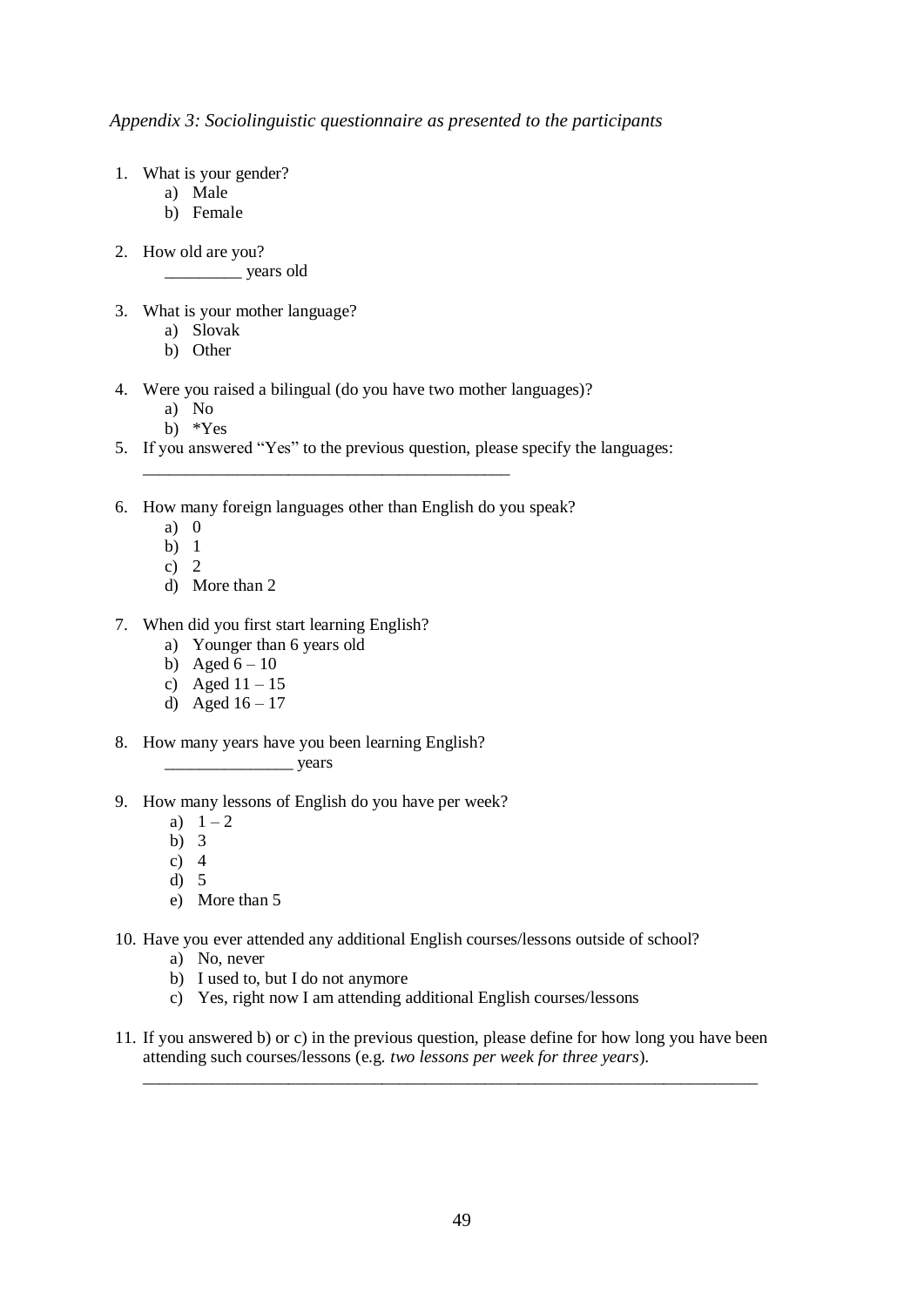- 12. What is your proficiency in English?
	- a) Beginner (A1)
	- b) Pre-Intermediate (A2)
	- c) Intermediate (B1)
	- d) Upper-Intermediate (B2)
	- e) Advanced (C1)
- 13. Do you have any certificates of your English proficiency (TOEFL, IELTS, FCE, CAE,..)?
	- a) No
	- b) \*Yes
- 14. If you answered "Yes" to the previous question please specify the name of the certificate, when did you get it and what was the proficiency level/overall result (e.g. *IELTS, June 2012, overall result 7,5*).

\_\_\_\_\_\_\_\_\_\_\_\_\_\_\_\_\_\_\_\_\_\_\_\_\_\_\_\_\_\_\_\_\_\_\_\_\_\_\_\_\_\_\_\_\_\_\_\_\_\_\_\_\_\_\_\_\_\_\_\_\_\_\_\_\_\_\_\_\_\_\_\_

- 15. How often do you read in English (excluding reading the course book)?
	- a) Never
	- b) Sometimes
	- c) Often
	- d) Very often
- 16. Have you spend any time in an English speaking country?
	- a) No
	- b) Yes
- 17. If you answered "Yes" to the previous question, please define the country/city of stay, for how long have you been there and the purpose of the stay (e.g. *London, 2 months, attending English classes*). \_\_\_\_\_\_\_\_\_\_\_\_\_\_\_\_\_\_\_\_\_\_\_\_\_\_\_\_\_\_\_\_\_\_\_\_\_\_\_\_\_\_\_\_\_\_\_\_\_\_\_\_\_\_\_\_\_\_\_\_\_\_\_\_\_\_\_\_\_\_\_\_
- 18. How much do you like using English?
	- a) Very much
	- b) Quite a lot
	- c) Neutral
	- d) Not really
	- e) Not at all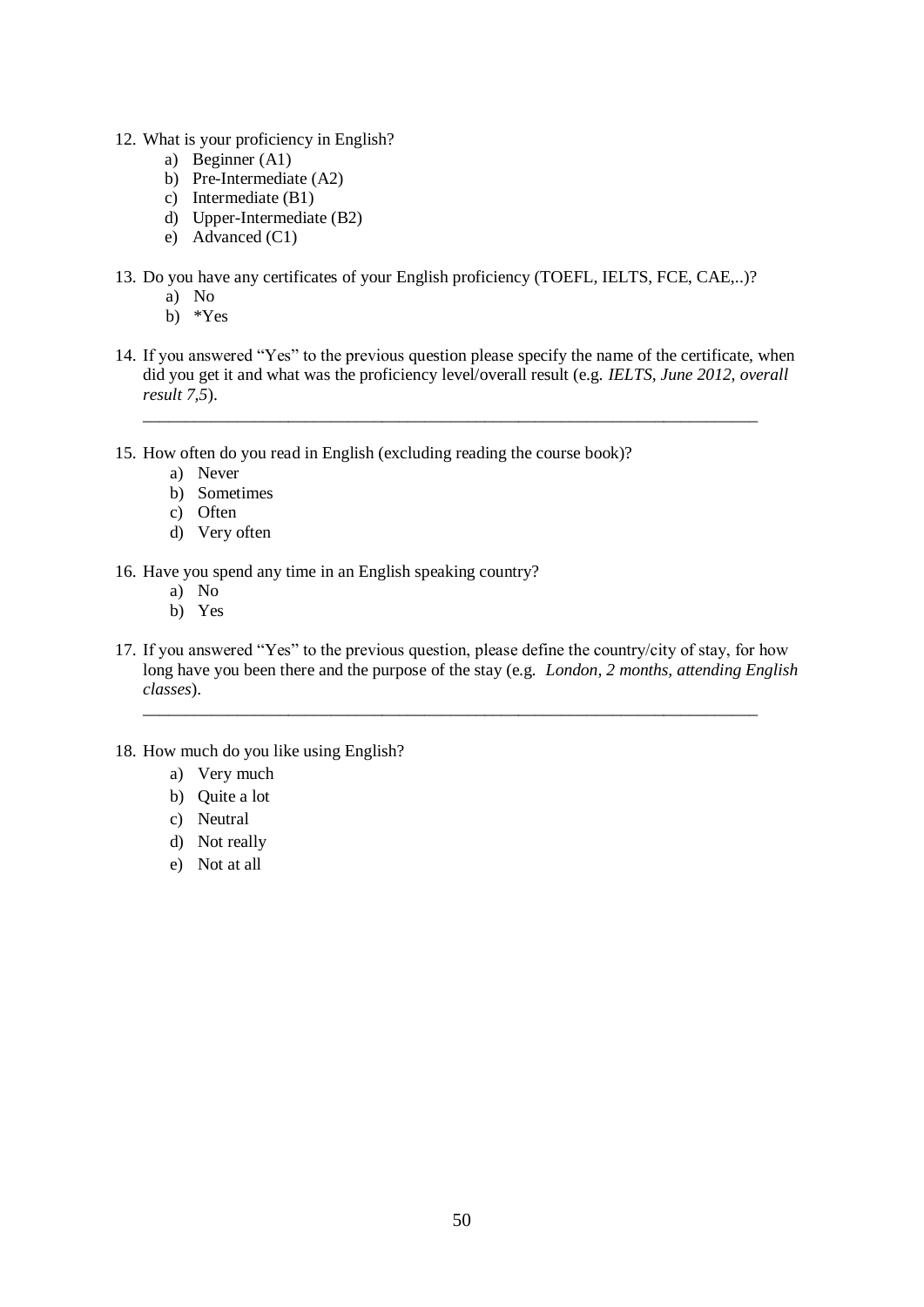|                  | Scores on the    | Percentage of correct | Scores on the   | Percentage of correct |
|------------------|------------------|-----------------------|-----------------|-----------------------|
|                  | collocation task | answers on the        | vocabulary task | answers on the        |
| $\rm ID$         | (out of $27$ )   | collocation task      | (out of $60$ )  | vocabulary task       |
| $1\,$            | 16               | 59.3                  | 48              | 80                    |
| $\sqrt{2}$       | 20               | 74.1                  | 58              | 96.7                  |
| 3                | 14               | 51.9                  | 40              | 66.7                  |
| $\overline{4}$   | 21               | 77.8                  | 33              | 55                    |
| 5                | 15               | 55.6                  | 43              | 71.7                  |
| $\sqrt{6}$       | 16               | 59.3                  | 39              | 65                    |
| $\boldsymbol{7}$ | 16               | 59.3                  | 48              | 80                    |
| $\bf 8$          | 16               | 59.3                  | 40              | 66.7                  |
| 9                | $11\,$           | 40.7                  | 21              | 35                    |
| $10\,$           | 16               | 59.3                  | 31              | 51.7                  |
| $11\,$           | 16               | 59.3                  | 46              | 76.7                  |
| 12               | 19               | 70.4                  | 53              | 83.3                  |
| 13               | 13               | 48.2                  | 46              | 76.7                  |
| 14               | 17               | 63                    | 45              | 75                    |
| 15               | 15               | 55.6                  | 40              | 66.7                  |
| 16               | 13               | 48.2                  | 24              | 40                    |
| 17               | 19               | 70.4                  | 52              | 86.7                  |
| $18\,$           | 21               | 77.8                  | 53              | 83.3                  |
| 19               | 16               | 59.3                  | 38              | 63.3                  |
| $20\,$           | $17\,$           | 63                    | 41              | 68.3                  |
| $21\,$           | 15               | 55.6                  | 35              | 58.3                  |
| $22\,$           | 12               | 44.4                  | 42              | $70\,$                |
| 23               | 15               | 55.6                  | 33              | 55                    |
| 24               | 15               | 55.6                  | 37              | 61.7                  |
| $25\,$           | 16               | 59.3                  | $28\,$          | 46.7                  |
| 26               | $17\,$           | 63                    | 34              | 56.7                  |
| $27\,$           | 12               | 44.4                  | 36              | 60                    |
| $28\,$           | 9                | 33.3                  | 22              | 36.7                  |
| 29               | 15               | 55.6                  | 26              | 43.3                  |
| $30\,$           | 14               | 51.9                  | 50              | 83.3                  |

*Appendix 4: Scores on both tasks with percentage of correctness listed for each participant.*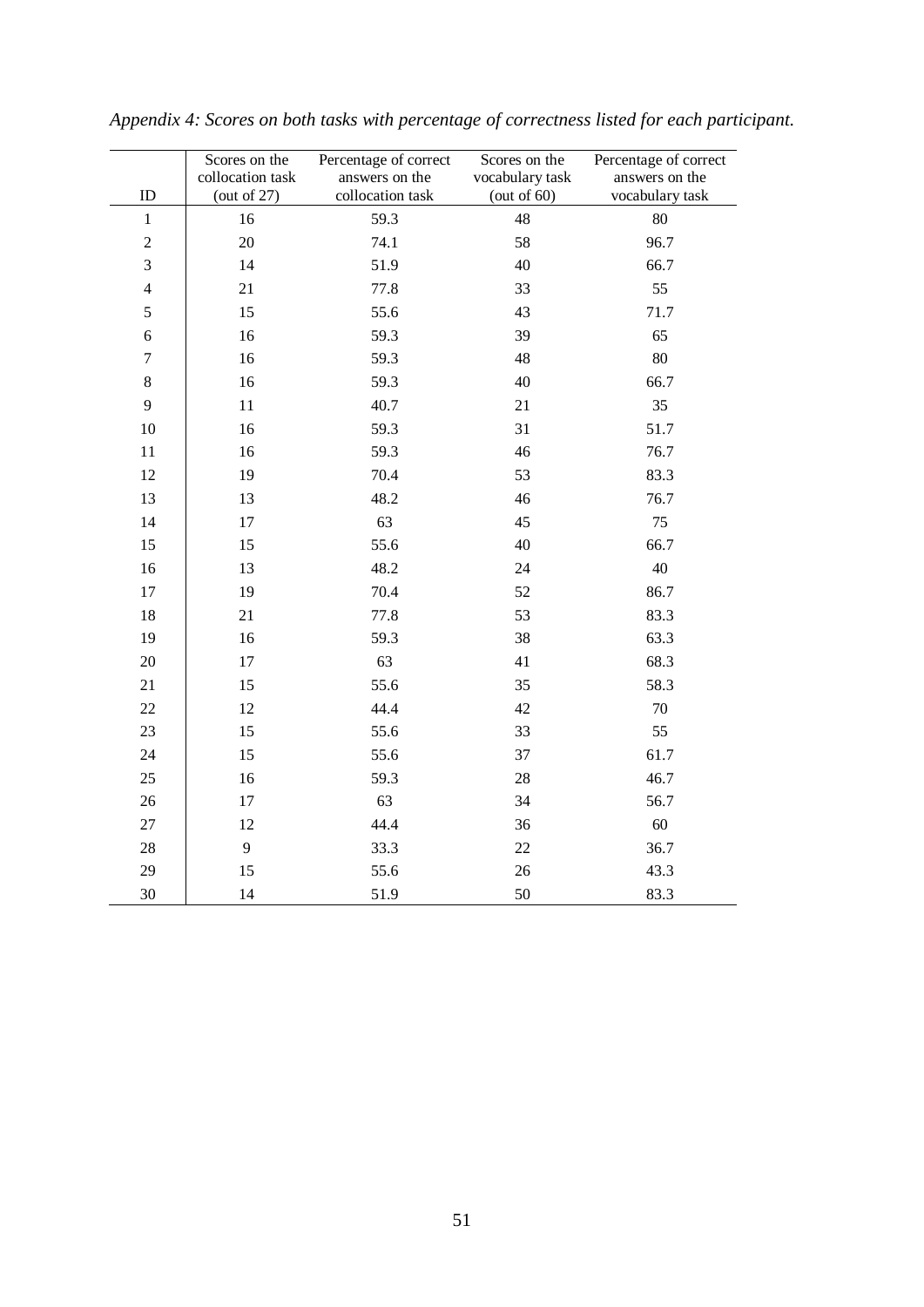|                 | Number of correct              | Number of correct                 | Percentage of              | Number of correct                 | Percentage of              |
|-----------------|--------------------------------|-----------------------------------|----------------------------|-----------------------------------|----------------------------|
| ID              | collocations<br>(out of $27$ ) | VN collocations<br>(out of $15$ ) | correct VN<br>collocations | AN collocations<br>(out of $12$ ) | correct AN<br>collocations |
| $\mathbf{1}$    | 16                             | 9                                 | 60                         | $\overline{7}$                    | 58.3                       |
|                 | $20\,$                         |                                   | 66.7                       |                                   | 83.3                       |
| $\sqrt{2}$<br>3 | 14                             | 10<br>$\overline{7}$              | 46.7                       | 10<br>$\overline{7}$              |                            |
|                 |                                |                                   |                            |                                   | 58.3                       |
| $\overline{4}$  | 21                             | 11                                | 73.3                       | 10                                | 83.3                       |
| 5               | 15                             | $\sqrt{6}$                        | 40                         | $\mathbf{9}$                      | 75                         |
| $\sqrt{6}$      | 16                             | 9                                 | 60                         | $\boldsymbol{7}$                  | 58.3                       |
| $\tau$          | 16                             | 6                                 | 40                         | 10                                | 83.3                       |
| $\bf 8$         | 16                             | $\sqrt{6}$                        | 40                         | 10                                | 83.3                       |
| 9               | $11\,$                         | $\overline{4}$                    | 26.7                       | $\boldsymbol{7}$                  | 58.3                       |
| 10              | 16                             | 9                                 | 60                         | $\boldsymbol{7}$                  | 58.3                       |
| $11\,$          | 16                             | 9                                 | 60                         | $\boldsymbol{7}$                  | 58.3                       |
| 12              | 19                             | $\mathbf{9}$                      | 60                         | 10                                | 83.3                       |
| 13              | 13                             | $\tau$                            | 46.7                       | 6                                 | $50\,$                     |
| 14              | 17                             | $8\,$                             | 53.3                       | 9                                 | 75                         |
| 15              | 15                             | $\,8\,$                           | 53.3                       | $\boldsymbol{7}$                  | 58.3                       |
| 16              | 13                             | $\boldsymbol{7}$                  | 46.7                       | $\sqrt{6}$                        | 50                         |
| $17\,$          | 19                             | $8\,$                             | 53.3                       | 11                                | 91.7                       |
| 18              | 21                             | 10                                | 66.7                       | 11                                | 91.7                       |
| 19              | 16                             | $8\,$                             | 53.3                       | $8\,$                             | 66.7                       |
| 20              | $17\,$                         | 9                                 | 60                         | $\,$ 8 $\,$                       | 66.7                       |
| 21              | 15                             | $\,8\,$                           | 53.3                       | $\boldsymbol{7}$                  | 58.3                       |
| $22\,$          | 12                             | 8                                 | 53.3                       | $\overline{4}$                    | 33.3                       |
| 23              | 15                             | $\boldsymbol{7}$                  | 46.7                       | $8\,$                             | 66.7                       |
| 24              | 15                             | $\boldsymbol{7}$                  | 46.7                       | 8                                 | 66.7                       |
| 25              | 16                             | $\,8\,$                           | 53.3                       | $\,$ 8 $\,$                       | 66.7                       |
| 26              | 17                             | $\,8\,$                           | 53.3                       | 9                                 | 75                         |
| 27              | 12                             | 6                                 | 40                         | 6                                 | 50                         |
| 28              | 9                              | 5                                 | 33.3                       | $\overline{4}$                    | 33.3                       |
| 29              | 15                             | $\boldsymbol{7}$                  | 46.7                       | $8\,$                             | 66.7                       |
| 30              | 14                             | $8\,$                             | 53.3                       | 6                                 | 50                         |

*Appendix 5: Detailed scores of verb-noun collocations and adjective-noun collocations with percentage of correct answers listed for each participant.*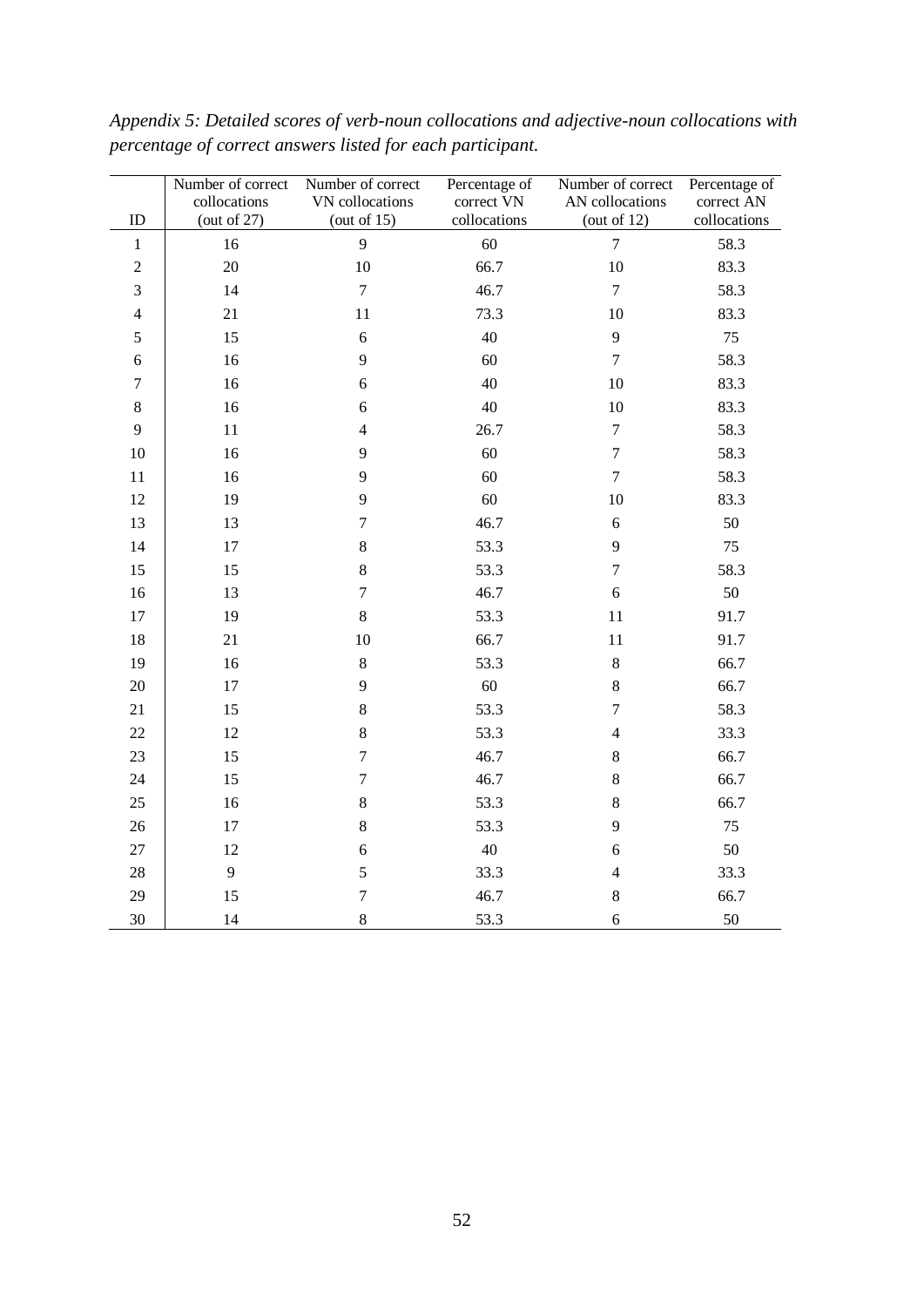*Appendix 6: A list of scores on the collocation task concerning knowledge of collocations with similar patterns listed for each participant.*

|                | Score on the collocation task |  |  |
|----------------|-------------------------------|--|--|
|                | concerning collocations with  |  |  |
| ID             | similar patterns (out of 9)   |  |  |
| $\mathbf{1}$   | $\overline{\mathcal{L}}$      |  |  |
| $\overline{c}$ | 6                             |  |  |
| 3              | $\overline{4}$                |  |  |
| $\overline{4}$ | 6                             |  |  |
| 5              | $\overline{c}$                |  |  |
| 6              | 5                             |  |  |
| $\overline{7}$ | 5                             |  |  |
| 8              | $\overline{4}$                |  |  |
| 9              | 3                             |  |  |
| 10             | $\overline{c}$                |  |  |
| 11             | 3                             |  |  |
| 12             | $\overline{4}$                |  |  |
| 13             | $\mathbf 1$                   |  |  |
| 14             | 3                             |  |  |
| 15             | $\overline{c}$                |  |  |
| 16             | $\overline{\mathbf{c}}$       |  |  |
| 17             | 5                             |  |  |
| 18             | $\overline{7}$                |  |  |
| 19             | 3                             |  |  |
| 20             | 5                             |  |  |
| 21             | $\overline{c}$                |  |  |
| 22             | $\boldsymbol{0}$              |  |  |
| 23             | 3                             |  |  |
| 24             | 3                             |  |  |
| 25             | 5                             |  |  |
| 26             | $\overline{4}$                |  |  |
| 27             | $\overline{\mathcal{L}}$      |  |  |
| 28             | $\mathbf 1$                   |  |  |
| 29             | 3                             |  |  |
| 30             | $\mathbf 1$                   |  |  |